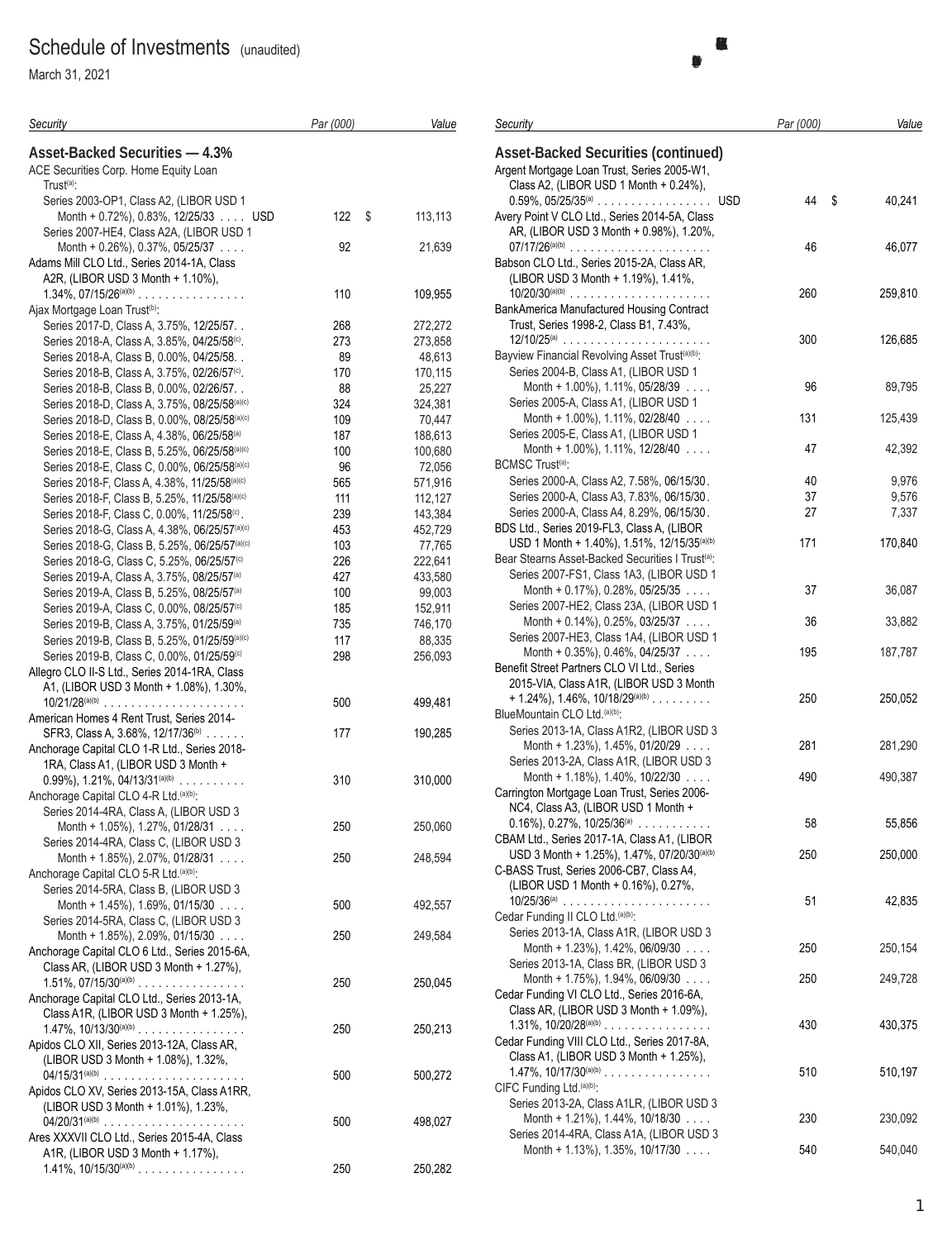March 31, 2021

| Security                                                                               | Par (000)      |               | Value            | Security                                                                                           | Par (000) | Value          |
|----------------------------------------------------------------------------------------|----------------|---------------|------------------|----------------------------------------------------------------------------------------------------|-----------|----------------|
| <b>Asset-Backed Securities (continued)</b>                                             |                |               |                  | <b>Asset-Backed Securities (continued)</b>                                                         |           |                |
| Citigroup Mortgage Loan Trust <sup>(a)</sup> :                                         |                |               |                  | First Franklin Mortgage Loan Trust <sup>(a)</sup> :                                                |           |                |
| Series 2007-AHL2, Class A3B, (LIBOR USD                                                |                |               |                  | Series 2004-FFH3, Class M3, (LIBOR USD                                                             |           |                |
| 1 Month + 0.20%), 0.31%, 05/25/37 USD                                                  | 205            | $\mathfrak s$ | 164,020          | 1 Month + 1.05%), 1.16%, 10/25/34 USD                                                              | 33        | 31,718<br>- \$ |
| Series 2007-AHL2, Class A3C, (LIBOR USD                                                |                |               |                  | Series 2006-FF16, Class 2A3, (LIBOR USD                                                            |           |                |
| 1 Month + $0.27\%$ ), 0.38%, 05/25/37                                                  | 93             |               | 75,030           | 1 Month + 0.14%), 0.25%, 12/25/36                                                                  | 634       | 369,735        |
| Conseco Finance Corp. <sup>(a)</sup> :                                                 |                |               |                  | Series 2006-FF17, Class A5, (LIBOR USD 1                                                           |           |                |
| Series 1997-3, Class M1, 7.53%, 03/15/28.                                              | 35             |               | 35,555           | Month + 0.15%), 0.26%, 12/25/36                                                                    | 482       | 451,130        |
| Series 1997-6, Class M1, 7.21%, 01/15/29.                                              | 23             |               | 23,030           | Series 2006-FFH1, Class M2, (LIBOR USD                                                             |           |                |
| Series 1998-8, Class M1, 6.98%, 09/01/30.                                              | 103            |               | 96,412           | 1 Month + 0.60%), 0.71%, 01/25/36                                                                  | 91        | 80,094         |
| Series 1999-5, Class A5, 7.86%, 03/01/30.<br>Series 1999-5, Class A6, 7.50%, 03/01/30. | 28<br>29       |               | 16,167<br>16,471 | Flatiron CLO Ltd., Series 2015-1A, Class AR,<br>(LIBOR USD 3 Month + 0.89%), 1.13%,                |           |                |
| Series 2001-D, Class B1, (LIBOR USD 1                                                  |                |               |                  |                                                                                                    | 109       | 108,648        |
| Month + 2.50%), 2.61%, 11/15/32 $\ldots$                                               | 51             |               | 47,476           | Fremont Home Loan Trust, Series 2006-3,                                                            |           |                |
| Conseco Finance Securitizations Corp.:                                                 |                |               |                  | Class 1A1, (LIBOR USD 1 Month + 0.28%),                                                            |           |                |
| Series 2000-1, Class A5, 8.06%, 09/01/29 <sup>(a)</sup>                                | 56             |               | 18,115           | $0.39\%$ , $02/25/37$ <sup>(a)</sup>                                                               | 94        | 76,542         |
| Series 2000-4, Class A6, 8.31%, 05/01/32 <sup>(a)</sup>                                | 151            |               | 47,567           | GE-WMC Asset-Backed Pass-Through                                                                   |           |                |
| Series 2000-5, Class A7, 8.20%, 05/01/31.                                              | 139            |               | 67,557           | Certificates, Series 2005-2, Class A2C,                                                            |           |                |
| Countrywide Asset-Backed Certificates <sup>(a)</sup> :                                 |                |               |                  | (LIBOR USD 1 Month + 0.50%), 0.61%,                                                                |           |                |
| Series 2006-S10, Class A3, (LIBOR USD 1                                                |                |               |                  |                                                                                                    | 8         | 7,750          |
| Month + $0.32\%$ ), 0.43%, 10/25/36 $\ldots$                                           | 18             |               | 17,615           | GSAA Home Equity Trust, Series 2007-2, Class                                                       |           |                |
| Series 2006-SPS1, Class A, (LIBOR USD 1                                                |                |               |                  | AF3, 5.92%, 03/25/37 <sup>(a)</sup>                                                                | 27        | 7,234          |
| Month + 0.22%), 0.33%, 12/25/25 $\dots$                                                | 1              |               | 1,026            | GSAMP Trust <sup>(a)</sup> :                                                                       |           |                |
| Credit-Based Asset Servicing & Securitization                                          |                |               |                  | Series 2007-H1, Class A1B, (LIBOR USD 1                                                            |           |                |
| LLC:                                                                                   |                |               |                  | Month + $0.20\%$ ), $0.31\%$ , $01/25/47$                                                          | 26        | 16,739         |
| Series 2006-CB2, Class AF4, 3.10%,                                                     |                |               |                  | Series 2007-HS1, Class M6, (LIBOR USD 1                                                            |           |                |
|                                                                                        | 13             |               | 12,906           | Month + 2.25%), 2.36%, 02/25/47                                                                    | 40        | 42,730         |
| Series 2006-MH1, Class B1, 6.25%,                                                      |                |               |                  | Halcyon Loan Advisors Funding Ltd., Series                                                         |           |                |
| $10/25/36^{(b)(d)}$                                                                    | 100            |               | 102,355          | 2015-2A, Class AR, (LIBOR USD 3 Month +<br>1.08%), 1.30%, 07/25/27 <sup>(a)(b)</sup>               | 158       | 157,688        |
| Series 2006-SL1, Class A2, 6.06%,                                                      |                |               |                  | Home Equity Asset Trust, Series 2007-1, Class                                                      |           |                |
| $09/25/36^{(b)(d)}$<br>Series 2007-CB6, Class A4, (LIBOR USD 1                         | 80             |               | 7,911            | 2A3, (LIBOR USD 1 Month + 0.30%), 0.41%,                                                           |           |                |
| Month + $0.34\%$ ), 0.45%, 07/25/37 <sup>(a)(b)</sup>                                  | 46             |               | 36,856           |                                                                                                    | 89        | 79,086         |
| CWABS Asset-Backed Certificates Trust <sup>(a)</sup> :                                 |                |               |                  | Home Equity Mortgage Loan Asset-Backed                                                             |           |                |
| Series 2005-16, Class 1AF, 5.69%, 04/25/36                                             | 108            |               | 105,813          | $Trust(a)$ :                                                                                       |           |                |
| Series 2006-11, Class 3AV2, (LIBOR USD 1                                               |                |               |                  | Series 2004-A, Class M2, (LIBOR USD 1                                                              |           |                |
| Month + $0.16\%$ ), 0.27%, 09/25/46 $\dots$                                            | 5              |               | 4,766            | Month + 2.03%), 2.13%, 07/25/34 $\ldots$                                                           | 20        | 20,227         |
| <b>CWABS Revolving Home Equity Loan Trust,</b>                                         |                |               |                  | Series 2007-A, Class 2A2, (LIBOR USD 1                                                             |           |                |
| Series 2004-U, Class 2A, (LIBOR USD 1                                                  |                |               |                  | Month + $0.19\%$ ), $0.30\%$ , $04/25/37$                                                          | 61        | 46,604         |
| Month + 0.27%), 0.38%, 03/15/34(a) $\ldots$ .                                          | 18             |               | 16,818           | Home Equity Mortgage Trust, Series 2006-2,                                                         |           |                |
| CWABS, Inc. Asset-Backed Certificates Trust,                                           |                |               |                  | Class 1A1, 5.37%, 07/25/36 $(d)$                                                                   | 58        | 11,888         |
| Series 2004-5, Class A, (LIBOR USD 1                                                   |                |               |                  | Home Loan Mortgage Loan Trust, Series 2005-                                                        |           |                |
| Month + 0.90%), 1.01%, 10/25/34(a) $\ldots$ .                                          | 89             |               | 88,124           | 1, Class A3, (LIBOR USD 1 Month + 0.72%),                                                          |           |                |
| CWHEQ Home Equity Loan Trust, Series 2006-                                             |                |               |                  | $0.83\%$ , $04/15/36^{(a)}$                                                                        | $19$      | 18,279         |
| S5, Class A5, 6.16%, 06/25/35.                                                         | $\overline{7}$ |               | 7,757            | HPS Loan Management Ltd., Series 6A-2015,<br>Class A1R, (LIBOR USD 3 Month + 1.00%),               |           |                |
| <b>CWHEQ Revolving Home Equity Loan</b>                                                |                |               |                  |                                                                                                    | 248       | 248,500        |
| Resuritization Trust <sup>(a)(b)</sup> :<br>Series 2006-RES, Class 4Q1B, (LIBOR USD    |                |               |                  | ICG US CLO Ltd., Series 2015-1A, Class A1R,                                                        |           |                |
| 1 Month + 0.30%), 0.41%, 12/15/33                                                      | 12             |               | 11,238           | (LIBOR USD 3 Month + 1.14%), 1.36%,                                                                |           |                |
| Series 2006-RES, Class 5B1B, (LIBOR USD                                                |                |               |                  | $10/19/28^{(a)(b)}$                                                                                | 244       | 244,261        |
| 1 Month + 0.19%), 0.30%, 05/15/35 <sup>(c)</sup>                                       | 5              |               | 4,963            | Invitation Homes Trust, Series 2018-SFR3,                                                          |           |                |
| CWHEQ Revolving Home Equity Loan Trust <sup>(a)</sup> :                                |                |               |                  | Class A, (LIBOR USD 1 Month + 1.00%),                                                              |           |                |
| Series 2005-B, Class 2A, (LIBOR USD 1                                                  |                |               |                  | $1.11\%$ , $07/17/37^{(a)(b)}$                                                                     | 118       | 118,353        |
| Month + $0.18\%$ ), 0.29%, 05/15/35 $\ldots$                                           | 10             |               | 9,317            | Irwin Home Equity Loan Trust, Series 2006-3,                                                       |           |                |
| Series 2006-C, Class 2A, (LIBOR USD 1                                                  |                |               |                  | Class 2A3, 6.53%, 09/25/37 <sup>(b)(d)</sup>                                                       | 23        | 22,703         |
| Month + $0.18\%$ ), 0.29%, 05/15/36                                                    | 65             |               | 63,438           | JPMorgan Mortgage Acquisition Trust, Series                                                        |           |                |
| Series 2006-H, Class 1A, (LIBOR USD 1                                                  |                |               |                  | 2006-CW1, Class M1, (LIBOR USD 1 Month                                                             |           |                |
| Month + $0.15\%$ ), 0.26%, 11/15/36 $\ldots$                                           | 43             |               | 37,361           | $+ 0.41\%$ , 0.51%, 05/25/36 <sup>(a)</sup>                                                        | 100       | 97,970         |
| Dorchester Park CLO DAC, Series 2015-1A,                                               |                |               |                  | LCM 26 Ltd., Series 26A, Class A1, (LIBOR                                                          |           |                |
| Class BR, (LIBOR USD 3 Month + 1.45%),                                                 |                |               |                  | USD 3 Month + 1.07%), 1.29%, 01/20/31(a)(b)                                                        | 280       | 280,019        |
| $1.67\%$ , $04/20/28^{(a)(b)}$                                                         | 250            |               | 249,025          | LCM XX LP, Series 20A, Class AR, (LIBOR<br>USD 3 Month + 1.04%), 1.26%, 10/20/27 <sup>(a)(b)</sup> | 222       | 221,985        |
| Dryden 53 CLO Ltd., Series 2017-53A, Class                                             |                |               |                  | Lehman ABS Manufactured Housing Contract                                                           |           |                |
| A, (LIBOR USD 3 Month + 1.12%), 1.36%,                                                 |                |               |                  | Trust, Series 2001-B, Class M1, 6.63%,                                                             |           |                |
| $01/15/31^{(a)(b)}$<br>Dryden XXV Senior Loan Fund, Series 2012-                       | 800            |               | 800,025          | $04/15/40^{(a)}$                                                                                   | 61        | 64,438         |
| 25A, Class ARR, (LIBOR USD 3 Month +                                                   |                |               |                  | Litigation Fee Residual Funding LLC, Series                                                        |           |                |
| $0.90\%$ , 1.14%, 10/15/27 <sup>(a)(b)</sup>                                           | 190            |               | 190,454          | 2015-1, 4.00%, 10/30/27 <sup>(c)</sup>                                                             | 26        | 25,760         |

0.90%), 1.14%, 10/15/27(a)(b) .......... 190 190,454

#### **BlackRock Total Return V.I. Fund (Percentages shown are based on Net Assets)**

| Security                                                                                | Par (000) | Value        |
|-----------------------------------------------------------------------------------------|-----------|--------------|
| <b>Asset-Backed Securities (continued)</b>                                              |           |              |
| First Franklin Mortgage Loan Trust <sup>(a)</sup> :                                     |           |              |
| Series 2004-FFH3, Class M3, (LIBOR USD                                                  |           |              |
| 1 Month + 1.05%), 1.16%, 10/25/34 USD                                                   | 33        | \$<br>31,718 |
| Series 2006-FF16, Class 2A3, (LIBOR USD                                                 |           |              |
| 1 Month + 0.14%), 0.25%, 12/25/36<br>Series 2006-FF17, Class A5, (LIBOR USD 1           | 634       | 369,735      |
| Month + $0.15\%$ ), 0.26%, 12/25/36 $\ldots$                                            | 482       | 451,130      |
| Series 2006-FFH1, Class M2, (LIBOR USD                                                  |           |              |
| 1 Month + 0.60%), 0.71%, 01/25/36                                                       | 91        | 80,094       |
| Flatiron CLO Ltd., Series 2015-1A, Class AR,                                            |           |              |
| (LIBOR USD 3 Month + 0.89%), 1.13%,                                                     |           |              |
| $04/15/27^{(a)(b)}$                                                                     | 109       | 108,648      |
| Fremont Home Loan Trust, Series 2006-3,                                                 |           |              |
| Class 1A1, (LIBOR USD 1 Month + 0.28%),                                                 |           |              |
| $0.39\%$ , $02/25/37$ <sup>(a)</sup>                                                    | 94        | 76,542       |
| GE-WMC Asset-Backed Pass-Through                                                        |           |              |
| Certificates, Series 2005-2, Class A2C,                                                 |           |              |
| (LIBOR USD 1 Month + 0.50%), 0.61%,                                                     |           |              |
|                                                                                         | 8         | 7,750        |
| GSAA Home Equity Trust, Series 2007-2, Class                                            |           |              |
| AF3, 5.92%, 03/25/37 <sup>(a)</sup>                                                     | 27        | 7,234        |
| GSAMP Trust <sup>(a)</sup> :                                                            |           |              |
| Series 2007-H1, Class A1B, (LIBOR USD 1                                                 | 26        |              |
| Month + $0.20\%$ ), $0.31\%$ , $01/25/47$<br>Series 2007-HS1, Class M6, (LIBOR USD 1    |           | 16,739       |
| Month + 2.25%), 2.36%, 02/25/47 $\ldots$                                                | 40        | 42,730       |
| Halcyon Loan Advisors Funding Ltd., Series                                              |           |              |
| 2015-2A, Class AR, (LIBOR USD 3 Month +                                                 |           |              |
| 1.08%), 1.30%, 07/25/27 <sup>(a)(b)</sup>                                               | 158       | 157,688      |
| Home Equity Asset Trust, Series 2007-1, Class                                           |           |              |
| 2A3, (LIBOR USD 1 Month + 0.30%), 0.41%,                                                |           |              |
| $05/25/37^{(a)}$                                                                        | 89        | 79,086       |
| Home Equity Mortgage Loan Asset-Backed                                                  |           |              |
| Trust <sup>(a)</sup> :                                                                  |           |              |
| Series 2004-A, Class M2, (LIBOR USD 1                                                   |           |              |
| Month + 2.03%), 2.13%, 07/25/34                                                         | 20        | 20,227       |
| Series 2007-A, Class 2A2, (LIBOR USD 1                                                  | 61        |              |
| Month + $0.19\%$ ), $0.30\%$ , $04/25/37$<br>Home Equity Mortgage Trust, Series 2006-2, |           | 46,604       |
| Class 1A1, 5.37%, 07/25/36 $(d)$                                                        | 58        | 11,888       |
| Home Loan Mortgage Loan Trust, Series 2005-                                             |           |              |
| 1, Class A3, (LIBOR USD 1 Month + 0.72%),                                               |           |              |
| $0.83\%$ , 04/15/36 <sup>(a)</sup>                                                      | 19        | 18,279       |
| HPS Loan Management Ltd., Series 6A-2015,                                               |           |              |
| Class A1R, (LIBOR USD 3 Month + 1.00%),                                                 |           |              |
|                                                                                         | 248       | 248,500      |
| ICG US CLO Ltd., Series 2015-1A, Class A1R,                                             |           |              |
| (LIBOR USD 3 Month + 1.14%), 1.36%,                                                     |           |              |
| $10/19/28^{(a)(b)}$                                                                     | 244       | 244,261      |
| Invitation Homes Trust, Series 2018-SFR3,                                               |           |              |
| Class A, (LIBOR USD 1 Month + 1.00%),                                                   |           |              |
| 1.11%, $07/17/37^{(a)(b)}$                                                              | 118       | 118,353      |
| Irwin Home Equity Loan Trust, Series 2006-3,<br>Class 2A3, 6.53%, 09/25/37 $(b)(d)$     | 23        | 22,703       |
| JPMorgan Mortgage Acquisition Trust, Series                                             |           |              |
| 2006-CW1, Class M1, (LIBOR USD 1 Month                                                  |           |              |
| $+ 0.41\%$ , 0.51%, 05/25/36 <sup>(a)</sup>                                             | 100       | 97,970       |
| LCM 26 Ltd., Series 26A, Class A1, (LIBOR                                               |           |              |
| USD 3 Month + 1.07%), 1.29%, 01/20/31(a)(b)                                             | 280       | 280,019      |
| LCM XX LP, Series 20A, Class AR, (LIBOR                                                 |           |              |
| USD 3 Month + 1.04%), 1.26%, 10/20/27(a)(b)                                             | 222       | 221,985      |
| Lehman ABS Manufactured Housing Contract                                                |           |              |
| Trust, Series 2001-B, Class M1, 6.63%,                                                  |           |              |
| $04/15/40^{\text{(a)}}$                                                                 | 61        | 64,438       |
| Litigation Fee Residual Funding LLC, Series                                             |           |              |

2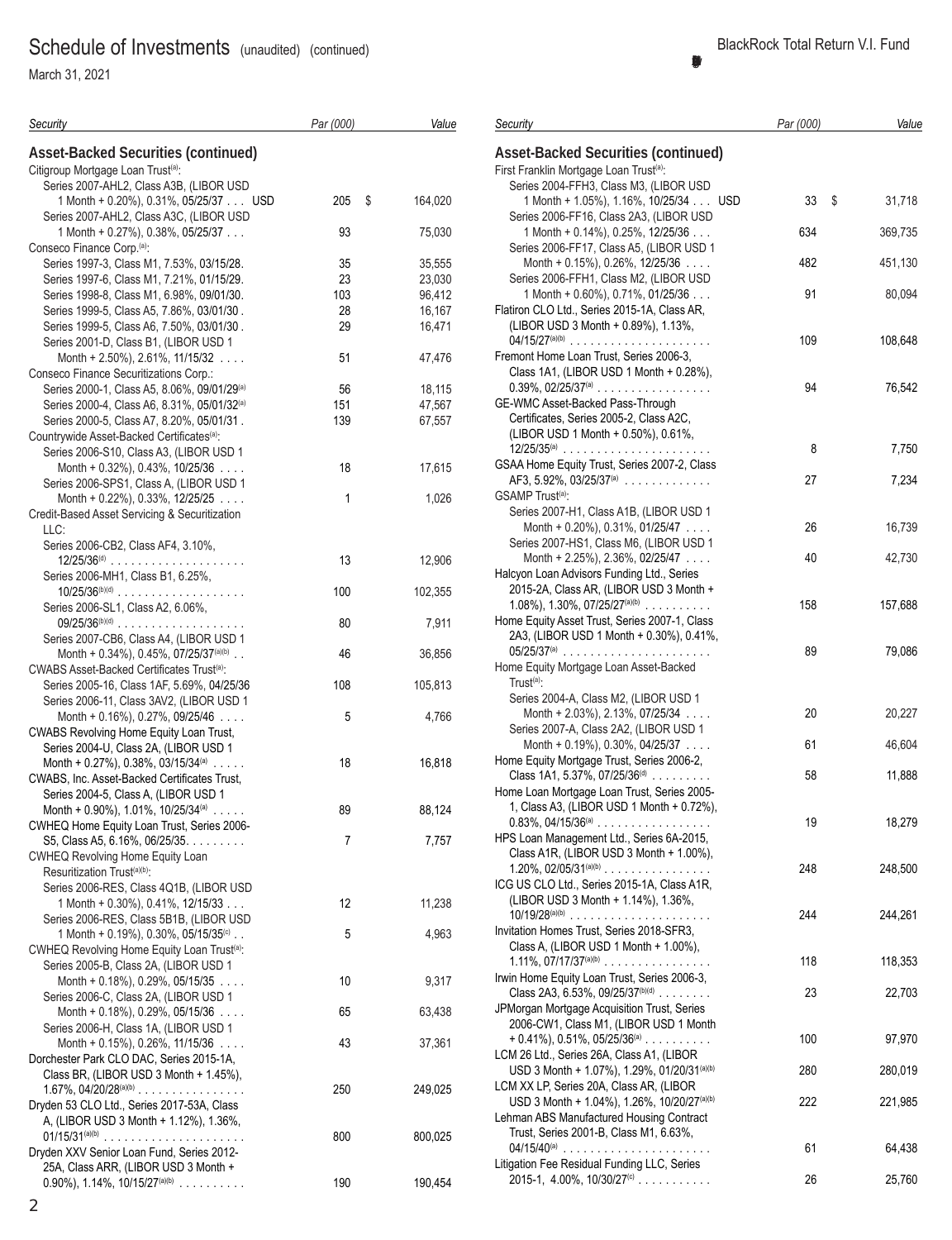March 31, 2021

| Security                                                                               | Par (000) | Value   | <b>Secur</b>    |
|----------------------------------------------------------------------------------------|-----------|---------|-----------------|
| <b>Asset-Backed Securities (continued)</b>                                             |           |         | <b>Asse</b>     |
| Madison Avenue Manufactured Housing                                                    |           |         | Option          |
| Contract Trust, Series 2002-A, Class B2,                                               |           |         | Se              |
| (LIBOR USD 1 Month + 3.25%), 3.36%,                                                    |           |         |                 |
|                                                                                        | 23<br>\$  | 22,742  | Se              |
| Madison Park Funding XIII Ltd., Series 2014-                                           |           |         |                 |
| 13A, Class AR2, (LIBOR USD 3 Month +                                                   |           |         | Se              |
| $0.95\%$ , 1.17%, 04/19/30 <sup>(a)(b)</sup>                                           | 580       | 579,727 |                 |
| Madison Park Funding XVIII Ltd., Series 2015-                                          |           |         | Se              |
| 18A, Class A1R, (LIBOR USD 3 Month +                                                   |           |         |                 |
| 1.19%), 1.41%, $10/21/30^{(a)(b)}$<br>Madison Park Funding XXVI Ltd., Series 2017-     | 510       | 510,255 | Origer          |
| 26A, Class AR, (LIBOR USD 3 Month +                                                    |           |         | Se<br>Mo        |
| 1.20%), 1.41%, $07/29/30^{(a)(b)}$                                                     | 270       | 269,946 | Ownit           |
| Marble Point CLO XI Ltd., Series 2017-2A,                                              |           |         | CΙa             |
| Class A, (LIBOR USD 3 Month + 1.18%),                                                  |           |         | <b>OZLM</b>     |
| 1.40%, $12/18/30^{(a)(b)}$                                                             | 250       | 249,875 | A1              |
| MASTR Specialized Loan Trust, Series 2006-3,                                           |           |         | 1.4             |
| Class A, (LIBOR USD 1 Month + 0.26%),                                                  |           |         | <b>OZLM</b>     |
| $0.37\%$ , $06/25/46^{(a)(b)}$                                                         | 14        | 13,648  | (LI             |
| Merrill Lynch Mortgage Investors Trust <sup>(a)</sup> :                                |           |         | 01/             |
| Series 2006-OPT1, Class M1, (LIBOR USD                                                 |           |         | Palme           |
| $1$ Month + 0.26%), 0.37%, 08/25/37                                                    | 34        | 27,765  | Se              |
| Series 2006-RM3, Class A2B, (LIBOR USD                                                 |           |         |                 |
| 1 Month + 0.18%), 0.29%, 06/25/37                                                      | 26        | 8,072   | Se              |
| Morgan Stanley ABS Capital I, Inc. Trust <sup>(a)</sup> :                              |           |         |                 |
| Series 2005-HE1, Class A2MZ, (LIBOR USD                                                |           |         | Se              |
| 1 Month + 0.60%), 0.71%, 12/25/34                                                      | 155       | 146,865 |                 |
| Series 2005-HE5, Class M4, (LIBOR USD 1                                                |           |         | Progre          |
| Month + $0.87\%$ ), 0.98%, 09/25/35                                                    | 129       | 91,295  | CΙa             |
| MP CLO III Ltd., Series 2013-1A, Class AR,                                             |           |         | Race            |
| (LIBOR USD 3 Month + 1.25%), 1.47%,                                                    |           |         | A1.             |
|                                                                                        | 250       | 250,067 | 1.4             |
| MP CLO VIII Ltd., Series 2015-2A, Class AR,                                            |           |         | Race            |
| (LIBOR USD 3 Month + 0.91%), 1.13%,                                                    |           |         | CΙa             |
| $10/28/27^{(a)(b)}$                                                                    | 212       | 211,792 | 1.3             |
| Navient Private Education Loan Trust, Series<br>2014-AA, Class A2B, (LIBOR USD 1 Month |           |         | Regat           |
| $+ 1.25\%$ , 1.36%, 02/15/29 <sup>(a)(b)</sup>                                         | 154       | 154,773 | AR<br>07/       |
| Neuberger Berman Loan Advisers CLO 26 Ltd.,                                            |           |         | Rockf           |
| Series 2017-26A, Class A, (LIBOR USD 3                                                 |           |         | Cla             |
| Month + 1.17%), 1.39%, 10/18/30(a)(b)                                                  | 250       | 250,071 | 1.4             |
| Oakwood Mortgage Investors, Inc. <sup>(a)</sup> :                                      |           |         | Roma            |
| Series 2001-D, Class A2, 5.26%, 01/15/19                                               | 18        | 12,371  | A1              |
| Series 2001-D, Class A4, 6.93%, 09/15/31.                                              | 10        | 8,194   | 04              |
| Series 2002-B, Class M1, 7.62%, 06/15/32                                               | 80        | 67,634  | RR 31           |
| OCP CLO Ltd. (a)(b):                                                                   |           |         | (LI             |
| Series 2016-12A, Class A1R, (LIBOR USD 3                                               |           |         | 01/             |
| Month + $1.12\%$ ), $1.34\%$ , $10/18/28$                                              | 200       | 200,065 | SG M            |
| Series 2017-13A, Class A1A, (LIBOR USD 3                                               |           |         | OF              |
| Month + 1.26%), 1.50%, 07/15/30                                                        | 300       | 300,052 | 0.2             |
| Series 2017-14A, Class B, (LIBOR USD 3                                                 |           |         | Signal          |
| Month + $1.95\%$ ), $2.13\%$ , $11/20/30$                                              | 250       | 249,928 | А,              |
| Octagon Investment Partners XVI Ltd., Series                                           |           |         | 10 <sub>l</sub> |
| 2013-1A, Class A1R, (LIBOR USD 3 Month                                                 |           |         | Signal          |
| $+ 1.02\%$ , 1.24%, 07/17/30 <sup>(a)(b)</sup>                                         | 250       | 249,429 | А,              |
| Octagon Investment Partners XVII Ltd., Series                                          |           |         | 04              |
| 2013-1A, Class A1R2, (LIBOR USD 3 Month                                                |           |         | Silver          |
| $+ 1.00\%$ ), 1.22%, 01/25/31 $(0, 0)$                                                 | 250       | 249,663 | ΑR              |
| OHA Loan Funding Ltd., Series 2013-2A, Class                                           |           |         | 07/             |
| AR, (LIBOR USD 3 Month + 1.04%), 1.22%,                                                |           |         | SLM F           |
|                                                                                        | 225       | 224,196 | 20              |
| Option One Mortgage Acceptance Corp. Asset-                                            |           |         | 0.3             |
| Backed Certificates, Series 2003-4, Class                                              |           |         | SMB I           |
| A2, (LIBOR USD 1 Month + 0.64%), 0.75%,                                                |           |         | $20^{\circ}$    |
| $07/25/33^{(a)}$                                                                       | 148       | 141,673 |                 |

| Security                                             | Par (000) | Value     |
|------------------------------------------------------|-----------|-----------|
| <b>Asset-Backed Securities (continued)</b>           |           |           |
| Option One Mortgage Loan Trust:                      |           |           |
| Series 2007-CP1, Class 2A3, (LIBOR USD 1             |           |           |
| Month + 0.21%), 0.32%, 03/25/37 <sup>(a)</sup> USD   | 90<br>\$  | 72,574    |
| Series 2007-FXD1, Class 1A1, 5.87%,                  |           |           |
|                                                      | 84        | 82,654    |
| Series 2007-FXD1, Class 2A1, 5.87%,                  |           |           |
| $01/25/37(d)$                                        | 215       | 212,733   |
| Series 2007-FXD2, Class 1A1, 5.82%,                  |           |           |
| $03/25/37(d)$                                        | 114       | 114,114   |
| Origen Manufactured Housing Contract Trust,          |           |           |
|                                                      |           |           |
| Series 2007-B, Class A1, (LIBOR USD 1                |           |           |
| Month + 1.20%), 1.31%, 10/15/37 <sup>(a)(b)(c)</sup> | 52        | 51,500    |
| Ownit Mortgage Loan Trust, Series 2006-2,            |           |           |
| Class A2C, 6.50%, 01/25/37(d)                        | 70        | 66,854    |
| OZLM Funding IV Ltd., Series 2013-4A, Class          |           |           |
| A1R, (LIBOR USD 3 Month + 1.25%),                    |           |           |
| $1.47\%$ , $10/22/30^{(a)(b)}$                       | 383       | 382,495   |
| OZLM XIV Ltd., Series 2015-14A, Class A2AR,          |           |           |
| (LIBOR USD 3 Month + 1.70%), 1.94%,                  |           |           |
|                                                      | 250       | 248,922   |
| Palmer Square CLO Ltd.(a)(b):                        |           |           |
| Series 2014-1A, Class A1R2, (LIBOR USD 3             |           |           |
| Month + 1.13%), 1.35%, 01/17/31 $\ldots$             | 250       | 250,011   |
| Series 2018-1A, Class A1, (LIBOR USD 3               |           |           |
| Month + $1.03\%$ ), $1.25\%$ , 04/18/31              | 250       | 250,147   |
| Series 2018-2A, Class A1A, (LIBOR USD 3              |           |           |
|                                                      | 420       | 420,011   |
| Month + 1.10%), 1.32%, 07/16/31 $\ldots$             |           |           |
| Progress Residential Trust, Series 2017-SFR1,        |           |           |
| Class A, 2.77%, 08/17/34 <sup>(b)</sup>              | 99        | 99,970    |
| Race Point IX CLO Ltd., Series 2015-9A, Class        |           |           |
| A1AR, (LIBOR USD 3 Month + 1.21%),                   |           |           |
| $1.45\%$ , $10/15/30^{(a)(b)}$                       | 497       | 497,479   |
| Race Point X CLO Ltd., Series 2016-10A,              |           |           |
| Class A1R, (LIBOR USD 3 Month + 1.10%),              |           |           |
| $1.32\%$ , $07/25/31^{(a)(b)}$                       | 246       | 245,608   |
| Regatta VI Funding Ltd., Series 2016-1A, Class       |           |           |
| AR, (LIBOR USD 3 Month + 1.08%), 1.30%,              |           |           |
|                                                      | 253       | 252,789   |
| Rockford Tower CLO Ltd., Series 2017-3A,             |           |           |
| Class A, (LIBOR USD 3 Month + 1.19%),                |           |           |
| $1.41\%$ , $10/20/30^{(a)(b)}$                       | 250       | 250,063   |
| Romark WM-R Ltd., Series 2018-1A, Class              |           |           |
| A1, (LIBOR USD 3 Month + 1.03%), 1.25%,              |           |           |
|                                                      | 247       | 247,153   |
|                                                      |           |           |
| RR 3 Ltd., Series 2018-3A, Class A1R2,               |           |           |
| (LIBOR USD 3 Month + 1.09%), 1.33%,                  |           |           |
| $01/15/30^{(a)(b)}$                                  | 1,250     | 1,251,393 |
| SG Mortgage Securities Trust, Series 2006-           |           |           |
| OPT2, Class A3D, (LIBOR USD 1 Month +                |           |           |
| $0.21\%$ , $0.32\%$ , $10/25/36^{(a)}$               | 100       | 80,536    |
| Signal Peak CLO 4 Ltd., Series 2017-4A, Class        |           |           |
| A, (LIBOR USD 3 Month + 1.21%), 1.43%,               |           |           |
| $10/26/29^{(a)(b)}$                                  | 250       | 250,175   |
| Signal Peak CLO 5 Ltd., Series 2018-5A, Class        |           |           |
| A, (LIBOR USD 3 Month + 1.11%), 1.33%,               |           |           |
| $04/25/31^{(a)(b)}$                                  | 250       | 250,013   |
| Silver Creek CLO Ltd., Series 2014-1A, Class         |           |           |
| AR, (LIBOR USD 3 Month + 1.24%), 1.46%,              |           |           |
|                                                      | 250       | 250,047   |
| SLM Private Credit Student Loan Trust, Series        |           |           |
|                                                      |           |           |
| 2004-B, Class A3, (LIBOR USD 3 Month +               |           |           |
| $0.33\%$ , $0.51\%$ , $03/15/24$ <sup>(a)</sup>      | 113       | 112,762   |
| SMB Private Education Loan Trust, Series             |           |           |
| 2015-B, Class B, 3.50%, 12/17/40 <sup>(b)</sup>      | 100       | 103,281   |
|                                                      |           |           |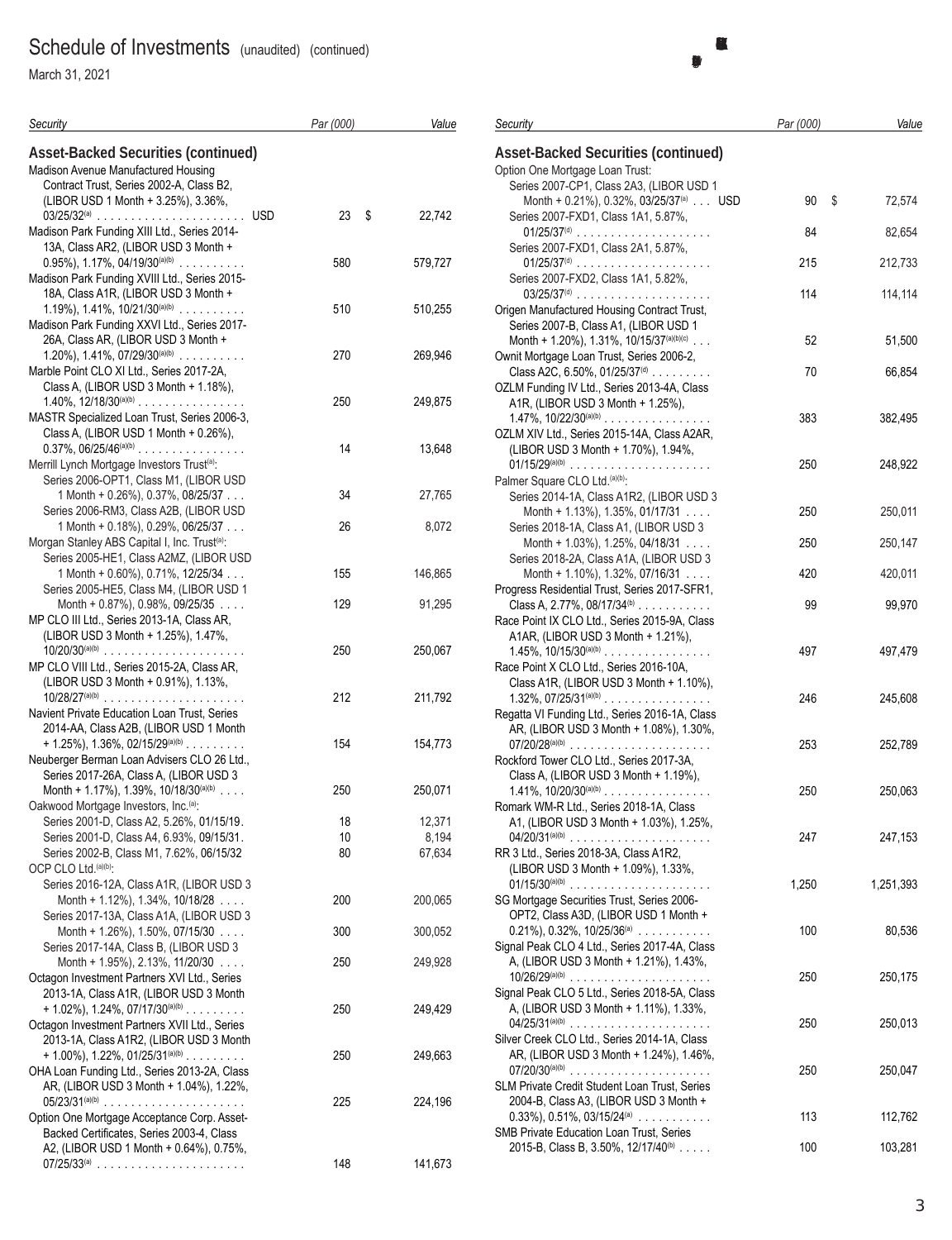March 31, 2021

| Security                                                                                 | Par (000)  | Value              |
|------------------------------------------------------------------------------------------|------------|--------------------|
| <b>Asset-Backed Securities (continued)</b>                                               |            |                    |
| Sound Point CLO XXIII Ltd., Series 2019-2A,<br>Class A1, (LIBOR USD 3 Month + 1.40%),    |            |                    |
|                                                                                          | 800        | \$<br>800,434      |
| Soundview Home Loan Trust, Series 2004-                                                  |            |                    |
| WMC1, Class M2, (LIBOR USD 1 Month +                                                     |            |                    |
| $0.80\%$ , 0.90%, 01/25/35 <sup>(a)</sup><br>Structured Asset Securities Corp. Mortgage  | 1          | 1,413              |
| Pass-Through Certificates, Series 2004-                                                  |            |                    |
| 23XS, Class 2A1, (LIBOR USD 1 Month +                                                    |            |                    |
| $0.45\%$ , $0.56\%$ , $01/25/35(a)$                                                      | 16         | 15,504             |
| TCI-Flatiron CLO Ltd., Series 2017-1A, Class<br>A, (LIBOR USD 3 Month + 1.20%), 1.39%,   |            |                    |
| $11/18/30^{(a)(b)}$                                                                      | 250        | 249,803            |
| Towd Point Mortgage Trust, Series 2019-SJ2,                                              |            |                    |
| Class M1, 4.50%, $11/25/58^{(a)(b)}$                                                     | 340        | 347,226            |
| Tricon American Homes Trust, Series 2018-                                                |            |                    |
| SFR1, Class E, 4.56%, 05/17/37 <sup>(b)</sup>                                            | 100        | 104,085            |
| Venture 35 CLO Ltd., Series 2018-35A, Class                                              |            |                    |
| AS, (LIBOR USD 3 Month + 1.65%), 1.87%,                                                  | 100        | 100,017            |
| Venture XVIII CLO Ltd., Series 2014-18A, Class                                           |            |                    |
| AR, (LIBOR USD 3 Month + 1.22%), 1.46%,                                                  |            |                    |
| $10/15/29^{(a)(b)}$                                                                      | 315        | 315,056            |
| Voya CLO Ltd., Series 2017-4A, Class A1,                                                 |            |                    |
| (LIBOR USD 3 Month + 1.13%), 1.37%,<br>$10/15/30^{(a)(b)}$                               | 250        |                    |
| Wachovia Asset Securitization Issuance II LLC                                            |            | 250,109            |
| Trust, Series 2007-HE2A, Class A, (LIBOR                                                 |            |                    |
| USD 1 Month + 0.13%), 0.25%, 07/25/37 <sup>(a)(b)</sup>                                  | 60         | 55,053             |
| Washington Mutual Asset-Backed                                                           |            |                    |
| CertificatesTrust <sup>(a)</sup> :                                                       |            |                    |
| Series 2006-HE4, Class 2A2, (LIBOR USD 1<br>Month + $0.18\%$ ), 0.29%, 09/25/36 $\ldots$ | 145        | 64,784             |
| Series 2006-HE5, Class 1A, (LIBOR USD 1                                                  |            |                    |
| Month + 0.16%), 0.26%, 10/25/36                                                          | 144        | 123,683            |
| Yale Mortgage Loan Trust, Series 2007-1, Class                                           |            |                    |
| A, (LIBOR USD 1 Month + 0.40%), 0.51%,                                                   |            |                    |
| $06/25/37^{(a)(b)}$<br>York CLO-2 Ltd., Series 2015-1A, Class AR,                        | 86         | 37,029             |
| (LIBOR USD 3 Month + 1.15%), 1.37%,                                                      |            |                    |
| $01/22/31^{(a)(b)}$                                                                      | 250        | 250,116            |
| Total Asset-Backed Securities - 4.3%                                                     |            |                    |
|                                                                                          |            | 32,376,896         |
|                                                                                          |            |                    |
| Corporate Bonds - 34.5%                                                                  |            |                    |
| Aerospace & Defense - 1.4%                                                               |            |                    |
| BAE Systems Holdings, Inc., 3.85%, 12/15/25 <sup>(b)</sup>                               | 165        | 181,632            |
| BAE Systems plc, 3.40%, 04/15/30 <sup>(b)</sup>                                          | 737        | 782,296            |
| Boeing Co. (The):<br>$2.85\%$ , $10/30/24$                                               | 286        | 299,283            |
| $3.95\%$ , 08/01/59.                                                                     | 79         | 75,944             |
| $5.93\%$ , $05/01/60$                                                                    | 112        | 143,710            |
| Embraer Netherlands Finance BV, 5.40%,                                                   |            |                    |
|                                                                                          | 36         | 37,527             |
| Embraer Overseas Ltd., 5.70%, 09/16/23                                                   | 49         | 51,435             |
| General Dynamics Corp.:<br>$3.75\%$ , 05/15/28                                           | 20         | 22,286             |
| $3.63\%$ , 04/01/30                                                                      | 459        | 507,392            |
| Huntington Ingalls Industries, Inc., 4.20%,                                              |            |                    |
|                                                                                          | 339        | 376,046            |
| L3Harris Technologies, Inc.:                                                             |            |                    |
| $3.85\%$ , $12/15/26$                                                                    | 329        | 364,249            |
| $4.40\%$ , 06/15/28<br>$1.80\%$ , 01/15/31                                               | 680<br>458 | 771,626<br>428,967 |
| Leidos, Inc., 4.38%, 05/15/30 <sup>(b)</sup>                                             | 541        | 601,397            |

# **BlackRock Total Return V.I. Fund (Percentages shown are based on Net Assets)** *Par (000) Value*

*Security*

| Aerospace & Defense (continued)                                                               |        |            |
|-----------------------------------------------------------------------------------------------|--------|------------|
| Lockheed Martin Corp.:                                                                        |        |            |
|                                                                                               | 523 \$ | 582,622    |
| $3.80\%$ , $03/01/45$                                                                         | 112    | 123,231    |
| $2.80\%$ , 06/15/50                                                                           | 132    | 124,496    |
| Northrop Grumman Corp.:<br>$3.25\%$ , 01/15/28                                                | 836    | 896,811    |
|                                                                                               | 217    | 241,335    |
| $5.25\%$ , 05/01/50                                                                           | 51     | 66,091     |
| Raytheon Technologies Corp.:                                                                  |        |            |
| $3.15\%$ , $12/15/24$                                                                         | 155    | 166,584    |
| 7.20%, 08/15/27                                                                               | 45     | 58,905     |
| $7.00\%$ , $11/01/28$                                                                         | 360    | 462,993    |
| 4.13%, $11/16/28$                                                                             | 379    | 426,805    |
| 2.15%, 05/18/30. EUR                                                                          | 155    | 204,076    |
| 2.25%, 07/01/30. USD                                                                          | 395    | 388,739    |
| $4.50\%$ , 06/01/42.                                                                          | 124    | 147,869    |
| $3.75\%$ , $11/01/46$                                                                         | 130    | 138,559    |
| $4.63\%$ , $11/16/48$                                                                         | 151    | 180,660    |
| $3.13\%$ , 07/01/50                                                                           | 145    | 140,460    |
| Textron, Inc.:                                                                                |        |            |
| $3.90\%$ , 09/17/29.                                                                          | 235    | 254,363    |
| $2.45\%$ , 03/15/31                                                                           | 110    | 106,525    |
| TransDigm, Inc. <sup>(b)</sup> :                                                              |        |            |
| $8.00\%$ , $12/15/25$                                                                         | 370    | 402,930    |
| $6.25\%$ , 03/15/26.                                                                          | 892    | 945,698    |
|                                                                                               |        | 10,703,542 |
| Air Freight & Logistics - 0.2%                                                                |        |            |
| FedEx Corp., 4.10%, 02/01/45.                                                                 | 106    | 114,624    |
| United Parcel Service, Inc.:                                                                  |        |            |
| $3.40\%$ , 03/15/29.                                                                          | 168    | 182,618    |
| $4.45\%, 04/01/30 \ldots \ldots \ldots \ldots \ldots$                                         | 590    | 689,593    |
| $5.20\%$ , 04/01/40                                                                           | 312    | 400,767    |
| XPO Logistics, Inc. <sup>(b)</sup> :                                                          |        |            |
| $6.13\%$ , 09/01/23                                                                           | 45     | 45,787     |
| $6.75\%$ , 08/15/24                                                                           | 110    | 115,362    |
|                                                                                               |        | 1,548,751  |
| Airlines - 0.5%                                                                               |        |            |
| Air Canada Pass-Through Trust <sup>(b)</sup> :                                                |        |            |
| Series 2017-1, Class B, 3.70%, 01/15/26.                                                      | 1      | 723        |
| Series 2017-1, Class AA, 3.30%, 01/15/30                                                      | 84     | 81,547     |
| American Airlines Pass-Through Trust:                                                         |        |            |
| Series 2013-2, Class A, 4.95%, 01/15/23.                                                      | 70     | 70,079     |
| Series 2015-2, Class B, 4.40%, 09/22/23.                                                      | 219    | 207,229    |
| Series 2016-1, Class B, 5.25%, 01/15/24.                                                      | 164    | 155,820    |
| Series 2017-1, Class B, 4.95%, 02/15/25.                                                      | 48     | 44,260     |
| Series 2016-3, Class B, 3.75%, 10/15/25.                                                      | 3      | 2,767      |
| Series 2015-2, Class AA, 3.60%, 09/22/27                                                      | 39     | 39,187     |
| Series 2016-1, Class AA, 3.58%, 01/15/28                                                      | 102    | 103,404    |
| Series 2019-1, Class B, 3.85%, 02/15/28.                                                      | 213    | 193,628    |
| Series 2016-2, Class AA, 3.20%, 06/15/28                                                      | 71     | 70,943     |
| Series 2016-3, Class AA, 3.00%, 10/15/28                                                      | 346    | 348,770    |
| Series 2017-1, Class AA, 3.65%, 02/15/29                                                      | 56     | 55,984     |
| Series 2019-1, Class AA, 3.15%, 02/15/32                                                      | 203    | 202,398    |
| Delta Air Lines Pass-Through Trust, Series                                                    |        |            |
| 2019-1, Class AA, 3.20%, 04/25/24                                                             | 505    | 523,122    |
| Gol Finance SA, 7.00%, 01/31/25 <sup>(b)</sup><br>Turkish Airlines Pass-Through Trust, Series | 107    | 87,138     |
| 2015-1, Class A, 4.20%, 03/15/27 <sup>(b)</sup>                                               | 27     | 24,591     |
| United Airlines Pass-Through Trust:                                                           |        |            |
| Series 2014-1, Class B, 4.75%, 04/11/22.                                                      | 11     | 11,115     |
| Series 2014-2, Class B, 4.63%, 09/03/22.                                                      | 17     | 17,511     |
| Series 2016-2, Class B, 3.65%, 10/07/25.                                                      | 11     | 10,303     |
| Series 2020-1, Class B, 4.88%, 01/15/26.                                                      | 135    | 140,063    |
| Series 2014-1, Class A, 4.00%, 04/11/26.                                                      | 134    | 138,529    |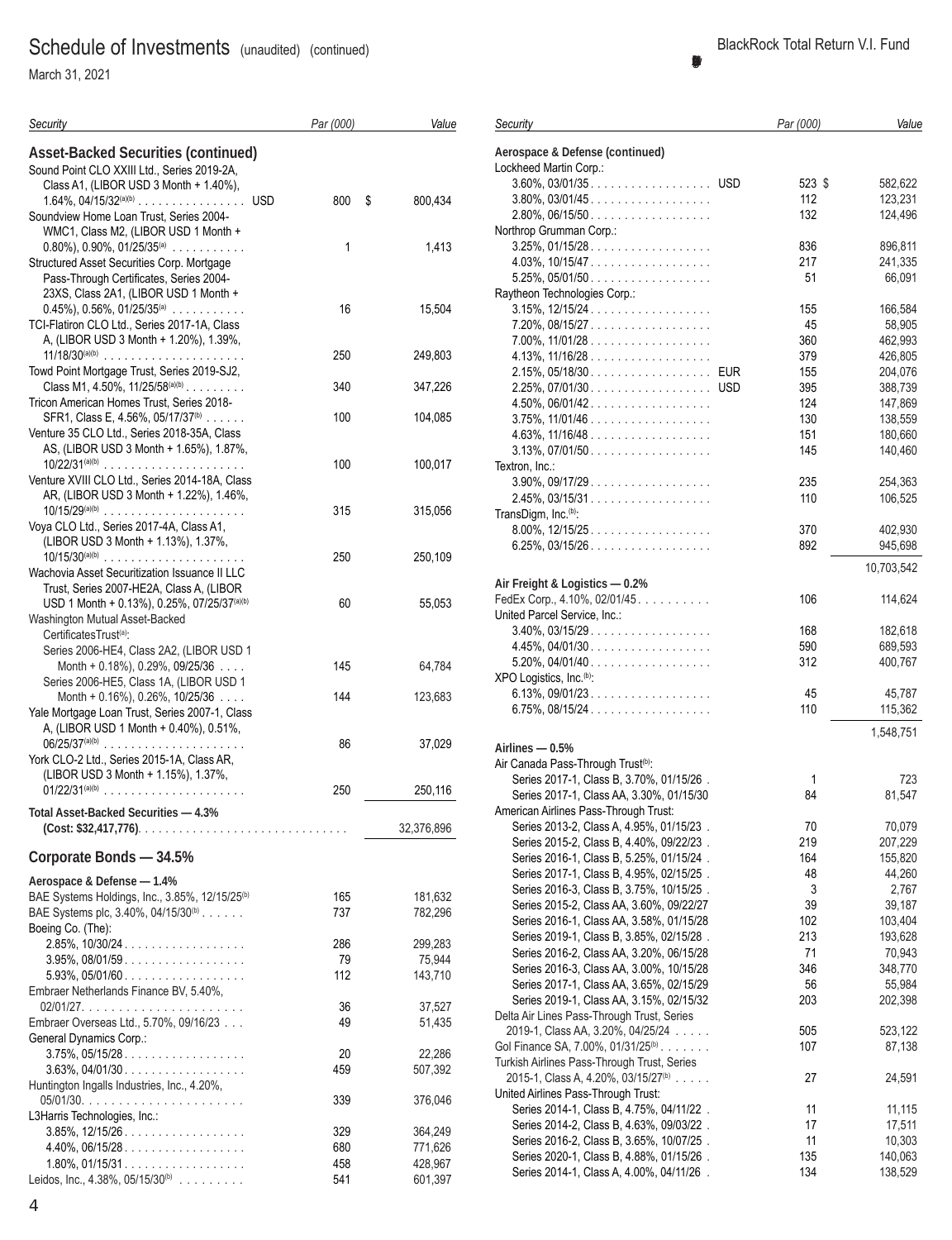March 31, 2021

| Security                                                                                                                                                                                                                                                                                          | Par (000)                             | Value                                                      |
|---------------------------------------------------------------------------------------------------------------------------------------------------------------------------------------------------------------------------------------------------------------------------------------------------|---------------------------------------|------------------------------------------------------------|
| Airlines (continued)<br>Series 2020-1, Class A, 5.88%, 10/15/27 . USD<br>Series 2015-1, Class AA, 3.45%, 12/01/27<br>Series 2019-2, Class B, 3.50%, 05/01/28.<br>Series 2016-1, Class AA, 3.10%, 07/07/28<br>Series 2016-2, Class AA, 2.88%, 10/07/28<br>Series 2018-1, Class AA, 3.50%, 03/01/30 | 434 \$<br>36<br>151<br>11<br>73<br>35 | 481,441<br>37,624<br>146,983<br>11,669<br>73,625<br>36,161 |
| Series 2019-2, Class AA, 2.70%, 05/01/32                                                                                                                                                                                                                                                          | 128                                   | 124,395                                                    |
| Auto Components - 0.0%                                                                                                                                                                                                                                                                            |                                       | 3.441.009                                                  |
| American Axle & Manufacturing, Inc., 6.25%,                                                                                                                                                                                                                                                       | 74                                    | 76,220                                                     |
| Magna International, Inc., 2.45%, 06/15/30                                                                                                                                                                                                                                                        | 122                                   | 122,751                                                    |
|                                                                                                                                                                                                                                                                                                   |                                       | 198,971                                                    |
| Automobiles - 0.5%<br>BMW US Capital LLC, 2.55%, 04/01/31 <sup>(b)</sup><br>Daimler Finance North America LLC, 3.35%,                                                                                                                                                                             | 167                                   | 167,454                                                    |
| $05/04/21^{(b)}$<br>General Motors Co.:                                                                                                                                                                                                                                                           | 430                                   | 431,039                                                    |
| $4.88\%$ , 10/02/23.                                                                                                                                                                                                                                                                              | 295                                   | 322,952                                                    |
| Hyundai Capital America <sup>(b)</sup> :                                                                                                                                                                                                                                                          | 222                                   | 261,052                                                    |
| $3.95\%$ , 02/01/22.                                                                                                                                                                                                                                                                              | 305                                   | 313,292                                                    |
| 2.38%, 02/10/23<br>Nissan Motor Co. Ltd., 4.81%, 09/17/30 <sup>(b)</sup>                                                                                                                                                                                                                          | 601<br>1,159                          | 616,213<br>1,271,175                                       |
|                                                                                                                                                                                                                                                                                                   |                                       | 3,383,177                                                  |
| Banks $-6.1%$                                                                                                                                                                                                                                                                                     |                                       |                                                            |
| Banco Santander SA:                                                                                                                                                                                                                                                                               |                                       |                                                            |
| 2.71%, 06/27/24<br>$1.85\%$ , 03/25/26                                                                                                                                                                                                                                                            | 600<br>400                            | 633,093<br>399,234                                         |
| 3.31%, 06/27/29                                                                                                                                                                                                                                                                                   | 200                                   | 211,979                                                    |
| Bangkok Bank PCL, (US Treasury Yield Curve<br>Rate T Note Constant Maturity 5 Year +                                                                                                                                                                                                              |                                       |                                                            |
| $1.90\%$ , $3.73\%$ , $09/25/34$ <sup>(a)</sup> .                                                                                                                                                                                                                                                 | 200                                   | 201,375                                                    |
| Bank of America Corp.:                                                                                                                                                                                                                                                                            |                                       |                                                            |
| (LIBOR USD 3 Month + 0.63%), 3.50%,<br>$05/17/22^{(a)}$                                                                                                                                                                                                                                           | 285                                   | 286,062                                                    |
| (LIBOR USD 3 Month + 1.02%), 2.88%,                                                                                                                                                                                                                                                               | 127                                   | 130,038                                                    |
| (LIBOR USD 3 Month + 0.93%), 2.82%,                                                                                                                                                                                                                                                               |                                       |                                                            |
| (LIBOR USD 3 Month + 0.78%), 3.55%,                                                                                                                                                                                                                                                               | 83                                    | 85,444                                                     |
| (LIBOR USD 3 Month + 0.94%), 3.86%,                                                                                                                                                                                                                                                               | 234                                   | 246,887                                                    |
|                                                                                                                                                                                                                                                                                                   | 116                                   | 124,244                                                    |
| $4.00\%$ , $01/22/25$                                                                                                                                                                                                                                                                             | 287                                   | 314,297                                                    |
| Series L, 3.95%, 04/21/25<br>(LIBOR USD 3 Month + 0.87%), 2.46%,                                                                                                                                                                                                                                  | 327                                   | 358,542                                                    |
| $10/22/25^{(a)}$                                                                                                                                                                                                                                                                                  | 2,025                                 | 2,122,585                                                  |
| (LIBOR USD 3 Month + 0.81%), 3.37%,                                                                                                                                                                                                                                                               | 236                                   | 254,074                                                    |
| (LIBOR USD 3 Month + 0.64%), 2.01%,                                                                                                                                                                                                                                                               |                                       |                                                            |
| $4.45\%, 03/03/26 \dots  \dots $                                                                                                                                                                                                                                                                  | 127<br>387                            | 130,080<br>434,995                                         |
| (SOFR + 1.01%), 1.20%, 10/24/26(a)                                                                                                                                                                                                                                                                | 851                                   | 839,969                                                    |
| (LIBOR USD 3 Month + 1.51%), 3.71%,                                                                                                                                                                                                                                                               | 875                                   | 957,071                                                    |
| (LIBOR USD 3 Month + 1.04%), 3.42%,                                                                                                                                                                                                                                                               | 1,445                                 | 1,551,757                                                  |
| (LIBOR USD 3 Month + 1.07%), 3.97%,                                                                                                                                                                                                                                                               |                                       |                                                            |
| (LIBOR USD 3 Month + 1.31%), 4.27%,                                                                                                                                                                                                                                                               | 56                                    | 61,705                                                     |
| (LIBOR USD 3 Month + 1.21%), 3.97%,                                                                                                                                                                                                                                                               | 678                                   | 762,280                                                    |
|                                                                                                                                                                                                                                                                                                   | 693                                   | 769,151                                                    |

| Security                                                                | Par (000)  | Value              |
|-------------------------------------------------------------------------|------------|--------------------|
|                                                                         |            |                    |
| <b>Banks (continued)</b><br>(LIBOR USD 3 Month + 1.18%), 3.19%,         |            |                    |
|                                                                         | 422 \$     | 442,985            |
| (LIBOR USD 3 Month + 1.32%), 4.08%,                                     |            |                    |
|                                                                         | 374        | 414,204            |
| Bank of East Asia Ltd. (The), (US Treasury                              |            |                    |
| Yield Curve Rate T Note Constant Maturity 5                             |            |                    |
| Year + 4.26%), $5.87\%^{\text{(a)(e)}}$                                 | 250        | 266,797            |
| Barclays plc(a):                                                        |            |                    |
| (LIBOR USD 3 Month + 1.90%), 4.97%,                                     |            |                    |
|                                                                         | 636        | 731,299            |
| (US Treasury Yield Curve Rate T Note                                    |            |                    |
| Constant Maturity 1 Year + 1.20%),<br>$2.67\%$ , 03/10/32               | 255        |                    |
| (US Treasury Yield Curve Rate T Note                                    |            | 248,915            |
| Constant Maturity 1 Year + 1.70%),                                      |            |                    |
| $3.81\%$ , $03/10/42$                                                   | 350        | 342,873            |
| BNP Paribas SA(a)(b):                                                   |            |                    |
| (LIBOR USD 3 Month + 1.11%), 2.82%,                                     |            |                    |
|                                                                         | 842        | 886,337            |
| (SOFR + 1.51%), 3.05%, 01/13/31.                                        | 600        | 615,051            |
| Citigroup, Inc.:                                                        |            |                    |
| $4.40\%$ , $06/10/25$                                                   | 349        | 387,817            |
| $4.60\%$ , 03/09/26                                                     | 125        | 141,048            |
| (LIBOR USD 3 Month + 1.39%), 3.67%,                                     |            |                    |
| $07/24/28^{(a)}$                                                        | 1,396      | 1,526,697          |
| (LIBOR USD 3 Month + 1.19%), 4.07%,                                     |            |                    |
|                                                                         | 556        | 618,550            |
| (LIBOR USD 3 Month + 1.34%), 3.98%,                                     | 69         | 76,387             |
| $(SOFR + 1.42%), 2.98%, 11/05/30(a).$                                   | 1,478      | 1,528,530          |
| $(SOFR + 1.15%), 2.67%, 01/29/31(a)$                                    | 192        | 192,907            |
| $(SOFR + 2.11\%), 2.57\%, 06/03/31^{(a)}.$                              | 246        | 245,808            |
| Citizens Financial Group, Inc., 3.25%, 04/30/30                         | 143        | 151,844            |
| Credit Suisse Group Funding Guernsey Ltd.,                              |            |                    |
| $3.80\%$ , 09/15/22.                                                    | 316        | 329,125            |
| Danske Bank A/S:                                                        |            |                    |
| $5.00\%$ , $01/12/22^{(b)}$                                             | 400        | 413,416            |
| (US Treasury Yield Curve Rate T Note                                    |            |                    |
| Constant Maturity 1 Year + 1.03%),                                      |            |                    |
| 1.17%, $12/08/23^{(a)(b)}$                                              | 263        | 264,438            |
| $5.38\%$ , $01/12/24^{(b)}$ .                                           | 300        | 334,527            |
| $5.38\%$ , $01/12/24$                                                   | 200        | 223,018            |
| (US Treasury Yield Curve Rate T Note                                    |            |                    |
| Constant Maturity 1 Year + 1.35%),<br>1.62%, 09/11/26 <sup>(a)(b)</sup> | 200        | 197,837            |
| Grupo Aval Ltd., 4.38%, 02/04/30 <sup>(b)</sup>                         | 200        | 201,187            |
| HSBC Holdings plc(a):                                                   |            |                    |
| (LIBOR USD 3 Month + 1.53%), 4.58%,                                     |            |                    |
|                                                                         | 800        | 899,038            |
| (US Treasury Yield Curve Rate T Note                                    |            |                    |
| Constant Maturity 5 Year + 3.25%),                                      |            |                    |
|                                                                         | 310        | 305,350            |
| ING Groep NV:                                                           |            |                    |
| $4.10\%$ , $10/02/23$                                                   | 710        | 768,656            |
| $4.63\%$ , $01/06/26^{(b)}$ .                                           | 692        | 784,384            |
| (SOFR + 1.01%), 1.00%, 04/01/27(a)                                      | 200        | 200,116            |
| Itau Unibanco Holding SA <sup>(b)</sup> :                               |            |                    |
| $2.90\%$ , 01/24/23.<br>$3.25\%$ , 01/24/25.                            | 250<br>250 | 255,000<br>254,812 |
| JPMorgan Chase & Co.:                                                   |            |                    |
| $(SOFF + 0.60\%)$ , 0.65%, 09/16/24(a)                                  | 370        | 370,720            |
| (LIBOR USD 3 Month + 1.00%), 4.02%,                                     |            |                    |
|                                                                         | 1,450      | 1,573,137          |
| $3.13\%, 01/23/25 \dots $                                               | 307        | 328,914            |
| $3.90\%$ , $07/15/25$                                                   | 674        | 744,021            |
| $(SOFF + 1.59\%), 2.00\%, 03/13/26^{(a)} \dots$                         | 1,241      | 1,276,182          |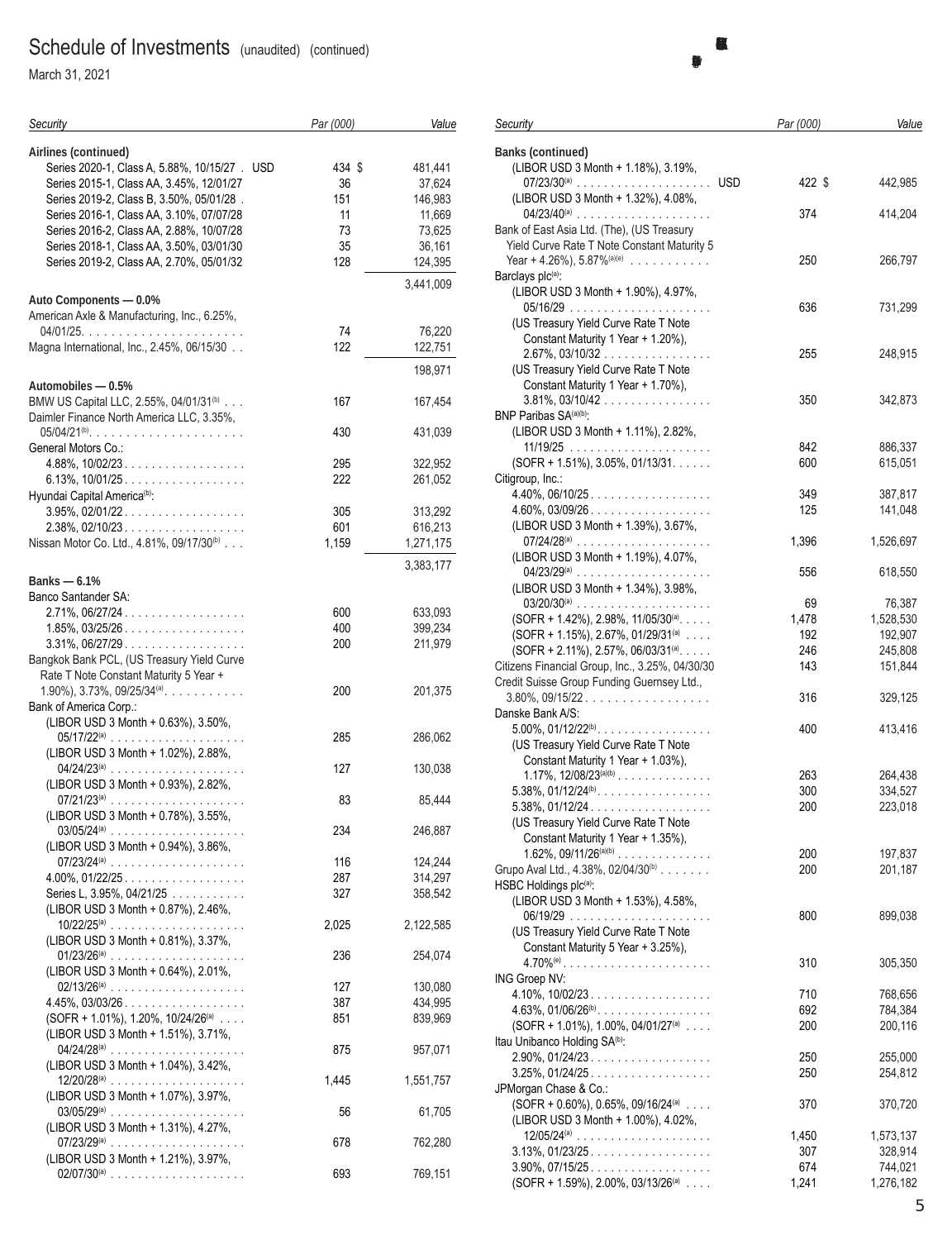March 31, 2021

| Security                                                                             | Par (000) | Value     |
|--------------------------------------------------------------------------------------|-----------|-----------|
| <b>Banks (continued)</b>                                                             |           |           |
| 3.20%, 06/15/26. USD                                                                 | 78 \$     | 84,321    |
| $(SOFF + 0.80\%)$ , 1.05%, 11/19/26 <sup>(a)</sup> .                                 | 264       | 257,851   |
| (LIBOR USD 3 Month + 1.25%), 3.96%,                                                  |           | 1,391,294 |
| (LIBOR USD 3 Month + 1.34%), 3.78%,                                                  | 1,258     |           |
| $02/01/28^{(a)}$<br>(LIBOR USD 3 Month + 1.38%), 3.54%,                              | 527       | 580,850   |
| (LIBOR USD 3 Month + 1.12%), 4.01%,                                                  | 1,765     | 1,920,937 |
| (LIBOR USD 3 Month + 1.33%), 4.45%,                                                  | 554       | 617,810   |
| $12/05/29^{(a)}$                                                                     | 80        | 91,637    |
| (LIBOR USD 3 Month + 1.58%), 4.26%,                                                  | 117       | 135,843   |
| (LIBOR USD 3 Month + 1.46%), 4.03%,<br>07/24/48@                                     | 470       | 526,877   |
| Kasikornbank PCL, (US Treasury Yield Curve<br>Rate T Note Constant Maturity 5 Year + |           |           |
| $1.70\%$ , $3.34\%$ , $10/02/31^{(a)}$ .                                             | 200       | 203,937   |
| Lloyds Banking Group plc:<br>(US Treasury Yield Curve Rate T Note                    |           |           |
| Constant Maturity 1 Year + 0.85%),                                                   |           |           |
| $1.63\%$ , $05/11/27^{(a)}$                                                          | 344       | 341,499   |
| $4.38\%$ , $03/22/28$                                                                | 228       | 255,904   |
| $4.55\%$ , 08/16/28                                                                  | 200       | 227,664   |
| (LIBOR USD 3 Month + 1.21%), 3.57%,                                                  |           |           |
| $11/07/28^{(a)}$<br>Mitsubishi UFJ Financial Group, Inc.:                            | 200       | 215,966   |
| $2.62\%$ , 07/18/22                                                                  | 1,135     | 1,166,333 |
| $2.19\%, 02/25/25 \dots  \dots $                                                     | 868       | 895,341   |
| $1.41\%, 07/17/25 \dots  \dots $                                                     | 223       | 222,847   |
| Mizuho Financial Group, Inc. <sup>(a)</sup> :                                        |           |           |
| (LIBOR USD 3 Month + 1.10%), 2.55%,                                                  |           |           |
|                                                                                      | 719       | 752,032   |
| (LIBOR USD 3 Month + 1.51%), 2.20%,                                                  | 200       | 193,086   |
| (LIBOR USD 3 Month + 1.27%), 1.98%,                                                  | 425       | 400,836   |
| NBK Tier 1 Financing Ltd., (USD Swap Semi 6<br>Year + 2.88%), $3.62\%^{{(a)(b)(e)}}$ | 200       | 198,798   |
| Santander UK Group Holdings plc:                                                     |           |           |
| $2.88\%$ , 08/05/21                                                                  | 240       | 242,007   |
| $3.57\%$ , 01/10/23.                                                                 | 963       | 984,392   |
| (US Treasury Yield Curve Rate T Note                                                 |           |           |
| Constant Maturity 1 Year + 1.25%),                                                   |           |           |
| $1.53\%$ , $08/21/26^{(a)}$                                                          | 240       | 237,999   |
| (LIBOR USD 3 Month + 1.40%), 3.82%,                                                  |           |           |
| $11/03/28^{(a)}$                                                                     | 200       | 218,364   |
| Sumitomo Mitsui Financial Group, Inc.:                                               |           |           |
| $3.94\%$ , $10/16/23$                                                                | 121       | 130,957   |
| $2.70\%$ , 07/16/24                                                                  | 395       | 417,607   |
| $2.35\%$ , 01/15/25.                                                                 | 644       | 668,445   |
| $3.78\%$ , 03/09/26                                                                  | 201       | 221,516   |
| US Bancorp, 3.00%, 07/30/29                                                          | 127       | 133,081   |
| Washington Mutual Escrow Bonds <sup>(c)(f)(g)</sup> :                                |           |           |
| $0.00\%$ , 11/06/09                                                                  | 300       |           |
| $0.00\%$ , $09/19/17$ <sup>(h)</sup>                                                 | 250       |           |
| $0.00\%$ , $09/29/17$                                                                | 500       |           |
| Wells Fargo & Co.:                                                                   |           |           |
| $3.00\%$ , $04/22/26$                                                                | 232       | 247,918   |
| $3.00\%$ , $10/23/26$                                                                | 200       | 213,462   |
| (LIBOR USD 3 Month + 1.31%), 3.58%,<br>$05/22/28^{(a)}$                              |           |           |
| $(SOFR + 2.10\%), 2.39\%, 06/02/28^{(a)} \dots$                                      | 623       | 679,235   |
| (LIBOR USD 3 Month + 1.17%), 2.88%,                                                  | 52        | 53,295    |
| $10/30/30^{(a)}$                                                                     | 167       | 172,029   |

| Security                                                                                              | Par (000)      | Value                  |
|-------------------------------------------------------------------------------------------------------|----------------|------------------------|
| <b>Banks (continued)</b>                                                                              |                |                        |
| (SOFR + 2.53%), 3.07%, 04/30/41 <sup>(a)</sup> USD                                                    | 931 \$         | 912,945                |
| Beverages - 0.7%                                                                                      |                | 45.631.704             |
| Anheuser-Busch Cos. LLC, 4.70%, 02/01/36.<br>Anheuser-Busch InBev Worldwide, Inc.:                    | 1,243          | 1,456,135              |
| 4.75%, 01/23/29<br>$3.50\%$ , 06/01/30                                                                | 1,253<br>1,204 | 1,464,191<br>1,303,879 |
| Coca-Cola Co. (The):<br>1.00%, 03/09/41. EUR                                                          | 210            | 240,504                |
| Keurig Dr Pepper, Inc., 3.20%, 05/01/30 USD<br>PepsiCo, Inc., 3.38%, 07/29/49                         | 421<br>159     | 445,471<br>164,243     |
|                                                                                                       |                | 5,074,423              |
| Biotechnology - 0.9%                                                                                  |                |                        |
| AbbVie, Inc.:<br>2.30%, 11/21/22                                                                      | 197            | 202,712                |
| 2.60%, 11/21/24                                                                                       | 1,563          | 1,650,213              |
| $3.20\%$ , $05/14/26$                                                                                 | 1,281          | 1,383,884              |
| $4.55\%$ , 03/15/35.                                                                                  | 129            | 149,805                |
| $4.50\%$ , $05/14/35$                                                                                 | 603            | 708,032                |
| $4.85\%$ , 06/15/44                                                                                   | 14             | 17,007                 |
| $4.70\%$ , 05/14/45                                                                                   | 342            | 405,055                |
| $4.88\%$ , 11/14/48                                                                                   | 50             | 60,221                 |
| Amgen, Inc.:                                                                                          |                |                        |
| $2.45\%, 02/21/30 \dots  \dots $                                                                      | 350            | 352,424                |
| $4.40\%$ , $05/01/45$                                                                                 | 456            | 527,932                |
| Biogen, Inc.:<br>2.25%, 05/01/30                                                                      | 393            | 381,253                |
| $3.15\%, 05/01/50 \dots  \dots $                                                                      | 176            | 161,631                |
| Gilead Sciences, Inc.:                                                                                |                |                        |
| $4.80\%$ , 04/01/44                                                                                   | 50             | 60,111                 |
| $4.75\%$ , 03/01/46                                                                                   | 549            | 663,582                |
|                                                                                                       |                | 6,723,862              |
| <b>Building Products - 0.2%</b>                                                                       |                |                        |
| Carrier Global Corp., 2.24%, 02/15/25                                                                 | 981            | 1,015,775              |
| Johnson Controls International plc, 5.13%,                                                            |                |                        |
|                                                                                                       | 5              | 6,219                  |
| Masonite International Corp., 5.38%, 02/01/28 <sup>(b)</sup>                                          | 54             | 57,307                 |
| Owens Corning, 3.95%, 08/15/29                                                                        | 41             | 45,119                 |
| Standard Industries, Inc. <sup>(b)</sup> :                                                            |                |                        |
| $5.00\%$ , 02/15/27                                                                                   | 53             | 55,253                 |
| $4.75\%$ , 01/15/28.                                                                                  | 22             | 22,805                 |
|                                                                                                       |                | 1,202,478              |
| Capital Markets - 2.3%<br>Bank of New York Mellon Corp. (The), (LIBOR                                 |                |                        |
|                                                                                                       | 293            |                        |
| USD 3 Month + 1.07%), 3.44%, 02/07/28 <sup>(a)</sup> .<br>Charles Schwab Corp. (The), 3.20%, 01/25/28 | 105            | 322,003<br>113,661     |
| Credit Suisse AG, 3.63%, 09/09/24                                                                     | 263            | 285,012                |
| Credit Suisse Group AG, (LIBOR USD 3 Month                                                            |                |                        |
| $+ 1.24\%$ , 4.21%, 06/12/24(a)(b)                                                                    | 252            | 269,136                |
| Deutsche Bank AG:                                                                                     |                |                        |
| (SOFR + 1.13%), 1.00%, 04/01/25 <sup>(a)</sup>                                                        | 749            | 748,739                |
| $1.69\%$ , 03/19/26.                                                                                  | 755            | 753,323                |
| $(SOFF + 3.04\%), 3.55\%, 09/18/31^{(a)} \dots$                                                       | 150            | 154,888                |
| Goldman Sachs Group, Inc. (The):                                                                      |                |                        |
| $3.50\%$ , $01/23/25$                                                                                 | 180            | 194,247                |
| $3.50\%$ , $04/01/25$                                                                                 | 2,520          | 2,730,200              |
| (LIBOR USD 3 Month + 1.20%), 3.27%,                                                                   |                |                        |
|                                                                                                       | 247            | 265,048                |
| $(SOFR + 0.61\%)$ , 0.86%, 02/12/26 <sup>(a)</sup>                                                    | 288            | 283,076                |
| $3.75\%$ , $02/25/26$<br>(LIBOR USD 3 Month + 1.17%), 1.36%,                                          | 353            | 387,793                |
| $05/15/26^{(a)}$                                                                                      | 376            | 380,910                |
| $(SOFR + 0.80\%), 1.43\%, 03/09/27^{(a)} \dots$                                                       | 700            | 693,732                |
|                                                                                                       |                |                        |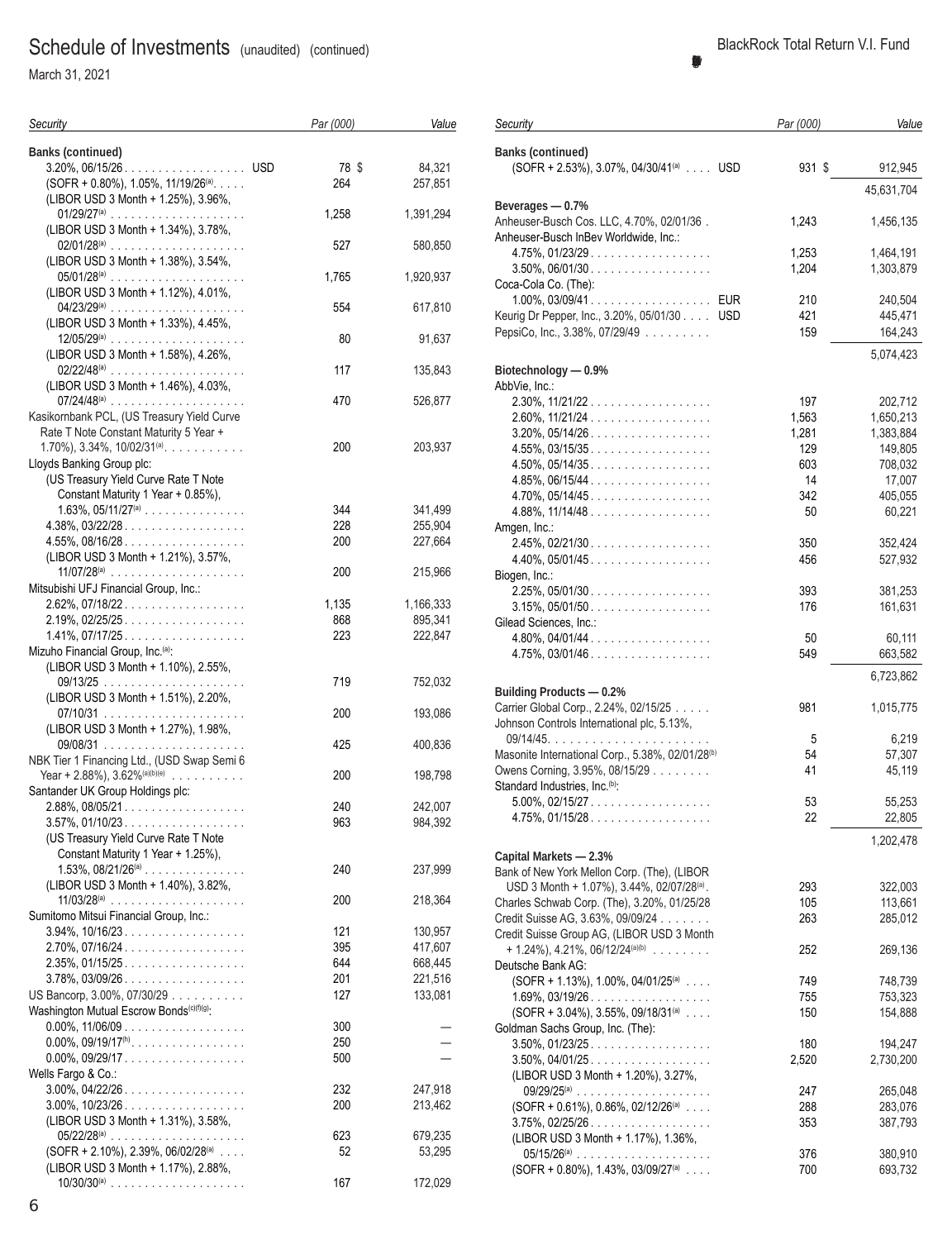March 31, 2021

| Security                                                                  | Par (000) | Value      |
|---------------------------------------------------------------------------|-----------|------------|
| <b>Capital Markets (continued)</b><br>(LIBOR USD 3 Month + 1.51%), 3.69%, |           |            |
|                                                                           | 471 \$    | 515,351    |
| Huarong Finance Co. Ltd.:                                                 |           |            |
|                                                                           | 200       | 206,761    |
| $3.88\%$ , $11/13/29$                                                     | 200       | 202,250    |
| Intercontinental Exchange, Inc.:                                          |           |            |
| $3.75\%$ , $09/21/28$                                                     | 121       | 133,067    |
| $2.10\%$ , 06/15/30                                                       | 150       | 144,055    |
| $1.85\%$ , 09/15/32                                                       | 278       | 254,489    |
| Moody's Corp., 3.25%, 01/15/28.<br>Morgan Stanley:                        | 103       | 110,613    |
| $(SOFR + 1.15%), 2.72%, 07/22/25(a) $                                     | 3         | 3,165      |
| $3.88\%$ , $01/27/26$                                                     | 948       | 1,054,117  |
| $3.63\%$ , $01/20/27$                                                     | 1,008     | 1,106,029  |
| (LIBOR USD 3 Month + 1.34%), 3.59%,                                       |           |            |
| 07/22/28@                                                                 | 166       | 180,971    |
| (LIBOR USD 3 Month + 1.14%), 3.77%,                                       |           |            |
|                                                                           | 376       | 411,246    |
| (LIBOR USD 3 Month + 1.63%), 4.43%,                                       |           |            |
| 01/23/30@                                                                 | 646       | 739,677    |
| $(SOFR + 1.14%), 2.70%, 01/22/31(a)$                                      | 1,655     | 1,684,009  |
| (SOFR + 3.12%), 3.62%, 04/01/31(a)                                        | 130       | 141,147    |
| Northern Trust Corp., 3.15%, 05/03/29                                     | 107       | 114,671    |
| State Street Corp., 2.40%, 01/24/30                                       | 244       | 248,240    |
| UBS Group AG <sup>(b)</sup> :                                             |           |            |
| (LIBOR USD 3 Month + 0.95%), 2.86%,                                       | 510       | 525,777    |
| (USD Swap Semi 5 Year + 4.34%), 7.00% <sup>(a)</sup>                      |           |            |
|                                                                           | 490       | 538,211    |
| $4.13\%$ , $09/24/25$                                                     | 870       | 965,660    |
| $4.13\%$ , 04/15/26                                                       | 200       | 223,173    |
| (US Treasury Yield Curve Rate T Note                                      |           |            |
| Constant Maturity 1 Year + 1.08%),                                        |           |            |
| $1.36\%$ , $01/30/27$ <sup>(a)</sup>                                      | 381       | 375,455    |
|                                                                           |           | 17,459,902 |
| Chemicals $-0.5%$                                                         |           |            |
| Braskem Netherlands Finance BV, (US                                       |           |            |
| Treasury Yield Curve Rate T Note Constant                                 |           |            |
| Maturity 5 Year + 8.22%), 8.50%, 01/23/81(a)                              |           |            |
|                                                                           | 262       | 297,370    |
| Cydsa SAB de CV, 6.25%, 10/04/27 <sup>(b)</sup>                           | 200       | 209,500    |
| Dow Chemical Co. (The):                                                   |           |            |
| $9.00\%$ , $04/01/21$                                                     | 135       | 135,000    |
| 4.55%, 11/30/25                                                           | 336       | 381,190    |
| $2.10\%$ , $11/15/30$                                                     | 446       | 429,901    |
| $1.13\%$ , 03/15/32<br><b>EUR</b>                                         | 115       | 137,167    |
| DuPont de Nemours, Inc., 4.49%, 11/15/25<br><b>USD</b>                    | 515       | 582,029    |
| Ecolab, Inc., 4.80%, 03/24/30                                             | 267       | 319,392    |
| LYB International Finance III LLC, 4.20%,                                 | 255       | 274,133    |
| MEGlobal Canada ULC:                                                      |           |            |
| $5.00\%$ , $05/18/25^{\text{(b)}}$ .                                      | 200       | 222,312    |
| 5.00%, 05/18/25                                                           | 200       | 222,313    |
| Sasol Financing USA LLC, 5.50%, 03/18/31. .                               | 200       | 195,500    |
| Sherwin-Williams Co. (The):                                               |           |            |
| $4.20\%$ , 01/15/22.                                                      | 260       | 265,272    |
| $2.95\%$ , 08/15/29.                                                      | 23        | 23,953     |
| $2.30\%$ , 05/15/30                                                       | 352       | 346,675    |
|                                                                           |           | 4,041,707  |
| Commercial Services & Supplies - 0.3%                                     |           |            |
| Aramark Services, Inc.:                                                   |           |            |
| 4.75%, 06/01/26                                                           | 52        | 53,456     |
| $5.00\%$ , $02/01/28^{(b)}$                                               | 125       | 129,719    |
| Clean Harbors, Inc., 4.88%, 07/15/27 <sup>(b)</sup> .                     | 57        | 60,135     |
| KAR Auction Services, Inc., 5.13%, 06/01/25 <sup>(b)</sup>                | 106       | 107,913    |

|                                                                                 |            | <b>BlackRock Total Return V.I. Fund</b><br>(Percentages shown are based on Net Assets) |
|---------------------------------------------------------------------------------|------------|----------------------------------------------------------------------------------------|
|                                                                                 |            |                                                                                        |
| Security                                                                        | Par (000)  | Value                                                                                  |
| <b>Commercial Services &amp; Supplies (continued)</b>                           |            |                                                                                        |
| Nielsen Co. Luxembourg SARL (The), 5.00%,                                       |            |                                                                                        |
| $02/01/25^{(b)}$<br><b>USD</b>                                                  | 53         | \$<br>54,193                                                                           |
| RELX Capital, Inc.:                                                             |            |                                                                                        |
| $3.50\%$ , $03/16/23$                                                           | 355        | 373,917                                                                                |
| $4.00\%$ , 03/18/29.                                                            | 404        | 445,634                                                                                |
| $3.00\%$ , $05/22/30$                                                           | 507        | 525,835                                                                                |
| Republic Services, Inc.:<br>$2.90\%$ , 07/01/26.                                | 131        | 139,703                                                                                |
| $3.95\%, 05/15/28 \dots  \dots $                                                | 81         | 90,397                                                                                 |
| $2.30\%$ , 03/01/30                                                             | 177        | 175.825                                                                                |
| Waste Management, Inc., 1.15%, 03/15/28                                         | 370        | 350,507                                                                                |
| Waste Pro USA, Inc., 5.50%, 02/15/26 <sup>(b)</sup> .                           | 55         | 56,306                                                                                 |
|                                                                                 |            |                                                                                        |
|                                                                                 |            | 2,563,540                                                                              |
| Communications Equipment - 0.1%<br>Juniper Networks, Inc., 2.00%, 12/10/30.     | 156        | 143,555                                                                                |
| Motorola Solutions, Inc.:                                                       |            |                                                                                        |
| $4.60\%$ , $05/23/29$                                                           | 623        | 706,673                                                                                |
| $5.50\%$ , 09/01/44                                                             | 179        | 217,021                                                                                |
|                                                                                 |            |                                                                                        |
|                                                                                 |            | 1,067,249                                                                              |
| Construction & Engineering - 0.0%<br>Mexico City Airport Trust, 5.50%, 07/31/47 | 200        | 197,060                                                                                |
| Stoneway Capital Corp. (f)(g):                                                  |            |                                                                                        |
| 10.00%, 03/01/27                                                                | 133        | 52,305                                                                                 |
| $10.00\%$ , $03/01/27^{(b)}$                                                    | 133        | 52,305                                                                                 |
|                                                                                 |            |                                                                                        |
| <b>Construction Materials - 0.0%</b>                                            |            | 301,670                                                                                |
| US Concrete, Inc., 6.38%, 06/01/24.                                             | 17         | 17,361                                                                                 |
|                                                                                 |            |                                                                                        |
| Consumer Finance - 0.7%                                                         |            |                                                                                        |
| AerCap Ireland Capital DAC:                                                     |            |                                                                                        |
| $1.75\%$ , $01/30/26$<br>$4.45\%$ , 04/03/26.                                   | 150<br>190 | 145,690<br>205,704                                                                     |
| Capital One Financial Corp., 3.90%, 01/29/24                                    | 456        | 493,017                                                                                |
| Discover Financial Services, 4.50%, 01/30/26                                    | 149        | 168,006                                                                                |
| General Motors Financial Co., Inc.:                                             |            |                                                                                        |
| 5.20%, 03/20/23                                                                 | 1,565      | 1,697,227                                                                              |
| $3.70\%$ 0.5/09/23                                                              | 66.        | 69.515                                                                                 |

|                                              |       | 1,067,249 |
|----------------------------------------------|-------|-----------|
| Construction & Engineering - 0.0%            |       |           |
| Mexico City Airport Trust, 5.50%, 07/31/47   | 200   | 197,060   |
| Stoneway Capital Corp. (f)(g):               |       |           |
| $10.00\%$ , $03/01/27$                       | 133   | 52,305    |
| $10.00\%$ , $03/01/27^{(b)}$                 | 133   | 52,305    |
|                                              |       | 301,670   |
| <b>Construction Materials - 0.0%</b>         |       |           |
| US Concrete, Inc., 6.38%, 06/01/24.          | 17    | 17,361    |
| Consumer Finance - 0.7%                      |       |           |
| AerCap Ireland Capital DAC:                  |       |           |
| $1.75\%$ , 01/30/26                          | 150   | 145,690   |
| $4.45\%$ , $04/03/26$                        | 190   | 205,704   |
| Capital One Financial Corp., 3.90%, 01/29/24 | 456   | 493,017   |
| Discover Financial Services, 4.50%, 01/30/26 | 149   | 168,006   |
| General Motors Financial Co., Inc.:          |       |           |
| $5.20\%$ , $03/20/23$                        | 1,565 | 1,697,227 |
| $3.70\%$ , $05/09/23$                        | 66    | 69,515    |
| $5.10\%$ , 01/17/24.                         | 173   | 191,317   |
| $4.00\%$ , 01/15/25.                         | 460   | 499,666   |
| $4.35\%$ , $04/09/25$                        | 396   | 434,340   |
| 2.75%, 06/20/25                              | 105   | 109,610   |
| Hyundai Capital Services, Inc., 3.00%,       |       |           |
| $08/29/22^{(b)}$                             | 250   | 257,523   |
| Navient Corp.:                               |       |           |
| $6.63\%$ , 07/26/21.                         | 74    | 75,388    |
| $6.50\%$ , 06/15/22.                         | 100   | 104,887   |
| 7.25%, 09/25/23                              | 58    | 62,775    |
| $5.88\%$ , $10/25/24$                        | 55    | 57,756    |
| $6.75\%$ , 06/25/25.                         | 57    | 61,888    |
| $6.75\%$ , 06/15/26                          | 55    | 59,620    |
| Toyota Motor Credit Corp.:                   |       |           |
| $2.15\%$ , 02/13/30                          | 230   | 228,431   |
| $3.38\%$ , 04/01/30                          | 217   | 235,536   |
|                                              |       |           |
|                                              |       | 5,157,896 |
| Containers & Packaging - 0.0%                |       |           |
| Ball Corp.:                                  |       |           |
| $5.25\%$ , 07/01/25.                         | 22    | 24,860    |
| $4.88\%$ , 03/15/26                          | 17    | 19,011    |
| International Paper Co.:                     |       |           |
| 6.00%, $11/15/41$                            | 42    | 56,970    |
| $4.40\%$ , 08/15/47                          | 124   | 145,100   |
| Owens-Brockway Glass Container, Inc., 5.88%, |       |           |
| $08/15/23^{(b)}$                             | 78    | 83,558    |
|                                              |       | 329,499   |
|                                              |       | 7         |
|                                              |       |           |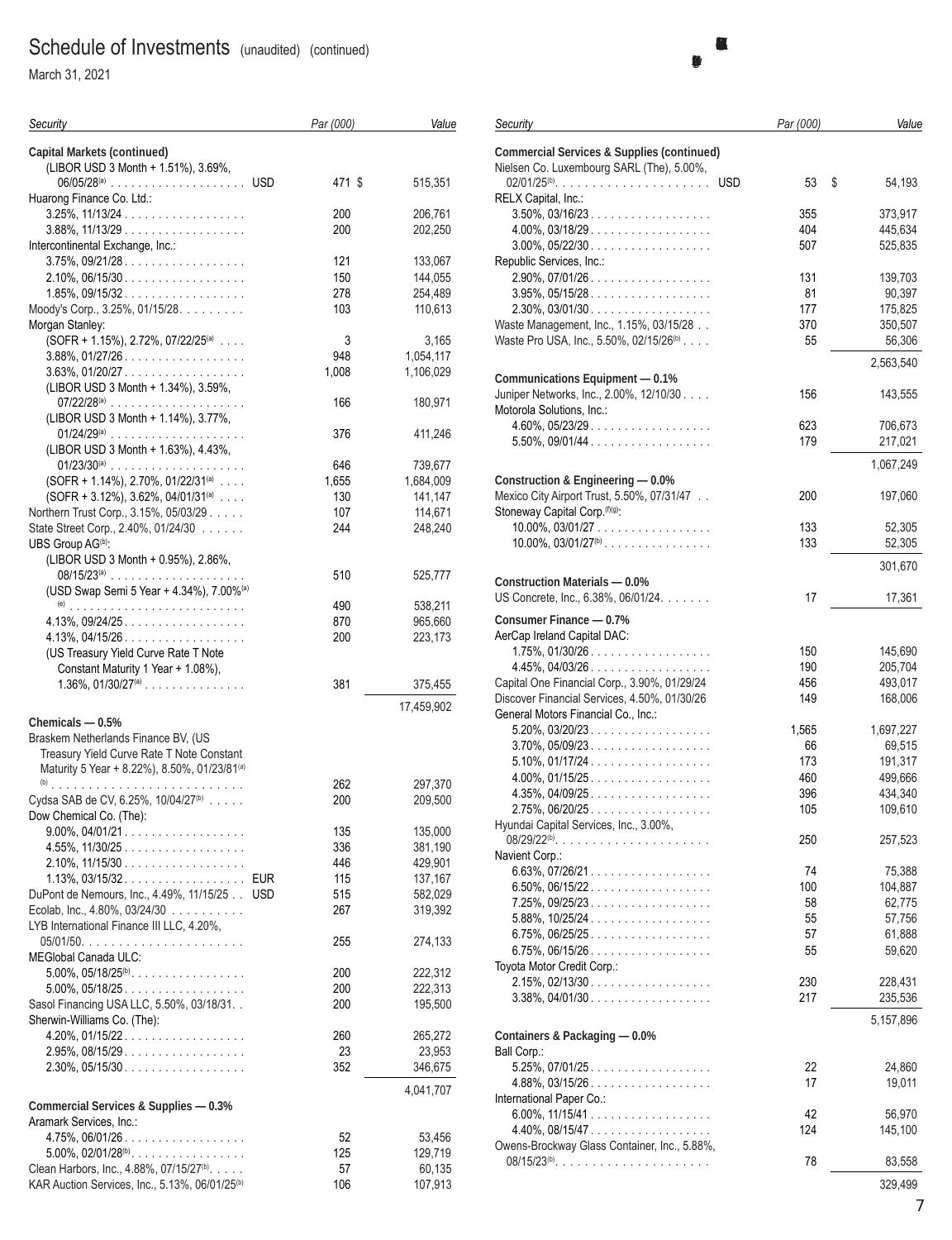March 31, 2021

| Security                                                                        | Par (000)  | Value              |
|---------------------------------------------------------------------------------|------------|--------------------|
| Distributors - 0.0% <sup>(b)</sup>                                              |            |                    |
| American Builders & Contractors Supply Co.,                                     |            |                    |
| Inc.                                                                            |            |                    |
|                                                                                 | 67 \$      | 69,189             |
| $4.00\%$ , $01/15/28$<br>Performance Food Group, Inc., 5.50%,                   | 90         | 90,000             |
|                                                                                 | 118        | 123,400            |
|                                                                                 |            | 282,589            |
| Diversified Financial Services - 0.3%                                           |            |                    |
| Banco Votorantim SA, 4.00%, 09/24/22 <sup>(b)</sup>                             | 200        | 206,438            |
| Coastal Emerald Ltd., (US Treasury Yield Curve                                  |            |                    |
| Rate T Note Constant Maturity 5 Year +<br>$7.45\%$ , $4.30\%$ <sup>(a)(e)</sup> | 200        | 203,750            |
| GE Capital International Funding Co. Unlimited                                  |            |                    |
| $Co., 4.42\%, 11/15/35$                                                         | 400        | 457,904            |
| MDGH - GMTN BV, 2.88%, 11/07/29 <sup>(b)</sup>                                  | 200        | 206,938            |
| Operadora de Servicios Mega SA de CV                                            |            |                    |
| SOFOM ER, 8.25%, 02/11/25 <sup>(b)</sup> .<br>ORIX Corp., 2.90%, 07/18/22       | 200<br>155 | 202,037            |
| Shell International Finance BV:                                                 |            | 159,703            |
| $3.88\%$ , $11/13/28$                                                           | 128        | 142,878            |
| $2.38\%$ , 11/07/29                                                             | 809        | 816,404            |
| $4.38\%$ , 05/11/45                                                             | 123        | 143,982            |
|                                                                                 |            | 2,540,034          |
| Diversified Telecommunication Services - 1.8%                                   |            |                    |
| Altice France SA, 7.38%, 05/01/26 <sup>(b)</sup><br>AT&T, Inc.:                 | 516        | 536,692            |
| $0.00\%$ , $11/27/22^{(b)(h)}$ .                                                | 1,000      | 991,347            |
| $1.70\%$ , 03/25/26                                                             | 417        | 416,854            |
| $3.80\%$ , 02/15/27                                                             | 164        | 181,366            |
| $1.65\%$ , 02/01/28.                                                            | 277        | 268,350            |
| $4.35\%$ , 03/01/29.                                                            | 505        | 571,245            |
| $4.30\%$ , 02/15/30<br>$2.75\%$ , 06/01/31                                      | 237<br>669 | 266,808<br>666,315 |
| $2.55\%$ , $12/01/33^{(b)}$ .                                                   | 203        | 192,726            |
| $4.50\%$ , 05/15/35                                                             | 568        | 640,627            |
|                                                                                 | 175        | 231,445            |
|                                                                                 | 353        | 326,220            |
| $3.55\%$ , $09/15/55^{(b)}$<br>$3.80\%$ , $12/01/57^{(b)}$ .                    | 494<br>174 | 452,063<br>165,541 |
| CCO Holdings LLC <sup>(b)</sup> :                                               |            |                    |
| $5.75\%$ , 02/15/26.                                                            | 158        | 163,016            |
| $5.50\%$ , $05/01/26$                                                           | 134        | 138,194            |
| $5.13\%$ , $05/01/27$                                                           | 288        | 304,507            |
| 5.88%, 05/01/27                                                                 | 71         | 73,272             |
| $5.00\%$ , 02/01/28.<br>5.38%, 06/01/29                                         | 305<br>138 | 322,583<br>148,005 |
| $4.75\%$ , 03/01/30                                                             | 159        | 164,764            |
| Deutsche Telekom International Finance BV,                                      |            |                    |
| $3.60\%$ , $01/19/27^{(b)}$ .                                                   | 150        | 164,370            |
| Level 3 Financing, Inc.:                                                        | 82         | 84,460             |
| $5.25\%$ , 03/15/26<br>4.63%, 09/15/27 <sup>(b)</sup> .                         | 22         | 22,642             |
| Verizon Communications, Inc.:                                                   |            |                    |
| $4.13\%$ , 03/16/27                                                             | 579        | 655,966            |
| $2.10\%$ , 03/22/28.                                                            | 198        | 198,830            |
| $3.88\%$ , 02/08/29                                                             | 568        | 631,870            |
| $3.15\%, 03/22/30$<br>$1.50\%$ , 09/18/30                                       | 836<br>834 | 881,751<br>765,705 |
| 1.68%, $10/30/30^{(b)}$                                                         | 251        | 232,862            |
| $1.75\%$ , $01/20/31$                                                           | 88         | 81,949             |
| $2.55\%, 03/21/31.$                                                             | 87         | 86,921             |
| $4.27\%$ , 01/15/36.                                                            | 1,292      | 1,460,327          |
| $4.52\%$ , 09/15/48                                                             | 197        | 228,497            |
| $3.55\%$ , 03/22/51                                                             | 153        | 152,785            |

| <b>Diversified Telecommunication Services (continued)</b><br>387 \$<br>382,401<br>13,253,276<br>Electric Utilities - 2.3%<br>Adani Transmission Ltd., 4.25%, 05/21/36.<br>193<br>199,031<br>AEP Texas, Inc.:<br>$3.95\%$ , 06/01/28.<br>310<br>342,991<br>Series H, 3.45%, 01/15/50<br>91<br>88,779<br><b>AEP Transmission Co. LLC:</b><br>$4.25\%$ , 09/15/48<br>140<br>161,011<br>$3.80\%$ , 06/15/49<br>155<br>167,788<br>$3.15\%, 09/15/49 \dots $<br>115<br>112,315<br>Series M, 3.65%, 04/01/50<br>152<br>161,229<br>Alabama Power Co.:<br>4.15%, 08/15/44<br>5<br>5,545<br>$3.45\%$ , $10/01/49$<br>242<br>246,752<br>Baltimore Gas & Electric Co.:<br>$3.75\%$ , 08/15/47<br>166<br>177,559<br>$4.25\%$ , 09/15/48<br>105<br>121,797<br>$3.20\%$ , 09/15/49<br>125<br>121,377<br>$2.90\%$ , 06/15/50<br>100<br>92,465<br>CenterPoint Energy Houston Electric LLC:<br>Series AE, 2.35%, 04/01/31<br>120<br>120,035<br>94,327<br>$3.95\%$ , 03/01/48<br>85<br>Series AF, 3.35%, 04/01/51<br>195<br>196,076<br>China Huaneng Group Hong Kong Treasury<br>Management Holding Ltd., 3.00%, 12/10/29<br>200<br>201,625<br>Commonwealth Edison Co.:<br>Series 127, 3.20%, 11/15/49.<br>180<br>176,201<br>Series 130, 3.13%, 03/15/51.<br>30<br>29,106<br>DTE Electric Co.:<br>Series A, 4.05%, 05/15/48<br>265<br>300,206<br>$3.95\%$ , 03/01/49<br>121<br>135,247<br>Duke Energy Carolinas LLC:<br>$3.95\%$ , $11/15/28$<br>72<br>81,018<br>437<br>$2.45\%, 02/01/30 \dots  \dots $<br>439,861<br>$3.88\%, 03/15/46 \dots  \dots $<br>32<br>34,538<br>104<br>$3.70\%$ , 12/01/47.<br>110,476<br>155<br>170,028<br>$3.95\%$ , 03/15/48<br>$3.20\%$ , 08/15/49<br>42<br>41,188<br>Duke Energy Florida LLC:<br>$3.80\%, 07/15/28$<br>100<br>110,900<br>$2.50\%$ , 12/01/29.<br>550<br>560,882<br>4.20%, 07/15/48<br>34<br>38,932<br>Duke Energy Ohio, Inc., 3.65%, 02/01/29<br>112<br>121,794<br>Duke Energy Progress LLC, 3.45%, 03/15/29.<br>435<br>472,843<br>Edison International:<br>$2.40\%$ , 09/15/22.<br>42<br>42,830<br>$4.95\%$ , $04/15/25$<br>272<br>303,611<br>Entergy Louisiana LLC, 4.20%, 09/01/48<br>256<br>288,285<br>Exelon Corp.:<br>$5.10\%$ , 06/15/45.<br>35<br>43,392<br>$4.45\%$ , $04/15/46$<br>67<br>76,804<br>FEL Energy VI SARL, 5.75%, 12/01/40.<br>200<br>204,000<br>FirstEnergy Corp.:<br>$2.05\%$ , 03/01/25<br>52<br>52,269<br>Series B, 4.40%, 07/15/27 <sup>(d)</sup><br>349<br>375,175<br>$2.65\%$ , 03/01/30<br>158<br>150,249<br>Series B, 2.25%, 09/01/30<br>79<br>73,272<br>Series C, 5.35%, 07/15/47 <sup>(d)</sup><br>125<br>140,397<br>Series C, 3.40%, 03/01/50<br>71<br>62,125<br>FirstEnergy Transmission LLC <sup>(b)</sup> :<br>$4.35\%$ , 01/15/25.<br>666<br>721,943<br>$5.45\%$ , 07/15/44<br>42<br>48,525<br>$4.55\%$ , 04/01/49<br>550<br>580,004 | Security | Par (000) | Value |
|---------------------------------------------------------------------------------------------------------------------------------------------------------------------------------------------------------------------------------------------------------------------------------------------------------------------------------------------------------------------------------------------------------------------------------------------------------------------------------------------------------------------------------------------------------------------------------------------------------------------------------------------------------------------------------------------------------------------------------------------------------------------------------------------------------------------------------------------------------------------------------------------------------------------------------------------------------------------------------------------------------------------------------------------------------------------------------------------------------------------------------------------------------------------------------------------------------------------------------------------------------------------------------------------------------------------------------------------------------------------------------------------------------------------------------------------------------------------------------------------------------------------------------------------------------------------------------------------------------------------------------------------------------------------------------------------------------------------------------------------------------------------------------------------------------------------------------------------------------------------------------------------------------------------------------------------------------------------------------------------------------------------------------------------------------------------------------------------------------------------------------------------------------------------------------------------------------------------------------------------------------------------------------------------------------------------------------------------------------------------------------------------------------------------------------------------------------------------------------------------------------------------------------------------------------------------------------------------------------------------------------------------------------------------------------------------------------------------------------------------------------------------------------------------------------|----------|-----------|-------|
|                                                                                                                                                                                                                                                                                                                                                                                                                                                                                                                                                                                                                                                                                                                                                                                                                                                                                                                                                                                                                                                                                                                                                                                                                                                                                                                                                                                                                                                                                                                                                                                                                                                                                                                                                                                                                                                                                                                                                                                                                                                                                                                                                                                                                                                                                                                                                                                                                                                                                                                                                                                                                                                                                                                                                                                                         |          |           |       |
|                                                                                                                                                                                                                                                                                                                                                                                                                                                                                                                                                                                                                                                                                                                                                                                                                                                                                                                                                                                                                                                                                                                                                                                                                                                                                                                                                                                                                                                                                                                                                                                                                                                                                                                                                                                                                                                                                                                                                                                                                                                                                                                                                                                                                                                                                                                                                                                                                                                                                                                                                                                                                                                                                                                                                                                                         |          |           |       |
|                                                                                                                                                                                                                                                                                                                                                                                                                                                                                                                                                                                                                                                                                                                                                                                                                                                                                                                                                                                                                                                                                                                                                                                                                                                                                                                                                                                                                                                                                                                                                                                                                                                                                                                                                                                                                                                                                                                                                                                                                                                                                                                                                                                                                                                                                                                                                                                                                                                                                                                                                                                                                                                                                                                                                                                                         |          |           |       |
|                                                                                                                                                                                                                                                                                                                                                                                                                                                                                                                                                                                                                                                                                                                                                                                                                                                                                                                                                                                                                                                                                                                                                                                                                                                                                                                                                                                                                                                                                                                                                                                                                                                                                                                                                                                                                                                                                                                                                                                                                                                                                                                                                                                                                                                                                                                                                                                                                                                                                                                                                                                                                                                                                                                                                                                                         |          |           |       |
|                                                                                                                                                                                                                                                                                                                                                                                                                                                                                                                                                                                                                                                                                                                                                                                                                                                                                                                                                                                                                                                                                                                                                                                                                                                                                                                                                                                                                                                                                                                                                                                                                                                                                                                                                                                                                                                                                                                                                                                                                                                                                                                                                                                                                                                                                                                                                                                                                                                                                                                                                                                                                                                                                                                                                                                                         |          |           |       |
|                                                                                                                                                                                                                                                                                                                                                                                                                                                                                                                                                                                                                                                                                                                                                                                                                                                                                                                                                                                                                                                                                                                                                                                                                                                                                                                                                                                                                                                                                                                                                                                                                                                                                                                                                                                                                                                                                                                                                                                                                                                                                                                                                                                                                                                                                                                                                                                                                                                                                                                                                                                                                                                                                                                                                                                                         |          |           |       |
|                                                                                                                                                                                                                                                                                                                                                                                                                                                                                                                                                                                                                                                                                                                                                                                                                                                                                                                                                                                                                                                                                                                                                                                                                                                                                                                                                                                                                                                                                                                                                                                                                                                                                                                                                                                                                                                                                                                                                                                                                                                                                                                                                                                                                                                                                                                                                                                                                                                                                                                                                                                                                                                                                                                                                                                                         |          |           |       |
|                                                                                                                                                                                                                                                                                                                                                                                                                                                                                                                                                                                                                                                                                                                                                                                                                                                                                                                                                                                                                                                                                                                                                                                                                                                                                                                                                                                                                                                                                                                                                                                                                                                                                                                                                                                                                                                                                                                                                                                                                                                                                                                                                                                                                                                                                                                                                                                                                                                                                                                                                                                                                                                                                                                                                                                                         |          |           |       |
|                                                                                                                                                                                                                                                                                                                                                                                                                                                                                                                                                                                                                                                                                                                                                                                                                                                                                                                                                                                                                                                                                                                                                                                                                                                                                                                                                                                                                                                                                                                                                                                                                                                                                                                                                                                                                                                                                                                                                                                                                                                                                                                                                                                                                                                                                                                                                                                                                                                                                                                                                                                                                                                                                                                                                                                                         |          |           |       |
|                                                                                                                                                                                                                                                                                                                                                                                                                                                                                                                                                                                                                                                                                                                                                                                                                                                                                                                                                                                                                                                                                                                                                                                                                                                                                                                                                                                                                                                                                                                                                                                                                                                                                                                                                                                                                                                                                                                                                                                                                                                                                                                                                                                                                                                                                                                                                                                                                                                                                                                                                                                                                                                                                                                                                                                                         |          |           |       |
|                                                                                                                                                                                                                                                                                                                                                                                                                                                                                                                                                                                                                                                                                                                                                                                                                                                                                                                                                                                                                                                                                                                                                                                                                                                                                                                                                                                                                                                                                                                                                                                                                                                                                                                                                                                                                                                                                                                                                                                                                                                                                                                                                                                                                                                                                                                                                                                                                                                                                                                                                                                                                                                                                                                                                                                                         |          |           |       |
|                                                                                                                                                                                                                                                                                                                                                                                                                                                                                                                                                                                                                                                                                                                                                                                                                                                                                                                                                                                                                                                                                                                                                                                                                                                                                                                                                                                                                                                                                                                                                                                                                                                                                                                                                                                                                                                                                                                                                                                                                                                                                                                                                                                                                                                                                                                                                                                                                                                                                                                                                                                                                                                                                                                                                                                                         |          |           |       |
|                                                                                                                                                                                                                                                                                                                                                                                                                                                                                                                                                                                                                                                                                                                                                                                                                                                                                                                                                                                                                                                                                                                                                                                                                                                                                                                                                                                                                                                                                                                                                                                                                                                                                                                                                                                                                                                                                                                                                                                                                                                                                                                                                                                                                                                                                                                                                                                                                                                                                                                                                                                                                                                                                                                                                                                                         |          |           |       |
|                                                                                                                                                                                                                                                                                                                                                                                                                                                                                                                                                                                                                                                                                                                                                                                                                                                                                                                                                                                                                                                                                                                                                                                                                                                                                                                                                                                                                                                                                                                                                                                                                                                                                                                                                                                                                                                                                                                                                                                                                                                                                                                                                                                                                                                                                                                                                                                                                                                                                                                                                                                                                                                                                                                                                                                                         |          |           |       |
|                                                                                                                                                                                                                                                                                                                                                                                                                                                                                                                                                                                                                                                                                                                                                                                                                                                                                                                                                                                                                                                                                                                                                                                                                                                                                                                                                                                                                                                                                                                                                                                                                                                                                                                                                                                                                                                                                                                                                                                                                                                                                                                                                                                                                                                                                                                                                                                                                                                                                                                                                                                                                                                                                                                                                                                                         |          |           |       |
|                                                                                                                                                                                                                                                                                                                                                                                                                                                                                                                                                                                                                                                                                                                                                                                                                                                                                                                                                                                                                                                                                                                                                                                                                                                                                                                                                                                                                                                                                                                                                                                                                                                                                                                                                                                                                                                                                                                                                                                                                                                                                                                                                                                                                                                                                                                                                                                                                                                                                                                                                                                                                                                                                                                                                                                                         |          |           |       |
|                                                                                                                                                                                                                                                                                                                                                                                                                                                                                                                                                                                                                                                                                                                                                                                                                                                                                                                                                                                                                                                                                                                                                                                                                                                                                                                                                                                                                                                                                                                                                                                                                                                                                                                                                                                                                                                                                                                                                                                                                                                                                                                                                                                                                                                                                                                                                                                                                                                                                                                                                                                                                                                                                                                                                                                                         |          |           |       |
|                                                                                                                                                                                                                                                                                                                                                                                                                                                                                                                                                                                                                                                                                                                                                                                                                                                                                                                                                                                                                                                                                                                                                                                                                                                                                                                                                                                                                                                                                                                                                                                                                                                                                                                                                                                                                                                                                                                                                                                                                                                                                                                                                                                                                                                                                                                                                                                                                                                                                                                                                                                                                                                                                                                                                                                                         |          |           |       |
|                                                                                                                                                                                                                                                                                                                                                                                                                                                                                                                                                                                                                                                                                                                                                                                                                                                                                                                                                                                                                                                                                                                                                                                                                                                                                                                                                                                                                                                                                                                                                                                                                                                                                                                                                                                                                                                                                                                                                                                                                                                                                                                                                                                                                                                                                                                                                                                                                                                                                                                                                                                                                                                                                                                                                                                                         |          |           |       |
|                                                                                                                                                                                                                                                                                                                                                                                                                                                                                                                                                                                                                                                                                                                                                                                                                                                                                                                                                                                                                                                                                                                                                                                                                                                                                                                                                                                                                                                                                                                                                                                                                                                                                                                                                                                                                                                                                                                                                                                                                                                                                                                                                                                                                                                                                                                                                                                                                                                                                                                                                                                                                                                                                                                                                                                                         |          |           |       |
|                                                                                                                                                                                                                                                                                                                                                                                                                                                                                                                                                                                                                                                                                                                                                                                                                                                                                                                                                                                                                                                                                                                                                                                                                                                                                                                                                                                                                                                                                                                                                                                                                                                                                                                                                                                                                                                                                                                                                                                                                                                                                                                                                                                                                                                                                                                                                                                                                                                                                                                                                                                                                                                                                                                                                                                                         |          |           |       |
|                                                                                                                                                                                                                                                                                                                                                                                                                                                                                                                                                                                                                                                                                                                                                                                                                                                                                                                                                                                                                                                                                                                                                                                                                                                                                                                                                                                                                                                                                                                                                                                                                                                                                                                                                                                                                                                                                                                                                                                                                                                                                                                                                                                                                                                                                                                                                                                                                                                                                                                                                                                                                                                                                                                                                                                                         |          |           |       |
|                                                                                                                                                                                                                                                                                                                                                                                                                                                                                                                                                                                                                                                                                                                                                                                                                                                                                                                                                                                                                                                                                                                                                                                                                                                                                                                                                                                                                                                                                                                                                                                                                                                                                                                                                                                                                                                                                                                                                                                                                                                                                                                                                                                                                                                                                                                                                                                                                                                                                                                                                                                                                                                                                                                                                                                                         |          |           |       |
|                                                                                                                                                                                                                                                                                                                                                                                                                                                                                                                                                                                                                                                                                                                                                                                                                                                                                                                                                                                                                                                                                                                                                                                                                                                                                                                                                                                                                                                                                                                                                                                                                                                                                                                                                                                                                                                                                                                                                                                                                                                                                                                                                                                                                                                                                                                                                                                                                                                                                                                                                                                                                                                                                                                                                                                                         |          |           |       |
|                                                                                                                                                                                                                                                                                                                                                                                                                                                                                                                                                                                                                                                                                                                                                                                                                                                                                                                                                                                                                                                                                                                                                                                                                                                                                                                                                                                                                                                                                                                                                                                                                                                                                                                                                                                                                                                                                                                                                                                                                                                                                                                                                                                                                                                                                                                                                                                                                                                                                                                                                                                                                                                                                                                                                                                                         |          |           |       |
|                                                                                                                                                                                                                                                                                                                                                                                                                                                                                                                                                                                                                                                                                                                                                                                                                                                                                                                                                                                                                                                                                                                                                                                                                                                                                                                                                                                                                                                                                                                                                                                                                                                                                                                                                                                                                                                                                                                                                                                                                                                                                                                                                                                                                                                                                                                                                                                                                                                                                                                                                                                                                                                                                                                                                                                                         |          |           |       |
|                                                                                                                                                                                                                                                                                                                                                                                                                                                                                                                                                                                                                                                                                                                                                                                                                                                                                                                                                                                                                                                                                                                                                                                                                                                                                                                                                                                                                                                                                                                                                                                                                                                                                                                                                                                                                                                                                                                                                                                                                                                                                                                                                                                                                                                                                                                                                                                                                                                                                                                                                                                                                                                                                                                                                                                                         |          |           |       |
|                                                                                                                                                                                                                                                                                                                                                                                                                                                                                                                                                                                                                                                                                                                                                                                                                                                                                                                                                                                                                                                                                                                                                                                                                                                                                                                                                                                                                                                                                                                                                                                                                                                                                                                                                                                                                                                                                                                                                                                                                                                                                                                                                                                                                                                                                                                                                                                                                                                                                                                                                                                                                                                                                                                                                                                                         |          |           |       |
|                                                                                                                                                                                                                                                                                                                                                                                                                                                                                                                                                                                                                                                                                                                                                                                                                                                                                                                                                                                                                                                                                                                                                                                                                                                                                                                                                                                                                                                                                                                                                                                                                                                                                                                                                                                                                                                                                                                                                                                                                                                                                                                                                                                                                                                                                                                                                                                                                                                                                                                                                                                                                                                                                                                                                                                                         |          |           |       |
|                                                                                                                                                                                                                                                                                                                                                                                                                                                                                                                                                                                                                                                                                                                                                                                                                                                                                                                                                                                                                                                                                                                                                                                                                                                                                                                                                                                                                                                                                                                                                                                                                                                                                                                                                                                                                                                                                                                                                                                                                                                                                                                                                                                                                                                                                                                                                                                                                                                                                                                                                                                                                                                                                                                                                                                                         |          |           |       |
|                                                                                                                                                                                                                                                                                                                                                                                                                                                                                                                                                                                                                                                                                                                                                                                                                                                                                                                                                                                                                                                                                                                                                                                                                                                                                                                                                                                                                                                                                                                                                                                                                                                                                                                                                                                                                                                                                                                                                                                                                                                                                                                                                                                                                                                                                                                                                                                                                                                                                                                                                                                                                                                                                                                                                                                                         |          |           |       |
|                                                                                                                                                                                                                                                                                                                                                                                                                                                                                                                                                                                                                                                                                                                                                                                                                                                                                                                                                                                                                                                                                                                                                                                                                                                                                                                                                                                                                                                                                                                                                                                                                                                                                                                                                                                                                                                                                                                                                                                                                                                                                                                                                                                                                                                                                                                                                                                                                                                                                                                                                                                                                                                                                                                                                                                                         |          |           |       |
|                                                                                                                                                                                                                                                                                                                                                                                                                                                                                                                                                                                                                                                                                                                                                                                                                                                                                                                                                                                                                                                                                                                                                                                                                                                                                                                                                                                                                                                                                                                                                                                                                                                                                                                                                                                                                                                                                                                                                                                                                                                                                                                                                                                                                                                                                                                                                                                                                                                                                                                                                                                                                                                                                                                                                                                                         |          |           |       |
|                                                                                                                                                                                                                                                                                                                                                                                                                                                                                                                                                                                                                                                                                                                                                                                                                                                                                                                                                                                                                                                                                                                                                                                                                                                                                                                                                                                                                                                                                                                                                                                                                                                                                                                                                                                                                                                                                                                                                                                                                                                                                                                                                                                                                                                                                                                                                                                                                                                                                                                                                                                                                                                                                                                                                                                                         |          |           |       |
|                                                                                                                                                                                                                                                                                                                                                                                                                                                                                                                                                                                                                                                                                                                                                                                                                                                                                                                                                                                                                                                                                                                                                                                                                                                                                                                                                                                                                                                                                                                                                                                                                                                                                                                                                                                                                                                                                                                                                                                                                                                                                                                                                                                                                                                                                                                                                                                                                                                                                                                                                                                                                                                                                                                                                                                                         |          |           |       |
|                                                                                                                                                                                                                                                                                                                                                                                                                                                                                                                                                                                                                                                                                                                                                                                                                                                                                                                                                                                                                                                                                                                                                                                                                                                                                                                                                                                                                                                                                                                                                                                                                                                                                                                                                                                                                                                                                                                                                                                                                                                                                                                                                                                                                                                                                                                                                                                                                                                                                                                                                                                                                                                                                                                                                                                                         |          |           |       |
|                                                                                                                                                                                                                                                                                                                                                                                                                                                                                                                                                                                                                                                                                                                                                                                                                                                                                                                                                                                                                                                                                                                                                                                                                                                                                                                                                                                                                                                                                                                                                                                                                                                                                                                                                                                                                                                                                                                                                                                                                                                                                                                                                                                                                                                                                                                                                                                                                                                                                                                                                                                                                                                                                                                                                                                                         |          |           |       |
|                                                                                                                                                                                                                                                                                                                                                                                                                                                                                                                                                                                                                                                                                                                                                                                                                                                                                                                                                                                                                                                                                                                                                                                                                                                                                                                                                                                                                                                                                                                                                                                                                                                                                                                                                                                                                                                                                                                                                                                                                                                                                                                                                                                                                                                                                                                                                                                                                                                                                                                                                                                                                                                                                                                                                                                                         |          |           |       |
|                                                                                                                                                                                                                                                                                                                                                                                                                                                                                                                                                                                                                                                                                                                                                                                                                                                                                                                                                                                                                                                                                                                                                                                                                                                                                                                                                                                                                                                                                                                                                                                                                                                                                                                                                                                                                                                                                                                                                                                                                                                                                                                                                                                                                                                                                                                                                                                                                                                                                                                                                                                                                                                                                                                                                                                                         |          |           |       |
|                                                                                                                                                                                                                                                                                                                                                                                                                                                                                                                                                                                                                                                                                                                                                                                                                                                                                                                                                                                                                                                                                                                                                                                                                                                                                                                                                                                                                                                                                                                                                                                                                                                                                                                                                                                                                                                                                                                                                                                                                                                                                                                                                                                                                                                                                                                                                                                                                                                                                                                                                                                                                                                                                                                                                                                                         |          |           |       |
|                                                                                                                                                                                                                                                                                                                                                                                                                                                                                                                                                                                                                                                                                                                                                                                                                                                                                                                                                                                                                                                                                                                                                                                                                                                                                                                                                                                                                                                                                                                                                                                                                                                                                                                                                                                                                                                                                                                                                                                                                                                                                                                                                                                                                                                                                                                                                                                                                                                                                                                                                                                                                                                                                                                                                                                                         |          |           |       |
|                                                                                                                                                                                                                                                                                                                                                                                                                                                                                                                                                                                                                                                                                                                                                                                                                                                                                                                                                                                                                                                                                                                                                                                                                                                                                                                                                                                                                                                                                                                                                                                                                                                                                                                                                                                                                                                                                                                                                                                                                                                                                                                                                                                                                                                                                                                                                                                                                                                                                                                                                                                                                                                                                                                                                                                                         |          |           |       |
|                                                                                                                                                                                                                                                                                                                                                                                                                                                                                                                                                                                                                                                                                                                                                                                                                                                                                                                                                                                                                                                                                                                                                                                                                                                                                                                                                                                                                                                                                                                                                                                                                                                                                                                                                                                                                                                                                                                                                                                                                                                                                                                                                                                                                                                                                                                                                                                                                                                                                                                                                                                                                                                                                                                                                                                                         |          |           |       |
|                                                                                                                                                                                                                                                                                                                                                                                                                                                                                                                                                                                                                                                                                                                                                                                                                                                                                                                                                                                                                                                                                                                                                                                                                                                                                                                                                                                                                                                                                                                                                                                                                                                                                                                                                                                                                                                                                                                                                                                                                                                                                                                                                                                                                                                                                                                                                                                                                                                                                                                                                                                                                                                                                                                                                                                                         |          |           |       |
|                                                                                                                                                                                                                                                                                                                                                                                                                                                                                                                                                                                                                                                                                                                                                                                                                                                                                                                                                                                                                                                                                                                                                                                                                                                                                                                                                                                                                                                                                                                                                                                                                                                                                                                                                                                                                                                                                                                                                                                                                                                                                                                                                                                                                                                                                                                                                                                                                                                                                                                                                                                                                                                                                                                                                                                                         |          |           |       |
|                                                                                                                                                                                                                                                                                                                                                                                                                                                                                                                                                                                                                                                                                                                                                                                                                                                                                                                                                                                                                                                                                                                                                                                                                                                                                                                                                                                                                                                                                                                                                                                                                                                                                                                                                                                                                                                                                                                                                                                                                                                                                                                                                                                                                                                                                                                                                                                                                                                                                                                                                                                                                                                                                                                                                                                                         |          |           |       |
|                                                                                                                                                                                                                                                                                                                                                                                                                                                                                                                                                                                                                                                                                                                                                                                                                                                                                                                                                                                                                                                                                                                                                                                                                                                                                                                                                                                                                                                                                                                                                                                                                                                                                                                                                                                                                                                                                                                                                                                                                                                                                                                                                                                                                                                                                                                                                                                                                                                                                                                                                                                                                                                                                                                                                                                                         |          |           |       |
|                                                                                                                                                                                                                                                                                                                                                                                                                                                                                                                                                                                                                                                                                                                                                                                                                                                                                                                                                                                                                                                                                                                                                                                                                                                                                                                                                                                                                                                                                                                                                                                                                                                                                                                                                                                                                                                                                                                                                                                                                                                                                                                                                                                                                                                                                                                                                                                                                                                                                                                                                                                                                                                                                                                                                                                                         |          |           |       |
|                                                                                                                                                                                                                                                                                                                                                                                                                                                                                                                                                                                                                                                                                                                                                                                                                                                                                                                                                                                                                                                                                                                                                                                                                                                                                                                                                                                                                                                                                                                                                                                                                                                                                                                                                                                                                                                                                                                                                                                                                                                                                                                                                                                                                                                                                                                                                                                                                                                                                                                                                                                                                                                                                                                                                                                                         |          |           |       |
|                                                                                                                                                                                                                                                                                                                                                                                                                                                                                                                                                                                                                                                                                                                                                                                                                                                                                                                                                                                                                                                                                                                                                                                                                                                                                                                                                                                                                                                                                                                                                                                                                                                                                                                                                                                                                                                                                                                                                                                                                                                                                                                                                                                                                                                                                                                                                                                                                                                                                                                                                                                                                                                                                                                                                                                                         |          |           |       |
|                                                                                                                                                                                                                                                                                                                                                                                                                                                                                                                                                                                                                                                                                                                                                                                                                                                                                                                                                                                                                                                                                                                                                                                                                                                                                                                                                                                                                                                                                                                                                                                                                                                                                                                                                                                                                                                                                                                                                                                                                                                                                                                                                                                                                                                                                                                                                                                                                                                                                                                                                                                                                                                                                                                                                                                                         |          |           |       |
|                                                                                                                                                                                                                                                                                                                                                                                                                                                                                                                                                                                                                                                                                                                                                                                                                                                                                                                                                                                                                                                                                                                                                                                                                                                                                                                                                                                                                                                                                                                                                                                                                                                                                                                                                                                                                                                                                                                                                                                                                                                                                                                                                                                                                                                                                                                                                                                                                                                                                                                                                                                                                                                                                                                                                                                                         |          |           |       |
|                                                                                                                                                                                                                                                                                                                                                                                                                                                                                                                                                                                                                                                                                                                                                                                                                                                                                                                                                                                                                                                                                                                                                                                                                                                                                                                                                                                                                                                                                                                                                                                                                                                                                                                                                                                                                                                                                                                                                                                                                                                                                                                                                                                                                                                                                                                                                                                                                                                                                                                                                                                                                                                                                                                                                                                                         |          |           |       |
|                                                                                                                                                                                                                                                                                                                                                                                                                                                                                                                                                                                                                                                                                                                                                                                                                                                                                                                                                                                                                                                                                                                                                                                                                                                                                                                                                                                                                                                                                                                                                                                                                                                                                                                                                                                                                                                                                                                                                                                                                                                                                                                                                                                                                                                                                                                                                                                                                                                                                                                                                                                                                                                                                                                                                                                                         |          |           |       |
|                                                                                                                                                                                                                                                                                                                                                                                                                                                                                                                                                                                                                                                                                                                                                                                                                                                                                                                                                                                                                                                                                                                                                                                                                                                                                                                                                                                                                                                                                                                                                                                                                                                                                                                                                                                                                                                                                                                                                                                                                                                                                                                                                                                                                                                                                                                                                                                                                                                                                                                                                                                                                                                                                                                                                                                                         |          |           |       |
|                                                                                                                                                                                                                                                                                                                                                                                                                                                                                                                                                                                                                                                                                                                                                                                                                                                                                                                                                                                                                                                                                                                                                                                                                                                                                                                                                                                                                                                                                                                                                                                                                                                                                                                                                                                                                                                                                                                                                                                                                                                                                                                                                                                                                                                                                                                                                                                                                                                                                                                                                                                                                                                                                                                                                                                                         |          |           |       |
|                                                                                                                                                                                                                                                                                                                                                                                                                                                                                                                                                                                                                                                                                                                                                                                                                                                                                                                                                                                                                                                                                                                                                                                                                                                                                                                                                                                                                                                                                                                                                                                                                                                                                                                                                                                                                                                                                                                                                                                                                                                                                                                                                                                                                                                                                                                                                                                                                                                                                                                                                                                                                                                                                                                                                                                                         |          |           |       |
|                                                                                                                                                                                                                                                                                                                                                                                                                                                                                                                                                                                                                                                                                                                                                                                                                                                                                                                                                                                                                                                                                                                                                                                                                                                                                                                                                                                                                                                                                                                                                                                                                                                                                                                                                                                                                                                                                                                                                                                                                                                                                                                                                                                                                                                                                                                                                                                                                                                                                                                                                                                                                                                                                                                                                                                                         |          |           |       |
|                                                                                                                                                                                                                                                                                                                                                                                                                                                                                                                                                                                                                                                                                                                                                                                                                                                                                                                                                                                                                                                                                                                                                                                                                                                                                                                                                                                                                                                                                                                                                                                                                                                                                                                                                                                                                                                                                                                                                                                                                                                                                                                                                                                                                                                                                                                                                                                                                                                                                                                                                                                                                                                                                                                                                                                                         |          |           |       |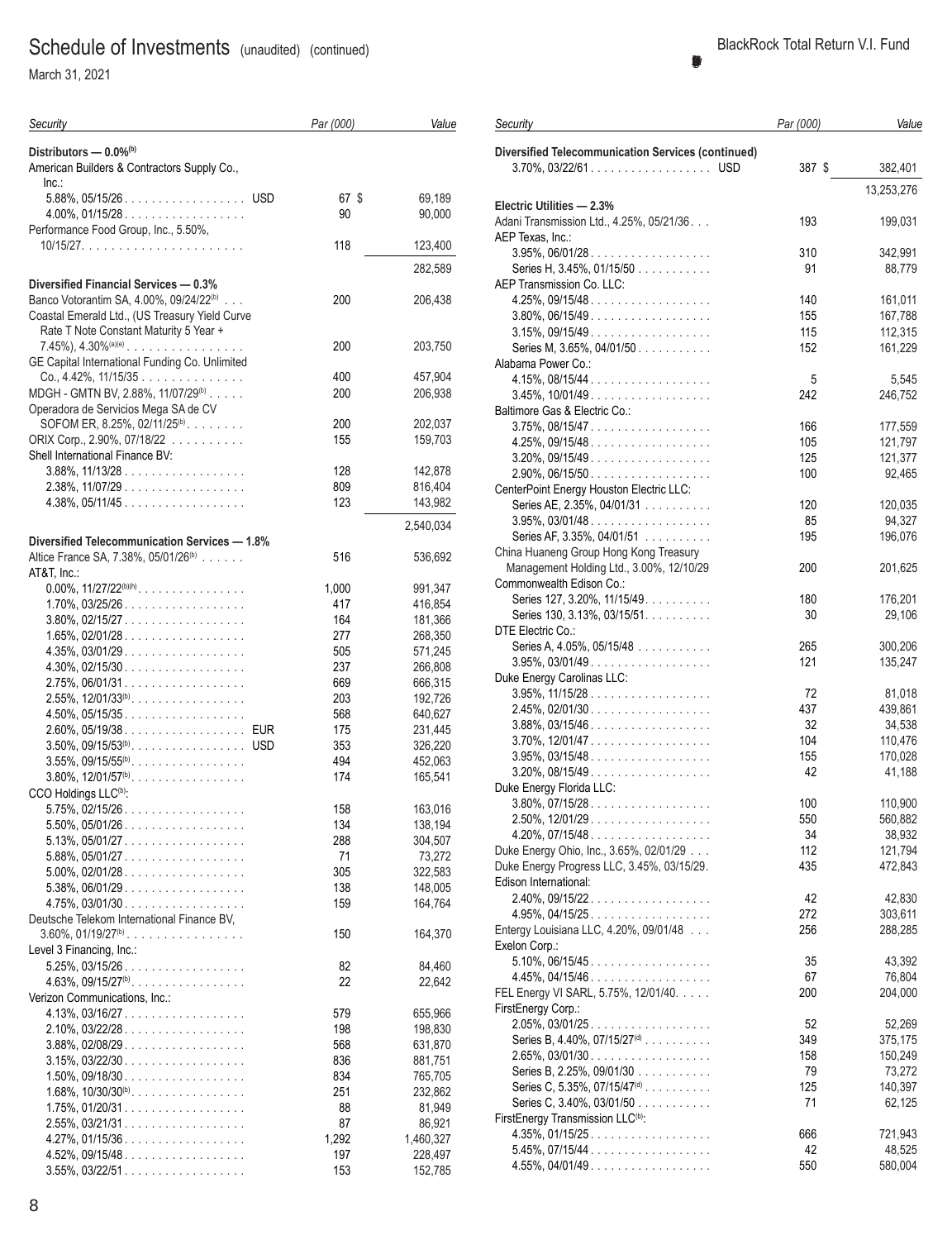March 31, 2021

| Security                                                                | Par (000)  | Value              |
|-------------------------------------------------------------------------|------------|--------------------|
| Electric Utilities (continued)                                          |            |                    |
| Florida Power & Light Co.:                                              |            |                    |
| 3.95%, 03/01/48. USD                                                    | 331 \$     | 377,546            |
| $3.15\%$ , $10/01/49$                                                   | 468        | 471,002            |
| Genneia SA, 8.75%, 01/20/22                                             | 103        | 91,606             |
| MidAmerican Energy Co.:                                                 |            |                    |
| $3.10\%$ , $05/01/27$                                                   | 193        | 209,166            |
| $3.65\%$ , 04/15/29.                                                    | 460        | 510,265            |
| $6.75\%$ , 12/30/31                                                     | 61         | 84,657             |
| $4.25\%$ , 07/15/49                                                     | 131        | 153,856            |
| $3.15\%$ , 04/15/50                                                     | 120        | 117,930            |
| Mong Duong Finance Holdings BV, 5.13%,                                  |            |                    |
|                                                                         | 250        | 250,547            |
| Northern States Power Co.:                                              |            |                    |
| $2.25\%$ , 04/01/31                                                     | 140        | 139,827            |
| $3.60\%$ , 05/15/46                                                     | 27         | 28,483             |
| $2.90\%$ , 03/01/50                                                     | 88         | 84,061             |
| $2.60\%$ , 06/01/51                                                     | 123        | 110,144            |
| $3.20\%$ , 04/01/52.                                                    | 50         | 50,126             |
| NRG Energy, Inc.:                                                       |            |                    |
| $7.25\%$ , 05/15/26                                                     | 110        | 114,400            |
| $6.63\%$ , 01/15/27                                                     | 133        | 138,320            |
| $2.45\%$ , $12/02/27^{(b)}$ .                                           | 393        | 390,629            |
| $5.75\%$ , 01/15/28                                                     | 88         | 93,500             |
| $5.25\%$ , $06/15/29^{(b)}$                                             | 80         | 85,600             |
| NSTAR Electric Co., 3.95%, 04/01/30                                     | 59         | 66,299             |
| Ohio Power Co.:                                                         |            |                    |
| Series G, 6.60%, 02/15/33                                               | 140        | 187,635            |
| $4.00\%$ , 06/01/49                                                     | 125        | 139,581            |
| Oncor Electric Delivery Co. LLC:                                        |            |                    |
| $3.70\%$ , $11/15/28$                                                   | 267        | 296,117            |
| $3.80\%$ , 09/30/47                                                     | 101        | 108,730            |
| $4.10\%$ , $11/15/48$                                                   | 83         | 94,073             |
| $3.80\%$ , 06/01/49.                                                    | 89         | 96,762             |
| $3.10\%$ , 09/15/49                                                     | 76         | 73,782             |
| PECO Energy Co., 3.05%, 03/15/51                                        | 308        | 300,951            |
| Public Service Electric & Gas Co.:                                      |            |                    |
| $3.65\%$ , 09/01/28.                                                    | 210        | 232,553            |
| $2.05\%$ , 08/01/50                                                     | 35         | 28,158             |
| Southern California Edison Co.:                                         |            |                    |
| $1.85\%$ , 02/01/22.                                                    | 42         | 42,195             |
| Series E, 3.70%, 08/01/25                                               | 136        | 148,532            |
| Series 20C, 1.20%, 02/01/26                                             | 311        | 306,491            |
|                                                                         |            |                    |
| Series A, 4.20%, 03/01/29 $\ldots \ldots \ldots$<br>$2.25\%$ , 06/01/30 | 105<br>357 | 116,720<br>345,612 |
| $4.00\%$ , $04/01/47$                                                   | 73         | 75,198             |
| Southwestern Public Service Co., Series 8,                              |            |                    |
| $3.15\%$ , 05/01/50                                                     | 195        |                    |
|                                                                         |            | 189,849            |
| Star Energy Geothermal Darajat II, 4.85%,                               |            |                    |
|                                                                         | 200        | 217,750            |
| Tampa Electric Co.:                                                     |            |                    |
| $4.30\%$ , $06/15/48$                                                   | 30         | 33,880             |
| $4.45\%, 06/15/49 \dots $                                               | 175        | 203,296            |
| Trans-Allegheny Interstate Line Co., 3.85%,                             |            |                    |
|                                                                         | 700        | 751,117            |
| Virginia Electric & Power Co.:                                          |            |                    |
| Series A, 3.80%, 04/01/28                                               | 62         | 68,467             |
| Series A, 6.00%, 05/15/37                                               | 66         | 88,525             |
| 6.35%, $11/30/37$                                                       | 50         | 69,659             |
| $4.00\%$ , 01/15/43                                                     | 257        | 285,321            |
| Vistra Operations Co. LLC <sup>(b)</sup> :                              |            |                    |
| $5.50\%$ , 09/01/26                                                     | 108        | 111,915            |
| $5.63\%$ , 02/15/27.                                                    | 140        | 145,513            |
| $5.00\%$ , $07/31/27$                                                   | 140        | 144,203            |
| $4.30\%$ , 07/15/29                                                     | 503        | 531,586            |
|                                                                         |            |                    |

| Security                                                                                     | Par (000) | Value             |
|----------------------------------------------------------------------------------------------|-----------|-------------------|
| Electronic Equipment, Instruments & Components - 0.0%<br>Corning, Inc., 4.38%, 11/15/57USD   | 75        | \$<br>81,912      |
| Energy Equipment & Services - 0.0%<br>Hilong Holding Ltd., 8.25%, 09/26/22 <sup>(f)(g)</sup> | 200       | 151,938           |
| Entertainment - 0.2%                                                                         |           |                   |
| Activision Blizzard, Inc.:                                                                   |           |                   |
| $1.35\%$ , 09/15/30                                                                          | 166       | 149,962           |
| $2.50\%$ , 09/15/50                                                                          | 170       | 142,661           |
| NBCUniversal Media LLC:<br>$5.95\%$ , 04/01/41                                               | 183       | 257,107           |
| $4.45\%$ , 01/15/43.                                                                         | 164       | 193,693           |
| Netflix, Inc.:                                                                               |           |                   |
| $4.88\%$ , 04/15/28.                                                                         | 36        | 40,725            |
| $6.38\%$ , 05/15/29                                                                          | 18        | 22,320            |
| $5.38\%$ , $11/15/29^{(b)}$                                                                  | 20        | 23,651            |
| $4.88\%, 06/15/30^{(b)}$                                                                     | 22        | 25,334            |
| Walt Disney Co. (The):                                                                       |           |                   |
| $2.75\%$ , 09/01/49<br>$4.70\%$ , 03/23/50                                                   | 85<br>466 | 77,821<br>583,982 |
|                                                                                              |           |                   |
| Equity Real Estate Investment Trusts (REITs) - 1.1%                                          |           | 1,517,256         |
| American Tower Corp.:                                                                        |           |                   |
| $5.00\%$ , 02/15/24.                                                                         | 16        | 17,853            |
| $2.40\%$ , 03/15/25.                                                                         | 865       | 902,424           |
| $1.60\%$ , 04/15/26                                                                          | 26        | 26,059            |
| $3.95\%$ , 03/15/29.                                                                         | 143       | 157,424           |
| $3.80\%$ , 08/15/29.                                                                         | 311       | 338,603           |
| $2.10\%$ , 06/15/30                                                                          | 197       | 187,464           |
| ARI FCP Investments LP, (LIBOR USD 1 Month<br>$+ 2.90\%$ , 3.00%, 01/06/25 <sup>(a)(c)</sup> | 722       | 716,485           |
| Crown Castle International Corp.:                                                            |           |                   |
| $1.05\%$ , 07/15/26                                                                          | 375       | 363,085           |
| $3.80\%$ , 02/15/28.                                                                         | 83        | 90,419            |
| $4.30\%$ , 02/15/29                                                                          | 126       | 141,235           |
| $3.10\%$ , $11/15/29$                                                                        | 583       | 601,772           |
| $3.30\%$ , 07/01/30                                                                          | 534       | 558,962           |
| $5.20\%$ , 02/15/49.                                                                         | 106       | 129,531           |
| Digital Dutch Finco BV:<br>1.50%, 03/15/30. EUR                                              | 315       | 389,253           |
| $1.00\%$ , 01/15/32.                                                                         | 180       | 209,211           |
| Duke Realty LP, 1.75%, 02/01/31<br><b>USD</b>                                                | 416       | 386,410           |
| Equinix, Inc.:                                                                               |           |                   |
| $1.25\%$ , 07/15/25.                                                                         | 135       | 133,869           |
| $1.00\%$ , 09/15/25                                                                          | 433       | 425,180           |
| ESH Hospitality, Inc. <sup>(b)</sup> :                                                       |           |                   |
| $5.25\%$ , $05/01/25$                                                                        | 136       | 138,720           |
| $4.63\%$ , $10/01/27$                                                                        | 17        | 17,980            |
| <b>GLP Capital LP:</b><br>$5.75\%$ , 06/01/28                                                | 287       | 331,075           |
| $4.00\%$ , 01/15/30                                                                          | 429       | 446,267           |
| MGM Growth Properties Operating Partnership                                                  |           |                   |
| LP:                                                                                          |           |                   |
| $5.63\%$ , $05/01/24$                                                                        | 239       | 256,535           |
| $4.50\%$ , 09/01/26                                                                          | 66        | 69,075            |
| $5.75\%$ , 02/01/27                                                                          | 107       | 117,960           |
| MPT Operating Partnership LP:<br>$5.25\%$ , 08/01/26.                                        | 11        | 11,357            |
| $5.00\%$ , $10/15/27$                                                                        | 150       | 157,801           |
| $4.63\%$ , 08/01/29.                                                                         | 20        | 21,041            |
| National Retail Properties, Inc., 3.50%,                                                     |           |                   |
|                                                                                              | 203       | 199,346           |
| Prologis Euro Finance LLC, 1.50%, 09/10/49.<br><b>EUR</b>                                    | 255       | 290,286           |
| Realty Income Corp., 3.25%, 01/15/31<br><b>USD</b>                                           | 174       | 183,670           |
| RHP Hotel Properties LP, 4.75%, 10/15/27                                                     | 92        | 94,173            |
| Service Properties Trust, 4.35%, 10/01/24.                                                   | 56        | 55,672            |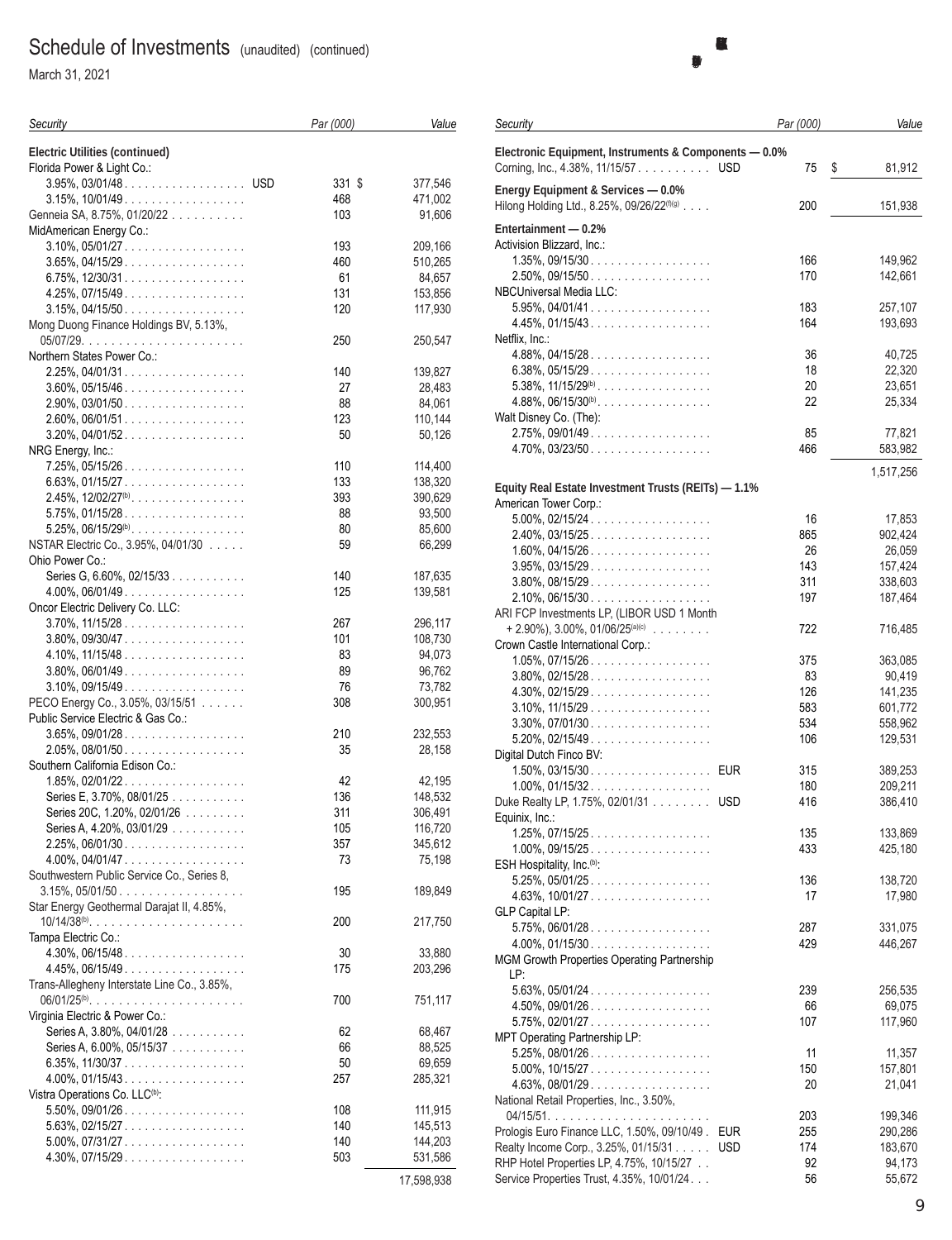March 31, 2021

| Security                                                                                                                                  | Par (000) | Value         |
|-------------------------------------------------------------------------------------------------------------------------------------------|-----------|---------------|
| Equity Real Estate Investment Trusts (REITs) (continued)<br>Trust Fibra Uno, 6.39%, 01/15/50 <sup>(b)</sup> USD<br>VICI Properties LP(b): | 200       | \$<br>220,250 |
| $3.50\%$ , 02/15/25.                                                                                                                      | 81        | 82,468        |
| 4.25%, 12/01/26                                                                                                                           | 28        | 28,646        |
| $3.75\%$ , 02/15/27                                                                                                                       | 17        | 17,000        |
| $4.63\%$ , 12/01/29.                                                                                                                      | 22        | 22,822        |
| $4.13\%$ , 08/15/30                                                                                                                       | 22        | 22,192        |
|                                                                                                                                           |           |               |
| Food & Staples Retailing - 0.1%<br>Albertsons Cos., Inc.:                                                                                 |           | 8,559,575     |
| $3.50\%$ , $02/15/23^{(b)}$                                                                                                               | 83        | 84,660        |
| $5.75\%$ , 03/15/25.                                                                                                                      | 43        | 44,406        |
| $7.50\%$ , $03/15/26^{(b)}$                                                                                                               | 138       | 152,437       |
| $4.63\%$ , $01/15/27^{(b)}$ .                                                                                                             | 30        | 31,093        |
| $5.88\%$ , 02/15/28 <sup>(b)</sup>                                                                                                        | 102       | 108,758       |
| $4.88\%$ , $02/15/30^{(b)}$                                                                                                               | 22        | 22,616        |
| Alimentation Couche-Tard, Inc., 3.55%,                                                                                                    |           |               |
| $07/26/27(b)$                                                                                                                             | 382       | 414,616       |
|                                                                                                                                           |           | 858,586       |
| Food Products - 0.2%                                                                                                                      |           |               |
| BRF GmbH, 4.35%, 09/29/26 <sup>(b)</sup>                                                                                                  | 200       | 204,563       |
| Darling Ingredients, Inc., 5.25%, 04/15/27 <sup>(b)</sup>                                                                                 | 54        | 56,767        |
| <b>JBS USA LUX SA<sup>(b)</sup></b> .                                                                                                     |           |               |
| $6.75\%$ , 02/15/28.                                                                                                                      | 102       | 111,435       |
| 6.50%, 04/15/29.                                                                                                                          | 159       | 179,590       |
| $5.50\%$ , 01/15/30                                                                                                                       | 28        | 30,989        |
| Lamb Weston Holdings, Inc. <sup>(b)</sup> :                                                                                               |           |               |
| $4.63\%, 11/01/24 \ldots \ldots \ldots \ldots \ldots$                                                                                     | 89        | 92,357        |
| $4.88\%$ , $11/01/26$                                                                                                                     | 89        | 92,048        |
| Mondelez International, Inc., 2.75%, 04/13/30                                                                                             | 234       | 238,899       |
| Pilgrim's Pride Corp., 5.88%, 09/30/27 <sup>(b)</sup><br>Post Holdings, Inc. <sup>(b)</sup> :                                             | 190       | 203,623       |
| $5.75\%$ , $03/01/27$                                                                                                                     | 147       | 154,609       |
| $5.63\%$ , 01/15/28.                                                                                                                      | 108       | 113,641       |
| $5.50\%$ , $12/15/29$                                                                                                                     | 85        | 91,018        |
|                                                                                                                                           |           |               |
|                                                                                                                                           |           | 1,569,539     |
| Gas Utilities - 0.1%                                                                                                                      |           |               |
| Atmos Energy Corp.:                                                                                                                       |           |               |
| $4.13\%$ , 03/15/49                                                                                                                       | 91        | 101,012       |
| $3.38\%$ , 09/15/49                                                                                                                       | 14        | 13,916        |
| CenterPoint Energy Resources Corp., 1.75%,                                                                                                |           |               |
|                                                                                                                                           | 532       | 488,430       |
| Eastern Energy Gas Holdings LLC:                                                                                                          |           |               |
|                                                                                                                                           | 45        | 51,395        |
| $4.60\%$ , 12/15/44<br>ONE Gas, Inc., 2.00%, 05/15/30.                                                                                    | 46        | 51,380        |
| Piedmont Natural Gas Co., Inc.:                                                                                                           | 80        | 75,660        |
| $2.50\%$ , 03/15/31                                                                                                                       | 175       | 173,201       |
| $3.64\%$ , $11/01/46$                                                                                                                     | 25        | 25,341        |
|                                                                                                                                           |           |               |
| Health Care Equipment & Supplies - 0.1%                                                                                                   |           | 980,335       |
| Boston Scientific Corp., 2.65%, 06/01/30                                                                                                  | 178       | 179,651       |
| DH Europe Finance II SARL, 1.80%, 09/18/49<br><b>EUR</b>                                                                                  | 100       | 124,074       |
| Medtronic Global Holdings SCA:                                                                                                            |           |               |
| $1.50\%$ , 07/02/39.                                                                                                                      | 165       | 201,342       |
| $1.75\%$ , 07/02/49.                                                                                                                      | 100       | 123,772       |
| Teleflex, Inc., 4.63%, 11/15/27 USD                                                                                                       | 52        | 55,055        |
|                                                                                                                                           |           |               |
| Health Care Providers & Services - 1.4%                                                                                                   |           | 683,894       |
| Aetna, Inc.:                                                                                                                              |           |               |
| $6.63\%$ , 06/15/36                                                                                                                       | 74        | 103,282       |
| $4.75\%$ , 03/15/44                                                                                                                       | 65        | 76,082        |
|                                                                                                                                           |           |               |

| 4.10%, 03/01/28. USD                                   | 266 \$ | 299,165    |
|--------------------------------------------------------|--------|------------|
| $3.60\%$ , 03/15/51                                    | 155    | 160,441    |
| Centene Corp.:                                         |        |            |
|                                                        | 194    | 202,866    |
| 5.38%, $08/15/26^{(b)}$                                | 81     | 85,447     |
| 4.25%, 12/15/27.                                       | 266    | 279,799    |
| $4.63\%$ , 12/15/29.                                   | 79     | 85,502     |
| Cigna Corp.:                                           |        |            |
| $3.40\%$ , 03/01/27                                    | 191    | 207,377    |
| $4.38\%, 10/15/28 \dots  \dots $                       | 760    | 869,491    |
|                                                        |        |            |
| CVS Health Corp.:                                      |        |            |
| $3.25\%$ , 08/15/29.                                   | 834    | 881,533    |
| $3.75\%$ , 04/01/30                                    | 1,153  | 1,257,767  |
| $5.13\%$ , $07/20/45$                                  | 401    | 490,925    |
| Encompass Health Corp.:                                |        |            |
| $4.50\%$ , 02/01/28                                    | 53     | 54,278     |
| $4.75\%$ , 02/01/30                                    | 55     | 56,579     |
| HCA, Inc.:                                             |        |            |
| $4.75\%$ , 05/01/23.                                   | 782    | 842,873    |
| $5.00\%$ , 03/15/24.                                   | 568    | 631,987    |
| $5.38\%$ , 02/01/25.                                   | 58     | 64,700     |
| $5.25\%$ , 04/15/25                                    | 618    | 705,699    |
| $5.88\%, 02/15/26 \dots  \dots $                       | 34     | 38,972     |
| $5.25\%$ , 06/15/26                                    | 333    | 382,736    |
| $5.38\%$ , 09/01/26.                                   | 22     | 24,805     |
| $5.63\%$ , 09/01/28                                    | 34     | 39,100     |
| $5.88\%$ , 02/01/29.                                   | 22     | 25,630     |
| Humana, Inc.:                                          |        |            |
| $4.50\%$ , 04/01/25.                                   | 150    | 168,514    |
| $3.13\%$ , $08/15/29$                                  | 58     | 60,498     |
| $4.88\%$ , 04/01/30                                    | 69     | 81,087     |
|                                                        | 76     |            |
| Molina Healthcare, Inc., 5.38%, 11/15/22(d)            |        | 79,689     |
| Select Medical Corp., 6.25%, 08/15/26 <sup>(b)</sup> . | 62     | 65,891     |
| Tenet Healthcare Corp.:                                |        |            |
| $4.63\%$ , 07/15/24.                                   | 154    | 157,186    |
| 4.63%, 09/01/24 <sup>(b)</sup>                         | 64     | 65,840     |
| $5.13\%$ , $05/01/25$                                  | 301    | 305,229    |
| $4.88\%$ , $01/01/26^{(b)}$                            | 222    | 230,827    |
| 6.25%, 02/01/27 <sup>(b)</sup> .                       | 331    | 349,491    |
| $5.13\%$ , $11/01/27^{(b)}$                            | 34     | 35,554     |
| UnitedHealth Group, Inc.:                              |        |            |
| $2.95\%$ , 10/15/27.                                   | 143    | 153,498    |
| $3.85\%, 06/15/28 \dots $                              | 135    | 151,553    |
| $4.63\%$ , $11/15/41$                                  | 397    | 490,844    |
| $4.20\%$ , 01/15/47.                                   | 241    | 283,007    |
|                                                        |        |            |
|                                                        |        | 10,545,744 |
| Hotels, Restaurants & Leisure - 0.5%                   |        |            |
| 1011778 BC ULC, 3.88%, 01/15/28(b).                    | 17     | 17,182     |
| Boyd Gaming Corp.:                                     |        |            |
| $6.38\%$ , 04/01/26.                                   | 74     | 76,405     |
| $6.00\%$ , 08/15/26                                    | 68     | 70,800     |
| Caesars Resort Collection LLC, 5.25%,                  |        |            |
| $10/15/25^{(b)}$                                       | 182    | 182,671    |
| Cedar Fair LP:                                         |        |            |
| $5.50\%$ , $05/01/25^{(b)}$                            | 70     | 73,678     |
| $5.38\%$ , 04/15/27                                    | 109    | 111,725    |
| $5.25\%$ , 07/15/29.                                   | 110    | 113,068    |
| Churchill Downs, Inc. <sup>(b)</sup> :                 |        |            |
| $5.50\%$ , 04/01/27                                    | 132    | 137,966    |
| $4.75\%$ , 01/15/28.                                   | 66     | 68,260     |
| Hilton Domestic Operating Co., Inc., 4.88%,            |        |            |
|                                                        | 22     | 23,338     |
| Hilton Worldwide Finance LLC, 4.88%,                   |        |            |
|                                                        | 64     | 66,800     |
|                                                        |        |            |
|                                                        |        |            |
|                                                        |        |            |

*Par (000) Value*

*Security*

Anthem, Inc.:

**Health Care Providers & Services (continued)**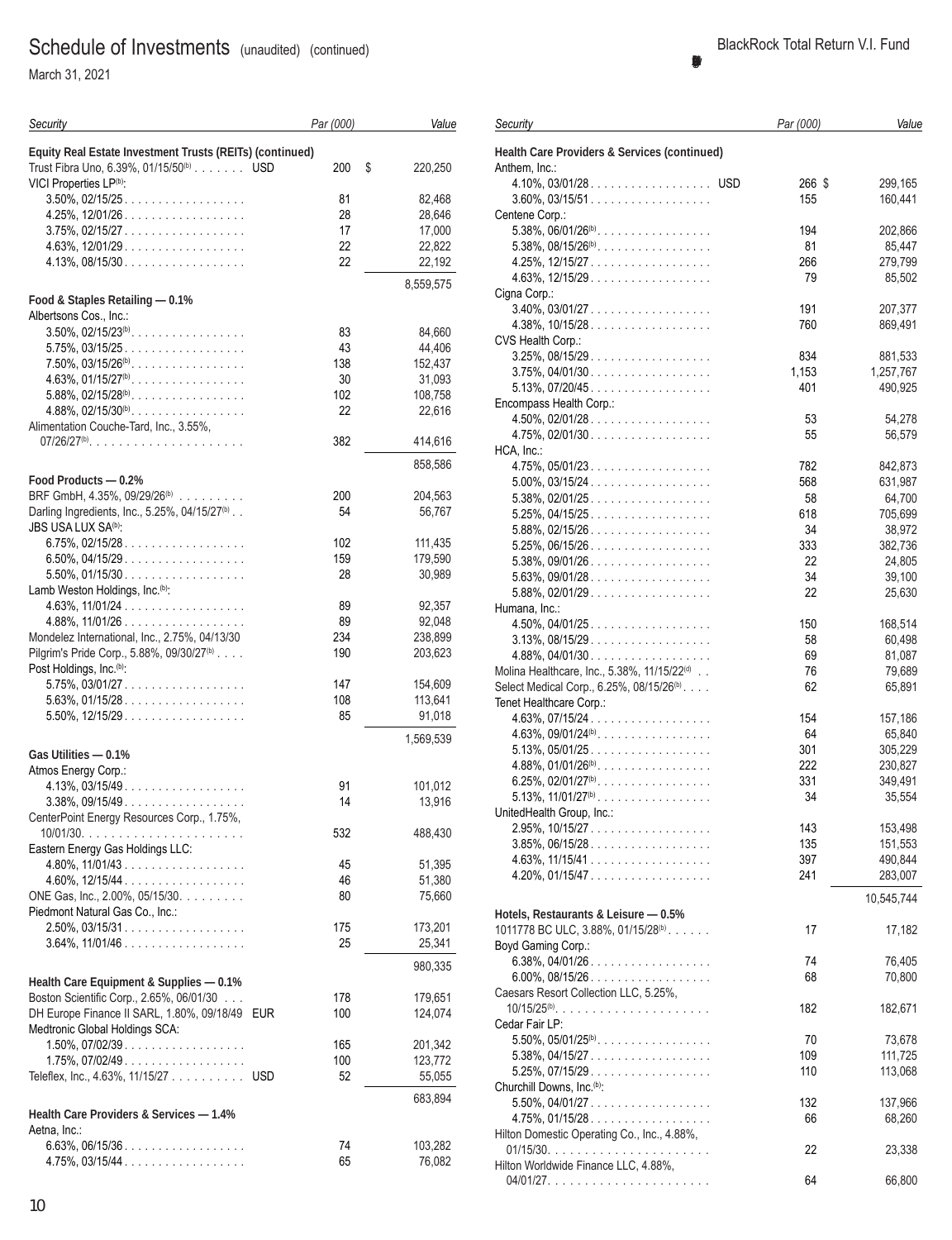March 31, 2021

| Security                                                                             | Par (000)  | Value              |
|--------------------------------------------------------------------------------------|------------|--------------------|
| Hotels, Restaurants & Leisure (continued)<br>Hyatt Hotels Corp., 5.38%, 04/23/25 USD | 57         | \$<br>63,952       |
| Marriott International, Inc., Series HH, 2.85%,                                      | 191        | 187,456            |
| Marriott Ownership Resorts, Inc., 6.50%,                                             | 83         | 86,683             |
| McDonald's Corp.:                                                                    |            |                    |
| $2.63\%$ , 09/01/29<br>$2.13\%$ , 03/01/30                                           | 405<br>130 | 415,348<br>126,927 |
| $4.88\%$ , 12/09/45.                                                                 | 368        | 445,479            |
| MGM Resorts International:                                                           |            |                    |
| $5.75\%$ , 06/15/25                                                                  | 15         | 16,350             |
| $4.63\%$ , 09/01/26.<br>$5.50\%$ , 04/15/27                                          | 9<br>15    | 9,438<br>16,125    |
| Scientific Games International, Inc., 5.00%,                                         |            |                    |
| 10/15/25 <sup>(b)</sup>                                                              | 118        | 122,212            |
| Starbucks Corp.:                                                                     |            |                    |
| $2.25\%$ , 03/12/30                                                                  | 229        | 225.245            |
| $2.55\%$ , 11/15/30<br>Station Casinos LLC, 5.00%, 10/01/25 <sup>(b)</sup>           | 317<br>30  | 317,629<br>30,375  |
| Sunny Express Enterprises Corp., 3.13%,                                              |            |                    |
|                                                                                      | 200        | 201,316            |
| Wyndham Hotels & Resorts, Inc., 5.38%,                                               |            |                    |
| Wynn Las Vegas LLC <sup>(b)</sup> :                                                  | 53         | 54,192             |
| $5.50\%$ , 03/01/25.                                                                 | 243        | 256,729            |
| $5.25\%$ , 05/15/27                                                                  | 121        | 126,703            |
| Wynn Resorts Finance LLC, 5.13%, 10/01/29 <sup>(b)</sup>                             | 100        | 102,350            |
|                                                                                      |            | 3,746,402          |
| Household Durables - 0.1%                                                            |            |                    |
| Brookfield Residential Properties, Inc., 6.25%,                                      |            |                    |
| $09/15/27^{(b)}$<br>Century Communities, Inc., 6.75%, 06/01/27.                      | 131<br>58  | 136,731<br>61,651  |
| Lennar Corp.:                                                                        |            |                    |
| $4.13\%$ , 01/15/22.                                                                 | 49         | 49,759             |
| $4.50\%$ , $04/30/24$                                                                | 57         | 62,003             |
| $4.75\%$ , 05/30/25                                                                  | 11         | 12,251             |
| $4.75\%$ , $11/29/27$                                                                | 20         | 22,963             |
| Mattamy Group Corp., 5.25%, 12/15/27 <sup>(b)</sup><br>PulteGroup, Inc.:             | 11         | 11,509             |
| $5.50\%$ , 03/01/26.<br>$5.00\%$ , 01/15/27                                          | 8<br>7     | 9,334<br>8,050     |
| Taylor Morrison Communities, Inc., 5.88%,                                            |            |                    |
| $06/15/27^{(b)}$                                                                     | 11         | 12,155             |
| Tempur Sealy International, Inc., 5.50%,                                             |            |                    |
|                                                                                      | 131        | 135,749            |
|                                                                                      |            | 522,155            |
| Household Products - 0.0%<br>Spectrum Brands, Inc., 5.75%, 07/15/25.                 | 96         | 99,000             |
| Independent Power and Renewable Electricity Producers - 0.0%                         |            |                    |
| Capex SA, $6.88\%$ , $05/15/24^{(b)}$                                                | 40         | 35,163             |
| Industrial Conglomerates - 0.2%                                                      |            |                    |
| General Electric Co.:                                                                |            |                    |
| $5.88\%, 01/14/38 \dots  \dots $                                                     | 684        | 885,142            |
| $4.13\%$ , $10/09/42$                                                                | 96         | 102,937            |
| Grupo KUO SAB de CV, 5.75%, 07/07/27 <sup>(b)</sup>                                  | 200        | 209,813            |
| Roper Technologies, Inc., 2.95%, 09/15/29                                            | 87         | 90,601             |
|                                                                                      |            | 1,288,493          |
| $Insurance - 0.3%$<br>Ambac Assurance Corp., 5.10%(b)(e).                            | 15         | 20,338             |
| Ambac LSNI LLC, (LIBOR USD 3 Month +                                                 |            |                    |
| $5.00\%$ , 6.00%, 02/12/23 <sup>(a)(b)</sup> .                                       | 84         | 84,242             |
| American International Group, Inc.:                                                  |            |                    |
| $3.40\%, 06/30/30 \dots \dots \dots \dots \dots \dots$                               | 454        | 482,583            |

| Security                                                                      |            | Par (000)  | Value              |
|-------------------------------------------------------------------------------|------------|------------|--------------------|
| Insurance (continued)                                                         |            |            |                    |
| 4.50%, 07/16/44. USD                                                          |            | 196 \$     | 221,914            |
| $4.75\%$ , 04/01/48                                                           |            | 60         | 71,455             |
| Aon Corp.:                                                                    |            |            |                    |
| $3.75\%$ , $05/02/29$                                                         |            | 152        | 167,246            |
| $2.80\%$ , 05/15/30                                                           |            | 468        | 478,245            |
| Aon plc, 4.25%, 12/12/42                                                      |            | 30         | 32,839             |
| Hartford Financial Services Group, Inc. (The),                                |            |            |                    |
| $3.60\%$ , 08/19/49                                                           |            | 74         | 76,859             |
| Marsh & McLennan Cos., Inc.:                                                  |            |            |                    |
|                                                                               |            | 160        | 198,752            |
| $1.98\%$ , 03/21/30                                                           |            | 145        | 190,339            |
| 2.25%, 11/15/30 USD                                                           |            | 424        | 416,313            |
| Willis North America, Inc., 3.60%, 05/15/24                                   |            | 36         | 38,796             |
|                                                                               |            |            | 2,479,921          |
| Internet & Direct Marketing Retail - 0.2%                                     |            |            |                    |
| Alibaba Group Holding Ltd., 3.60%, 11/28/24.                                  |            | 220        | 238,170            |
| Amazon.com, Inc., 3.88%, 08/22/37<br>Booking Holdings, Inc., 4.10%, 04/13/25. |            | 337<br>466 | 386,128            |
| Expedia Group, Inc.:                                                          |            |            | 519,252            |
| $6.25\%$ , $05/01/25^{(b)}$ .                                                 |            | 83         | 96,007             |
| $3.25\%$ , 02/15/30                                                           |            | 201        | 202,296            |
|                                                                               |            |            | 1,441,853          |
| IT Services — 0.9%                                                            |            |            |                    |
| Fidelity National Information Services, Inc.:                                 |            |            |                    |
| 1.00%, 12/03/28. EUR                                                          |            | 300        | 361,523            |
| $2.95\%$ , 05/21/39.                                                          |            | 200        | 283,230            |
| Fiserv, Inc.:                                                                 |            |            |                    |
| 3.50%, 07/01/29. USD                                                          |            | 1,209      | 1,304,027          |
| $2.65\%$ , 06/01/30                                                           |            | 173        | 174,232            |
| Global Payments, Inc.:                                                        |            |            |                    |
| $1.20\%$ , 03/01/26.                                                          |            | 240        | 236,262            |
| $4.80\%$ , $04/01/26$<br>$3.20\%$ , 08/15/29                                  |            | 475<br>305 | 543,172<br>321,229 |
| International Business Machines Corp.:                                        |            |            |                    |
| $3.30\%$ , $05/15/26$                                                         |            | 705        | 767,885            |
| 3.50%, 05/15/29                                                               |            | 721        | 784,340            |
| $2.85\%$ , 05/15/40                                                           |            | 245        | 236,180            |
| Mastercard, Inc., 2.95%, 06/01/29.                                            |            | 508        | 544,716            |
| PayPal Holdings, Inc.:                                                        |            |            |                    |
| $1.65\%$ , 06/01/25                                                           |            | 162        | 164,981            |
| $2.65\%$ , $10/01/26$                                                         |            | 74         | 78,302             |
| Visa, Inc.:                                                                   |            |            |                    |
| $4.15\%$ , $12/14/35$                                                         |            | 357        | 422,101            |
| $2.70\%$ , 04/15/40                                                           |            | 163        | 159,631            |
|                                                                               |            |            | 6,381,811          |
| Leisure Products - 0.1%                                                       |            |            |                    |
| Hasbro, Inc., 2.60%, 11/19/22                                                 |            | 451        | 465,190            |
| Life Sciences Tools & Services - 0.2%                                         |            |            |                    |
| Agilent Technologies, Inc.:                                                   |            |            |                    |
| 3.05%, 09/22/26                                                               |            | 366        | 391,255            |
| $2.75\%$ , 09/15/29.                                                          |            | 133        | 136,174            |
| 2.10%, 06/04/30                                                               |            | 227        | 222,064            |
| Charles River Laboratories International, Inc.,                               |            | 11         |                    |
| $4.25\%$ , $05/01/28^{(b)}$                                                   |            |            | 11,330             |
| Thermo Fisher Scientific, Inc.:                                               |            |            |                    |
| $4.50\%$ , 03/25/30                                                           |            | 180<br>300 | 209,562            |
|                                                                               |            |            | 371,752            |
|                                                                               |            |            | 1,342,137          |
| Machinery — 0.2%<br>CNH Industrial NV, 4.50%, 08/15/23                        | <b>USD</b> | 340        | 368,445            |
| Colfax Corp., $6.00\%$ , $02/15/24^{(b)}$                                     |            | 65         | 67,015             |
| Otis Worldwide Corp., 2.57%, 02/15/30                                         |            | 225        | 226,619            |
|                                                                               |            |            |                    |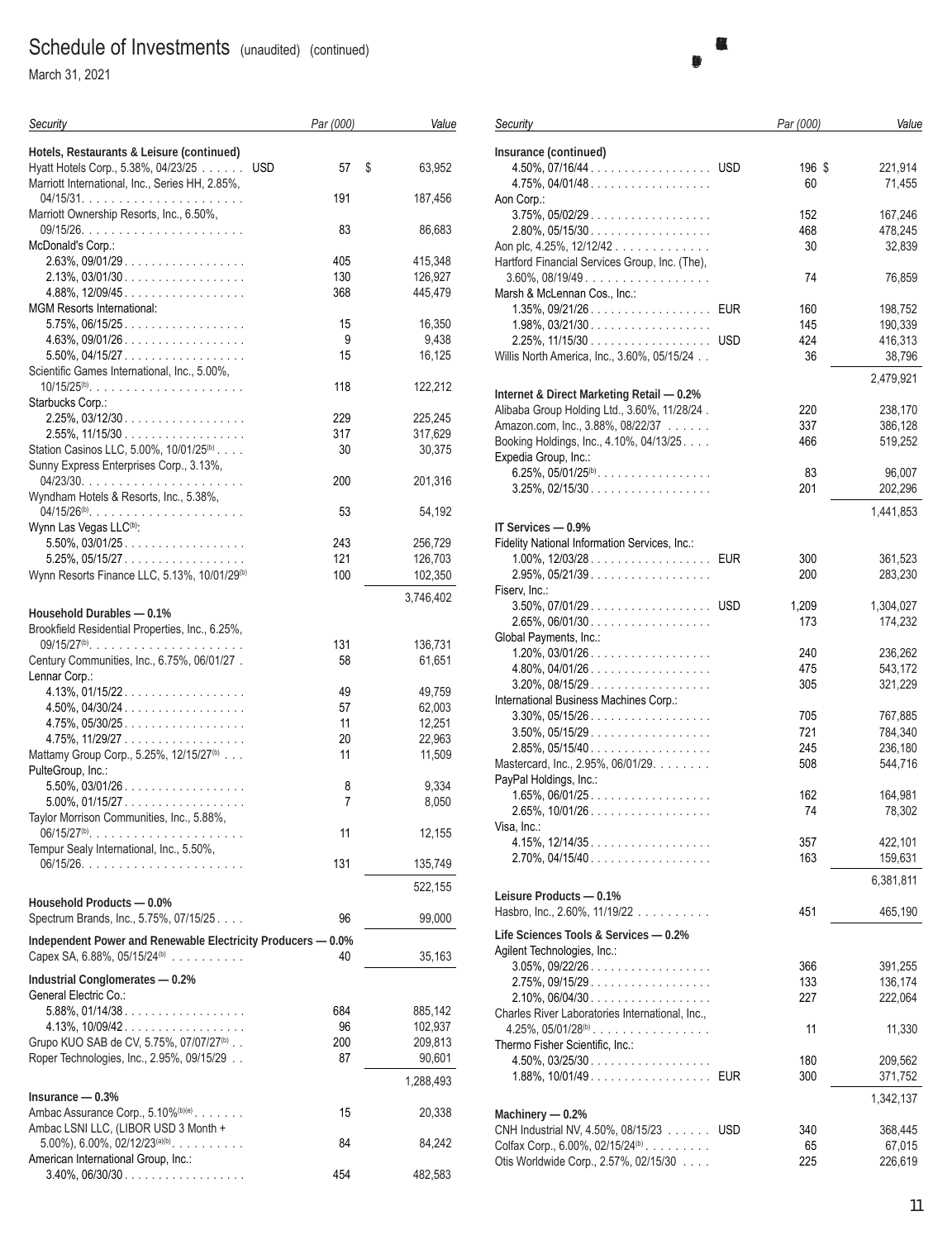March 31, 2021

| Security                                                                        | Par (000)    | Value                |
|---------------------------------------------------------------------------------|--------------|----------------------|
| <b>Machinery (continued)</b><br>Parker-Hannifin Corp.:                          |              |                      |
| 2.70%, 06/14/24. USD                                                            | 305 \$       | 323,399              |
| $3.25\%$ , 06/14/29                                                             | 12           | 12,826               |
| Terex Corp., 5.63%, 02/01/25 <sup>(b)</sup>                                     | 128          | 131,601              |
|                                                                                 |              | 1,129,905            |
| Media $- 1.3%$                                                                  |              |                      |
| AMC Networks, Inc.:<br>$5.00\%$ , 04/01/24                                      | 42           | 42,525               |
| 4.75%, 08/01/25.                                                                | 84           | 86,169               |
| <b>Charter Communications Operating LLC:</b>                                    |              |                      |
| 6.38%, $10/23/35$                                                               | 21           | 27,195               |
| $6.48\%$ , 10/23/45<br>$5.38\%$ , 05/01/47                                      | 1,329<br>229 | 1,730,373<br>265,824 |
| Clear Channel Worldwide Holdings, Inc.,                                         |              |                      |
| $5.13\%$ , $08/15/27^{(b)}$                                                     | 138          | 138,793              |
| Comcast Corp.:                                                                  |              |                      |
| $3.30\%$ , $04/01/27$                                                           | 162          | 176,613              |
| $2.65\%$ , 02/01/30<br>$3.40\%$ , 04/01/30                                      | 946<br>1,019 | 968,401<br>1,103,297 |
| $1.95\%$ , 01/15/31.                                                            | 197          | 189,731              |
| $4.60\%$ , 10/15/38                                                             | 125          | 150,886              |
| $4.75\%$ , 03/01/44                                                             | 100          | 122,904              |
| $3.97\%$ , $11/01/47$                                                           | 463<br>70    | 517,021              |
| 2.45%, 08/15/52.<br>$2.65\%$ , 08/15/62.                                        | 482          | 59,854<br>408,954    |
| Cox Communications, Inc. <sup>(b)</sup> :                                       |              |                      |
| $3.25\%$ , $12/15/22$                                                           | 110          | 114,990              |
| $3.15\%, 08/15/24$                                                              | 776          | 828,567              |
| $3.35\%$ , 09/15/26<br>Diamond Sports Group LLC, 5.38%, 08/15/26 <sup>(b)</sup> | 22<br>68     | 23,737<br>48,960     |
| Discovery Communications LLC, 1.90%,                                            |              |                      |
| <b>EUR</b>                                                                      | 413          | 519,878              |
| Gray Television, Inc. <sup>(b)</sup> :                                          |              |                      |
| 5.88%, 07/15/26. USD<br>7.00%, 05/15/27                                         | 78<br>89     | 80,827<br>96,788     |
| iHeartCommunications, Inc.:                                                     |              |                      |
| $6.38\%$ , 05/01/26.                                                            | 90           | 95,512               |
| $5.25\%$ , $08/15/27^{(b)}$                                                     | 81           | 83,317               |
| $4.75\%$ , $01/15/28^{(b)}$                                                     | 11           | 11,083               |
| Lamar Media Corp., 3.75%, 02/15/28.<br>Meredith Corp., 6.88%, 02/01/26          | 13<br>112    | 12,984<br>115,184    |
| Nexstar Broadcasting, Inc., 5.63%, 07/15/27 <sup>(b)</sup>                      | 127          | 133,111              |
| Outfront Media Capital LLC <sup>(b)</sup> :                                     |              |                      |
| $5.00\%$ , 08/15/27                                                             | 146          | 147,460              |
| $4.63\%$ , 03/15/30<br>Sirius XM Radio, Inc. <sup>(b)</sup> :                   | 11           | 10,588               |
| $4.63\%$ , 07/15/24.                                                            | 159          | 163,786              |
| $5.38\%, 07/15/26 \dots  \dots $                                                | 86           | 88,795               |
| $5.00\%$ , 08/01/27                                                             | 163          | 170,995              |
| $5.50\%$ , $07/01/29$<br>TEGNA, Inc.:                                           | 135          | 145,969              |
| $4.63\%$ , 03/15/28.                                                            | 22           | 22,385               |
| $5.00\%$ , 09/15/29                                                             | 25           | 25,944               |
| Time Warner Cable LLC, 4.00%, 09/01/21.                                         | 22           | 22,115               |
| ViacomCBS, Inc.:                                                                |              |                      |
| $4.38\%$ , 03/15/43<br>$5.85\%$ , 09/01/43                                      | 122<br>253   | 131,646<br>323,134   |
|                                                                                 |              |                      |
| Metals & Mining - 0.3%                                                          |              | 9,406,295            |
| Anglo American Capital plc, 2.63%, 09/10/30 <sup>(b)</sup>                      | 317          | 309,741              |
| Chinalco Capital Holdings Ltd., 4.25%, 04/21/22                                 | 200          | 203,562              |
| FMG Resources Pty. Ltd., 4.50%, 09/15/27 <sup>(b)</sup> .                       | 13           | 13,890               |
| Freeport-McMoRan, Inc.:                                                         |              |                      |
| $5.00\%$ , 09/01/27                                                             | 13           | 13,814               |

| Security                                                                        | Par (000)         | Value     |
|---------------------------------------------------------------------------------|-------------------|-----------|
| <b>Metals &amp; Mining (continued)</b>                                          |                   |           |
| 5.25%, 09/01/29. USD                                                            | $13 \text{ } $$   | 14,216    |
| Fresnillo plc, 4.25%, $10/02/50^{(b)}$                                          | 200               | 196,500   |
| Glencore Funding LLC <sup>(b)</sup> :                                           |                   |           |
| $1.63\%$ , 09/01/25.                                                            | 52                | 51,982    |
| $2.50\%$ , 09/01/30                                                             | 384               | 369,267   |
| Newmont Corp., 2.25%, 10/01/30                                                  | 311               | 302,957   |
| Nucor Corp., 3.95%, 05/01/28                                                    | 56                | 62,384    |
| Steel Dynamics, Inc., 2.80%, 12/15/24                                           | 135               | 142,761   |
| Vale Overseas Ltd., 3.75%, 07/08/30                                             | 90                | 93,591    |
| Vedanta Resources Finance II plc, 8.95%,                                        |                   |           |
| $03/11/25^{(b)}$                                                                | 200               | 191,100   |
|                                                                                 |                   | 1,965,765 |
| Multi-Utilities — 0.1%                                                          |                   |           |
| Ameren Illinois Co.:                                                            |                   |           |
| $3.80\%$ , $05/15/28$                                                           | 120               | 132,447   |
| $3.25\%$ , 03/15/50                                                             | 159               | 159,689   |
|                                                                                 |                   |           |
| Consumers Energy Co.:                                                           |                   |           |
| $3.75\%$ , 02/15/50                                                             | 300               | 330,927   |
| $3.10\%$ , 08/15/50                                                             | 140               | 137,731   |
| $3.50\%$ , 08/01/51                                                             | 120               | 126,306   |
|                                                                                 |                   | 887,100   |
| Oil, Gas & Consumable Fuels - 2.4%                                              |                   |           |
| Boardwalk Pipelines LP, 4.80%, 05/03/29                                         | 53                | 58,589    |
| BP Capital Markets America, Inc.:                                               |                   |           |
| $3.79\%$ , $02/06/24$                                                           | 308               | 334,119   |
| $3.80\%$ , $09/21/25$                                                           | 145               | 159,763   |
| $3.12\%$ , $05/04/26$                                                           | 213               | 229,179   |
| Buckeye Partners LP, 3.95%, 12/01/26.                                           | 13                | 12,850    |
| Cameron LNG LLC <sup>(b)</sup> :                                                |                   |           |
| $3.30\%$ , $01/15/35$                                                           | 105               | 107,904   |
| 3.40%, 01/15/38                                                                 | 532               | 536,480   |
| Cheniere Corpus Christi Holdings LLC:                                           |                   |           |
| $5.88\%$ , 03/31/25.                                                            | 495               | 564,082   |
| $5.13\%$ , 06/30/27                                                             | 461               | 527,208   |
| Cheniere Energy Partners LP:                                                    |                   |           |
| $5.63\%$ , $10/01/26$                                                           | 55                | 57,513    |
| $4.50\%$ , 10/01/29.                                                            | 34                | 35,259    |
| Chevron Corp., 3.08%, 05/11/50.                                                 | 133               | 127,141   |
| Chevron USA, Inc., 4.20%, 10/15/49                                              | 71                | 80,853    |
| Citgo Holding, Inc., 9.25%, 08/01/24 $(b)$                                      | 75                | 74,437    |
| CrownRock LP, 5.63%, $10/15/25^{(b)}$                                           | 58                | 59,173    |
| DCP Midstream Operating LP:                                                     |                   |           |
| $5.38\%$ , 07/15/25.                                                            | 19                | 20,589    |
| $5.13\%$ , $05/15/29$                                                           | 13                | 13,825    |
| Diamondback Energy, Inc., 3.50%, 12/01/29.                                      | 588               | 610,255   |
| Enbridge Energy Partners LP, 7.38%, 10/15/45                                    | 4                 | 5,659     |
| Energy Transfer Operating LP:                                                   |                   |           |
| $3.60\%$ , 02/01/23.                                                            | 95                | 98,934    |
| $4.25\%$ , 03/15/23                                                             | 320               | 337,713   |
| $4.50\%$ , 04/15/24                                                             | 718               | 783,022   |
| $2.90\%$ , 05/15/25.                                                            | 805               | 837,698   |
| $5.50\%$ , 06/01/27                                                             | 111               | 128,008   |
| $6.63\%$ , 10/15/36                                                             | 30                | 36,797    |
| $6.50\%$ , 02/01/42.                                                            | 197               | 234,929   |
| Enterprise Products Operating LLC, 2.80%,                                       |                   |           |
|                                                                                 | 331               | 341,748   |
| EOG Resources, Inc., 4.15%, 01/15/26                                            | 323               | 362,766   |
|                                                                                 | EUR               |           |
| Exxon Mobil Corp., 1.41%, 06/26/39<br>Galaxy Pipeline Assets Bidco Ltd., 2.63%, | 320               | 371,099   |
|                                                                                 |                   |           |
|                                                                                 | <b>USD</b><br>200 | 191,000   |
| Kinder Morgan Energy Partners LP, 5.00%,                                        | 133               | 149,891   |
| Kinder Morgan, Inc., 5.30%, 12/01/34                                            |                   |           |
| Leviathan Bond Ltd., 5.75%, 06/30/23 <sup>(b)</sup>                             | 66<br>82          | 77,946    |
|                                                                                 |                   | 85,617    |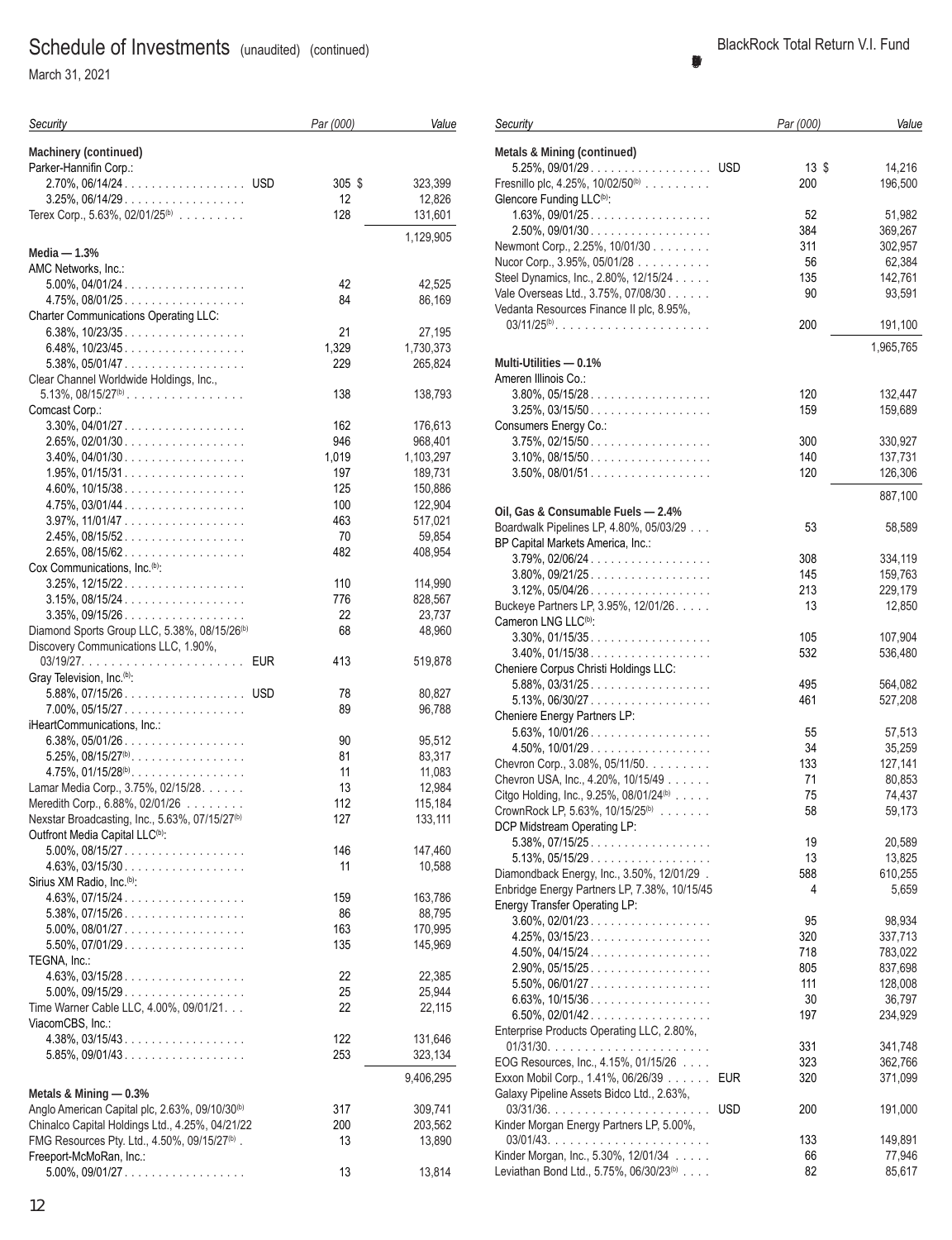March 31, 2021

| Security                                                                         | Par (000) | Value             |
|----------------------------------------------------------------------------------|-----------|-------------------|
| Oil, Gas & Consumable Fuels (continued)                                          |           |                   |
| Marathon Petroleum Corp.:                                                        |           |                   |
| 4.75%, 09/15/44. USD                                                             | 87 \$     | 96,495            |
| $5.85\%$ , $12/15/45$                                                            | 65        | 77,050            |
| Matador Resources Co., 5.88%, 09/15/26<br>MPLX LP:                               | 24        | 23,370            |
| $4.88\%, 12/01/24. \ldots \ldots \ldots \ldots \ldots$                           | 407       | 456,820           |
| $1.75\%$ , 03/01/26                                                              | 265       | 265,405           |
| $2.65\%$ , 08/15/30                                                              | 426       | 417,461           |
| NGPL PipeCo LLC <sup>(b)</sup> :                                                 |           |                   |
| $4.38\%$ , 08/15/22                                                              | 207       | 214,866           |
| $4.88\%, 08/15/27 \ldots \ldots \ldots \ldots \ldots$                            | 230       | 257,107           |
| 7.77%, 12/15/37.                                                                 | 52        | 68,972            |
| Northwest Pipeline LLC, 4.00%, 04/01/27<br>Petrobras Global Finance BV:          | 365       | 408,908           |
| $6.25\%$ , 03/17/24                                                              | 36        | 39,859            |
| $5.30\%$ , $01/27/25$                                                            | 129       | 141,577           |
| $5.09\%$ , 01/15/30                                                              | 151       | 156,874           |
| $5.60\%$ , 01/03/31.                                                             | 200       | 210,800           |
| Pioneer Natural Resources Co., 2.15%,                                            |           |                   |
|                                                                                  | 164       | 155,048           |
| ReNew Power Synthetic, 6.67%, 03/12/24.                                          | 200       | 210,125           |
| Sabine Pass Liquefaction LLC:                                                    |           |                   |
| $5.63\%$ , $04/15/23^{(d)}$ .                                                    | 184       | 199,536           |
| $5.75\%$ , 05/15/24.                                                             | 888       | 1,001,972         |
| $5.63\%, 03/01/25 \dots  \dots $                                                 | 1,969     | 2,251,394         |
| $5.88\%, 06/30/26 \dots  \dots $                                                 | 580       | 679,451           |
| $5.00\%$ , 03/15/27                                                              | 185       | 210,576           |
| SM Energy Co., 10.00%, 01/15/25 <sup>(b)</sup>                                   | 18        | 20,250            |
| Suncor Energy, Inc., 6.80%, 05/15/38<br>Sunoco Logistics Partners Operations LP, | 96        | 131,520           |
| 5.95%, 12/01/25                                                                  | 47        | 54,728            |
| Sunoco LP:                                                                       |           |                   |
| $5.50\%$ , 02/15/26                                                              | 39        | 40,065            |
| $6.00\%$ , 04/15/27                                                              | 29        | 30,341            |
| Targa Resources Partners LP:                                                     |           |                   |
| $5.88\%$ , 04/15/26                                                              | 108       | 113,062           |
| $5.38\%, 02/01/27 \dots  \dots $                                                 | 54        | 56,002            |
| $6.50\%$ , 07/15/27                                                              | 87        | 94,541            |
| $5.00\%$ , 01/15/28.                                                             | 17        | 17,701            |
| $6.88\%$ , 01/15/29.                                                             | 87        | 95,848            |
| $5.50\%$ , 03/01/30                                                              | 22        | 23,100            |
| Texas Eastern Transmission LP(b):<br>$3.50\%$ , $01/15/28$                       |           |                   |
| $4.15\%, 01/15/48 \dots  \dots $                                                 | 474<br>46 | 501,355<br>46,532 |
| TransCanada PipeLines Ltd., 4.63%, 03/01/34                                      | 123       | 138,823           |
| Transcontinental Gas Pipe Line Co. LLC:                                          |           |                   |
| $7.85\%$ , 02/01/26.                                                             | 724       | 916,304           |
| $4.00\%$ , 03/15/28.                                                             | 305       | 338,633           |
| $3.95\%, 05/15/50 \dots  \dots $                                                 | 232       | 237,157           |
| Williams Cos., Inc. (The), Series A, 7.50%,                                      |           |                   |
|                                                                                  | 129       | 170,844           |
|                                                                                  |           | 18,222,518        |
| Paper & Forest Products - 0.1%                                                   |           |                   |
| Georgia-Pacific LLC:                                                             |           |                   |
| $1.75\%$ , 09/30/25 <sup>(b)</sup>                                               | 246       | 250,287           |
| $2.10\%$ , $04/30/27^{(b)}$                                                      | 98        | 99,638            |
| $7.75\%$ , $11/15/29$                                                            | 6         | 8,443             |
| $2.30\%$ , $04/30/30^{(b)}$ .                                                    | 64        | 63,755            |
| $8.88\%$ , 05/15/31                                                              | 83        | 126,948           |
| Suzano Austria GmbH, 3.75%, 01/15/31.                                            | 30        | 30,972            |
|                                                                                  |           | 580,043           |
|                                                                                  |           |                   |

| Security                                                                               |            | Par (000)  | Value              |
|----------------------------------------------------------------------------------------|------------|------------|--------------------|
| Pharmaceuticals - 0.6%                                                                 |            |            |                    |
| AstraZeneca plc, 1.38%, 08/06/30. USD<br>Bausch Health Americas, Inc. <sup>(b)</sup> : |            | 641        | \$<br>587,940      |
| $9.25\%$ , $04/01/26$                                                                  |            | 154        | 170,632            |
| $8.50\%$ , 01/31/27                                                                    |            | 180        | 199,687            |
| Bausch Health Cos., Inc. <sup>(b)</sup> :                                              |            |            |                    |
| $5.50\%$ , $11/01/25$                                                                  |            | 154        | 158,217            |
| $9.00\%$ , $12/15/25$                                                                  |            | 157<br>46  | 170,576            |
| $5.75\%$ , 08/15/27<br>$7.00\%$ , 01/15/28                                             |            | 74         | 49,507<br>80,331   |
| $7.25\%$ , $05/30/29$                                                                  |            | 76         | 84,835             |
| Bayer AG, 1.13%, 01/06/30. EUR                                                         |            | 100        | 120,420            |
| Elanco Animal Health, Inc. <sup>(d)</sup> :                                            |            |            |                    |
| $5.27\%$ , 08/28/23. USD                                                               |            | 81         | 87,176             |
| $5.90\%$ , $08/28/28$                                                                  |            | 16         | 18,140             |
| Eli Lilly & Co., 1.70%, 11/01/49 EUR                                                   |            | 100        | 127,691            |
| Johnson & Johnson, 3.70%, 03/01/46                                                     | <b>USD</b> | 159        | 177,681            |
| Merck & Co., Inc.:                                                                     |            |            |                    |
| 3.40%, 03/07/29<br>2.45%, 06/24/50                                                     |            | 104<br>40  | 114,830<br>35,277  |
| Pfizer, Inc.:                                                                          |            |            |                    |
| $3.45\%, 03/15/29 \dots  \dots $                                                       |            | 101        | 110,850            |
| $2.63\%$ , 04/01/30                                                                    |            | 755        | 783,719            |
| Takeda Pharmaceutical Co. Ltd.:                                                        |            |            |                    |
| $2.05\%$ , $03/31/30$                                                                  |            | 600        | 578,273            |
| 2.00%, 07/09/40 EUR                                                                    |            | 380        | 476,466            |
|                                                                                        |            |            | 4,132,248          |
| Real Estate Management & Development - 0.4%                                            |            |            |                    |
| Agile Group Holdings Ltd., (US Treasury Yield                                          |            |            |                    |
| Curve Rate T Note Constant Maturity 5 Year                                             |            |            |                    |
|                                                                                        |            | 200        | 208,937            |
| Celulosa Arauco y Constitucion SA, 4.25%,                                              |            | 200        |                    |
| China Aoyuan Group Ltd., 7.95%, 02/19/23                                               |            | 200        | 217,410<br>206,500 |
| China Resources Land Ltd., (US Treasury Yield                                          |            |            |                    |
| Curve Rate T Note Constant Maturity 5 Year                                             |            |            |                    |
| $+ 5.14\%$ , 3.75% <sup>(a)(e)</sup>                                                   |            | 200        | 207,250            |
| CIFI Holdings Group Co. Ltd., 5.50%, 01/23/22                                          |            | 200        | 202,438            |
| Kaisa Group Holdings Ltd.:                                                             |            |            |                    |
| 11.95%, $10/22/22$                                                                     |            | 200        | 209,812            |
| $10.88\%$ , $07/23/23$<br>Powerlong Real Estate Holdings Ltd., 7.13%,                  |            | 200        | 207,625            |
|                                                                                        |            | 200        | 208,437            |
| Ronshine China Holdings Ltd.:                                                          |            |            |                    |
| 5.50%, 02/01/22                                                                        |            | 200        | 197,499            |
| $8.95\%, 01/22/23 \dots  \dots $                                                       |            | 200        | 200,563            |
| Vanke Real Estate Hong Kong Co. Ltd., 3.15%,                                           |            |            |                    |
|                                                                                        |            | 200        | 207,063            |
| Yuzhou Group Holdings Co. Ltd.:                                                        |            |            |                    |
| $6.00\%$ , $10/25/23$<br>$8.50\%$ , 02/26/24                                           |            | 200<br>200 | 177,400<br>180,500 |
|                                                                                        |            |            |                    |
|                                                                                        |            |            | 2,631,434          |
| Road & Rail - 0.8%<br>Burlington Northern Santa Fe LLC:                                |            |            |                    |
| $5.05\%$ , $03/01/41$                                                                  |            | 85         | 106,753            |
| $4.40\%$ , 03/15/42                                                                    |            | 115        | 134,433            |
| $3.30\%$ , 09/15/51                                                                    |            | 435        | 436,317            |
| CMB International Leasing Management Ltd.,                                             |            |            |                    |
| 2.00%, 02/04/26                                                                        |            | 200        | 197,363            |
| CSX Corp.:                                                                             |            |            |                    |
| $4.25\%, 03/15/29 \dots  \dots $                                                       |            | 107        | 121,522            |
| 2.40%, 02/15/30<br>$4.30\%$ , $03/01/48$                                               |            | 299<br>296 | 300,656            |
| Norfolk Southern Corp.:                                                                |            |            | 337,399            |
| $3.65\%, 08/01/25 \dots  \dots $                                                       |            | 6          | 6,565              |
|                                                                                        |            |            |                    |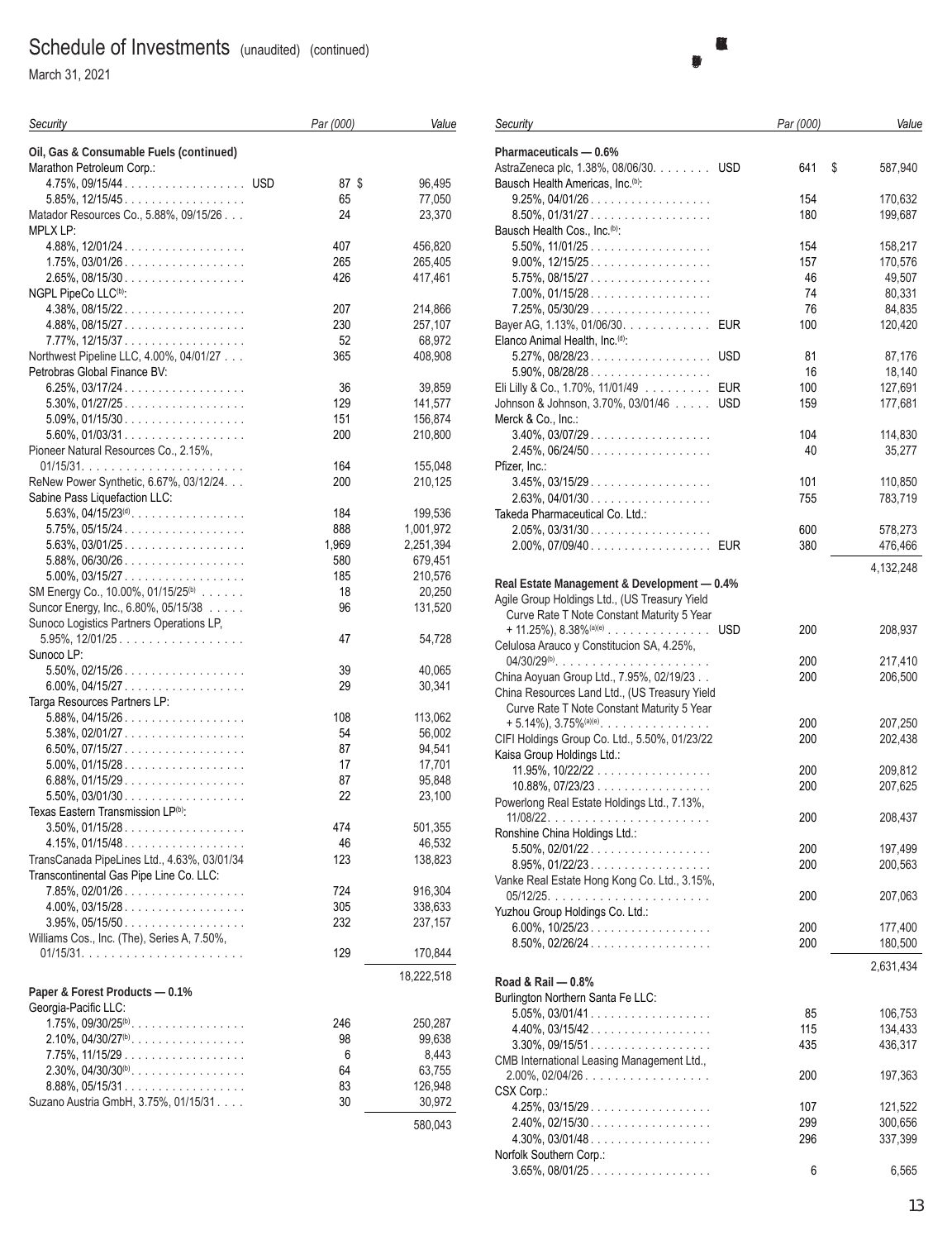March 31, 2021

| Security                                               | Par (000) | Value     |
|--------------------------------------------------------|-----------|-----------|
| Road & Rail (continued)                                |           |           |
| 2.90%, 06/15/26. USD                                   | 413 \$    | 442,412   |
| $3.40\%$ , $11/01/49$                                  | 273       | 271,398   |
| Penske Truck Leasing Co. LP(b):                        |           |           |
| $4.25\%$ , 01/17/23                                    | 231       | 245,420   |
| $2.70\%$ , 03/14/23.                                   | 160       | 165,941   |
| $2.70\%$ , 11/01/24                                    | 179       | 188,450   |
| $3.95\%$ , 03/10/25                                    | 90        | 98,251    |
| $4.00\%$ , 07/15/25.                                   | 240       | 263,464   |
| $1.20\%$ , $11/15/25$                                  | 94        | 92,334    |
| Rumo Luxembourg SARL, 5.88%, 01/18/25 <sup>(b)</sup> . | 200       | 210,000   |
| Ryder System, Inc.:                                    |           |           |
| $2.50\%$ , 09/01/24.                                   | 69        | 72,298    |
| $4.63\%$ , $06/01/25$                                  | 690       | 777,567   |
| Simpar Europe SA, 5.20%, 01/26/31 <sup>(b)</sup>       | 200       | 195,875   |
| Union Pacific Corp.:                                   |           |           |
| $3.25\%$ , 08/15/25.                                   | 96        | 103,781   |
| $2.75\%$ , 03/01/26                                    | 175       | 185,357   |
| $3.84\%$ , 03/20/60                                    | 550       | 584,538   |
| Union Pacific Railroad Co. Pass-Through Trust,         |           |           |
| Series 2014-1, 3.23%, 05/14/26                         | 90        | 97,914    |
|                                                        |           | 5,636,008 |
| Semiconductors & Semiconductor Equipment - 1.0%        |           |           |
| Applied Materials, Inc., 2.75%, 06/01/50               | 154       | 142,910   |
| Broadcom Corp., 3.88%, 01/15/27                        | 230       | 249,758   |
| Broadcom, Inc.:                                        |           |           |
| $3.46\%, 09/15/26 \dots  \dots $                       | 193       | 206,985   |
| $4.11\%, 09/15/28 \dots $                              | 35        | 38,264    |
| $4.75\%$ , 04/15/29.                                   | 412       | 463,244   |
| $5.00\%$ , 04/15/30                                    | 424       | 483,240   |
| $4.15\%$ , $11/15/30$                                  | 372       | 401,522   |
| $4.30\%$ , $11/15/32$                                  | 211       | 229,723   |
| $2.60\%$ , 02/15/33 <sup>(b)</sup>                     | 268       | 249,652   |
| $3.42\%$ , $04/15/33^{(b)}$                            | 72        | 72,206    |
| $3.47\%$ , $04/15/34^{(b)}$ .                          | 347       | 348,186   |
| Intel Corp., 3.73%, 12/08/47                           | 398       | 428,722   |
| KLA Corp.:                                             |           |           |
| $4.10\%$ , 03/15/29.                                   | 421       | 473,304   |
| $3.30\%$ , 03/01/50                                    | 456       | 437,984   |
| Lam Research Corp.:                                    |           |           |
| $3.75\%$ , 03/15/26                                    | 379       | 420,082   |
| $2.88\%$ , 06/15/50                                    | 351       | 334,588   |
| NVIDIA Corp.:                                          |           |           |
| $3.20\%$ , 09/16/26                                    | 265       | 289,075   |
| $2.85\%$ , 04/01/30                                    | 129       | 135,476   |
| $3.50\%$ , 04/01/50                                    | 171       | 180,611   |
| NXP BV <sup>(b)</sup> :                                |           |           |
| $4.30\%$ , 06/18/29.                                   | 816       | 912,638   |
|                                                        | 357       |           |
| $3.40\%$ , $05/01/30$                                  |           | 376,975   |
| QUALCOMM, Inc., 4.30%, 05/20/47                        | 404       | 475,607   |
| Texas Instruments, Inc., 1.75%, 05/04/30               | 83        | 79,836    |
|                                                        |           | 7,430,588 |
| Software - 0.7%<br>Autodesk, Inc., 3.50%, 06/15/27.    | 560       | 612,362   |
| Citrix Systems, Inc.:                                  |           |           |
| $4.50\%$ , 12/01/27                                    | 275       | 313,169   |
| $3.30\%$ , $03/01/30$                                  | 301       | 309,589   |
| Microsoft Corp., 2.92%, 03/17/52                       | 825       | 812,668   |
| Oracle Corp.:                                          |           |           |
| $3.85\%$ , 07/15/36                                    | 354       | 376,489   |
| $5.38\%$ , 07/15/40                                    | 526       | 645,140   |
| $3.65\%$ , 03/25/41                                    | 719       | 727,580   |
|                                                        | 219       |           |
| $4.13\%$ , 05/15/45.                                   | 238       | 229,159   |
| $4.00\%$ , 07/15/46                                    |           | 245,019   |
| 4.00%, $11/15/47$                                      | 507       | 523,580   |

| Security                                                                                   | Par (000)  | Value              |
|--------------------------------------------------------------------------------------------|------------|--------------------|
| Software (continued)                                                                       |            |                    |
| 4.10%, 03/25/61. USD                                                                       | 381 \$     | 394,274            |
|                                                                                            |            | 5,189,029          |
| Specialty Retail - 0.3%                                                                    |            |                    |
| Home Depot, Inc. (The), 2.95%, 06/15/29<br>Lowe's Cos., Inc.:                              | 803        | 851,355            |
| $4.00\%$ , $04/15/25$                                                                      | 586        | 648,325            |
| $3.65\%$ , 04/05/29.                                                                       | 318        | 348,082            |
| $2.63\%$ , 04/01/31                                                                        | 50         | 50,142             |
|                                                                                            |            | 1,897,904          |
| Technology Hardware, Storage & Peripherals - 0.3%                                          |            |                    |
| Apple, Inc.:                                                                               |            |                    |
| $3.85\%$ , 05/04/43                                                                        | 442        | 499,905            |
| $4.38\%$ , $05/13/45$<br>$2.55\%$ , 08/20/60                                               | 139<br>250 | 166,942<br>215,114 |
| Dell International LLC <sup>(b)</sup> :                                                    |            |                    |
| $5.85\%$ , 07/15/25.                                                                       | 296        | 345,075            |
| $4.90\%$ , 10/01/26                                                                        | 128        | 145,215            |
| $8.35\%$ , 07/15/46                                                                        | 145        | 220,602            |
| Hewlett Packard Enterprise Co., 4.65%,                                                     |            |                    |
|                                                                                            | 754        | 841,693            |
| HP, Inc., 6.00%, 09/15/41.                                                                 | 15         | 18,896             |
| Seagate HDD Cayman, 4.09%, 06/01/29 <sup>(b)</sup>                                         | 168        | 171,196            |
|                                                                                            |            | 2,624,638          |
| Textiles, Apparel & Luxury Goods - 0.0%                                                    |            |                    |
| Hanesbrands, Inc. <sup>(b)</sup> :                                                         |            |                    |
| $4.63\%$ , 05/15/24.<br>$4.88\%$ , 05/15/26                                                | 96<br>20   | 101,847<br>21,450  |
| Under Armour, Inc., 3.25%, 06/15/26                                                        | 13         | 13,008             |
| William Carter Co. (The), 5.63%, 03/15/27 <sup>(b)</sup> . .                               | 54         | 57,037             |
|                                                                                            |            | 193,342            |
| Thrifts & Mortgage Finance - 0.1% <sup>(b)</sup>                                           |            |                    |
| BPCE SA, 2.70%, 10/01/29.                                                                  | 491        | 497,900            |
| Quicken Loans, Inc., 5.25%, 01/15/28                                                       | 107        | 112,350            |
|                                                                                            |            | 610,250            |
| Tobacco — 0.6%                                                                             |            |                    |
| Altria Group, Inc.:                                                                        |            |                    |
| $4.40\%$ , 02/14/26.                                                                       | 181        | 204,104            |
|                                                                                            | 160        | 202,435            |
| $3.13\%$ , 06/15/31<br>$2.45\%$ , 02/04/32.                                                | 460<br>456 | 620,985            |
| <b>USD</b><br>$5.80\%$ , $02/14/39$                                                        | 459        | 435,653<br>560,108 |
| 6.20%, 02/14/59.                                                                           | 30         | 36,544             |
| <b>BAT Capital Corp.:</b>                                                                  |            |                    |
| $3.22\%$ , 08/15/24.                                                                       | 309        | 329,197            |
| $3.22\%$ , 09/06/26                                                                        | 249        | 262,989            |
| $4.91\%, 04/02/30 \ldots \ldots \ldots \ldots \ldots$                                      | 486        | 554,910            |
| $2.73\%$ , 03/25/31                                                                        | 329        | 318,185            |
| BAT International Finance plc, 3.95%,                                                      |            | 72,211             |
| 06/15/25 <sup>(b)</sup><br>Philip Morris International, Inc., 1.45%,                       | 66         |                    |
| <b>EUR</b>                                                                                 | 395        | 441,787            |
| Reynolds American, Inc.:                                                                   |            |                    |
| 4.45%, 06/12/25. USD                                                                       | 174        | 193,077            |
| $5.85\%$ , 08/15/45.                                                                       | 260        | 306,469            |
|                                                                                            |            | 4,538,654          |
| Trading Companies & Distributors - 0.1%                                                    |            |                    |
| Beacon Roofing Supply, Inc., 4.88%, 11/01/25 <sup>(b)</sup>                                | 134        | 137,015            |
| BOC Aviation Ltd., 3.00%, 09/11/29.<br>Herc Holdings, Inc., 5.50%, 07/15/27 <sup>(b)</sup> | 200<br>134 | 198,625<br>142,603 |
| United Rentals North America, Inc.:                                                        |            |                    |
| $5.88\%$ , 09/15/26                                                                        | 110        | 115,088            |
| $5.50\%$ , $05/15/27$                                                                      | 110        | 117,315            |
|                                                                                            | 17         | 17,616             |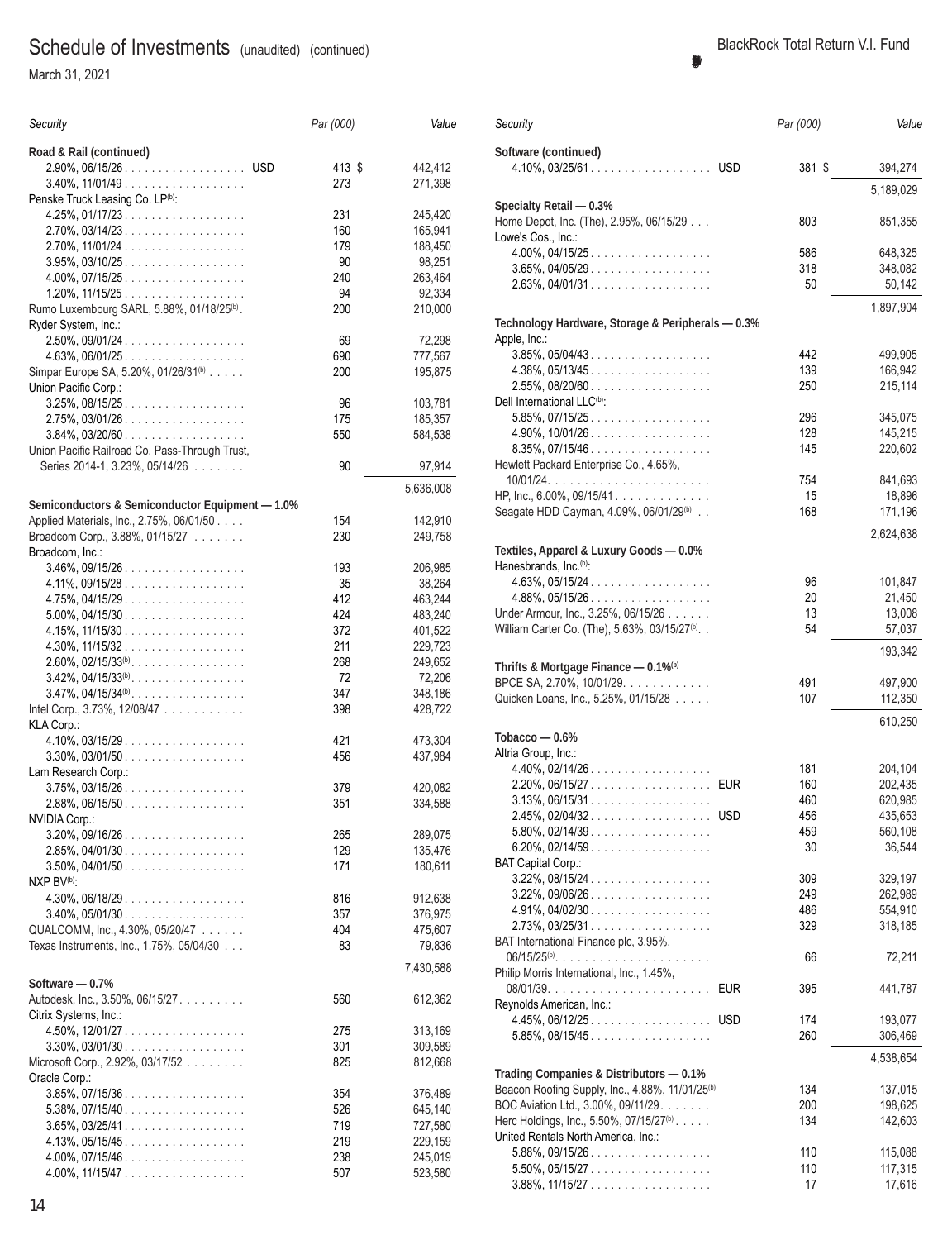March 31, 2021

| Security                                                                                  | Par (000)    | Value              |
|-------------------------------------------------------------------------------------------|--------------|--------------------|
| <b>Trading Companies &amp; Distributors (continued)</b>                                   |              |                    |
| 4.88%, 01/15/28. USD<br>$5.25\%$ , 01/15/30.                                              | 177 \$<br>17 | 186,446<br>18,450  |
|                                                                                           |              | 933,158            |
| Wireless Telecommunication Services - 0.7%<br>Empresa Nacional de Telecomunicaciones SA,  |              |                    |
| $4.75\%$ , 08/01/26 <sup>(b)</sup><br>Millicom International Cellular SA <sup>(b)</sup> : | 240          | 266,550            |
| $6.63\%$ , 10/15/26.<br>4.50%, 04/27/31.                                                  | 180<br>200   | 191,419<br>208,000 |
| Sprint Corp.:                                                                             |              |                    |
| $7.63\%$ , 02/15/25.<br>$7.63\%$ , 03/01/26                                               | 176<br>177   | 209,880            |
| Sprint Spectrum Co. LLC, 3.36%, 09/20/21(b)(d)                                            | 99           | 216,772<br>99,617  |
| T-Mobile USA, Inc. <sup>(b)</sup> :                                                       |              |                    |
| $3.75\%$ , 04/15/27.                                                                      | 744          | 813,311            |
| $3.88\%$ , 04/15/30                                                                       | 1,747        | 1,896,124          |
| VEON Holdings BV, 3.38%, 11/25/27 <sup>(b)</sup> .<br>Vodafone Group plc:                 | 200          | 196,190            |
| $4.38\%$ , 02/19/43.                                                                      | 176          | 196,000            |
| $5.25\%$ , 05/30/48                                                                       | 580          | 724,094            |
|                                                                                           |              | 5,017,957          |
| Total Corporate Bonds - 34.5%                                                             |              |                    |
|                                                                                           |              | 258,299,318        |
| Floating Rate Loan Interests - 0.3%<br>Air Freight & Logistics - 0.0%                     |              |                    |
| XPO Logistics, Inc., Term Loan, (LIBOR USD 1                                              |              |                    |
| Month + 1.75%), 1.86%, 02/24/25 <sup>(a)</sup>                                            | 269          | 267,562            |
| Building Products - 0.0%(a)                                                               |              |                    |
| Advanced Drainage Systems, Inc., Term                                                     |              |                    |
| Loan, (LIBOR USD 1 Month + 2.25%),                                                        |              |                    |
| $2.38\%$ , 07/31/26<br>Jeld-Wen, Inc., Term Loan B4, (LIBOR USD 1                         | 30           | 30,257             |
| Month + 2.00%), 2.11%, 12/14/24.                                                          | 116          | 115,179            |
|                                                                                           |              |                    |
| Consumer Finance - 0.0%                                                                   |              | 145,436            |
| Credito Real SAB de CV SOFOM ER, Term                                                     |              |                    |
| Loan A, (LIBOR USD 3 Month + 0.00%),                                                      |              |                    |
| $3.93\%$ , $02/21/23^{(a)(c)}$                                                            | 30           | 29,340             |
| Diversified Financial Services - 0.0%                                                     |              |                    |
| Connect Finco SARL, Term Loan, (LIBOR USD                                                 |              |                    |
| 1 Month + 3.50%), 4.50%, 12/11/26 <sup>(a)</sup>                                          | 269          | 268,202            |
| Health Care Providers & Services - 0.0%                                                   |              |                    |
| Select Medical Corp., Term Loan B, (LIBOR                                                 |              |                    |
| USD 1 Month + 2.25%), 2.36%, 03/06/25 <sup>(a)</sup>                                      | 45           | 44,405             |
| Hotels, Restaurants & Leisure - 0.1% <sup>(a)</sup>                                       |              |                    |
| Aimbridge Acquisition Co., Inc., 1st Lien Term<br>Loan, (LIBOR USD 1 Month + 3.75%),      |              |                    |
| $3.86\%$ , $02/02/26$ <sup>(c)</sup>                                                      | 154          | 149,649            |
| Golden Nugget, Inc., Term Loan B, (LIBOR                                                  |              |                    |
| USD 3 Month + 2.50%), 3.25%, 10/04/23.                                                    | 183          | 179,918            |
|                                                                                           |              | 329,567            |
| Media — $0.0\%$ <sup>(a)</sup>                                                            |              |                    |
| CSC Holdings LLC, Term Loan, (LIBOR USD 1                                                 |              |                    |
| Month + 2.50%), 2.61%, 04/15/27 $\ldots$ .<br>Lamar Media Corp., Term Loan B, (LIBOR USD  | 179          | 176,819            |
| 1 Month + 1.50%), 1.60%, 02/05/27 $\ldots$                                                | 19           | 19,127             |
|                                                                                           |              |                    |
|                                                                                           |              | 195,946            |

| Security                                                                                                                                | Par (000)         | Value         |
|-----------------------------------------------------------------------------------------------------------------------------------------|-------------------|---------------|
| Oil, Gas & Consumable Fuels - 0.1%<br>Buckeye Partners LP, Term Loan B1, (LIBOR<br>USD 1 Month + 2.25%), 2.36%, 11/01/26 <sup>(a)</sup> | 462<br><b>USD</b> | \$<br>459,930 |
| Pharmaceuticals - 0.0%<br>Grifols Worldwide Operations Ltd., Term<br>Loan B, (LIBOR USD 1 Week + 2.00%),<br>$2.08\%$ , $11/15/27^{(a)}$ | 284               | 280,444       |
| Road & Rail - 0.0%<br>Genesee & Wyoming, Inc., Term Loan, (LIBOR                                                                        |                   |               |
| USD 3 Month + 2.00%), 2.20%, 12/30/26 <sup>(a)</sup><br>Thrifts & Mortgage Finance - 0.1%<br>Caliber Home Loans, Term Loan, (LIBOR USD  | 167               | 166,631       |
| 1 Month + 0.00%), 0.00%, 04/24/21(a)(c)<br>Total Floating Rate Loan Interests - 0.3%                                                    | 331               | 329,518       |
| (Cost: \$2,536,012)                                                                                                                     |                   | 2,516,981     |
| Foreign Agency Obligations - 0.3%                                                                                                       |                   |               |
| Argentina - 0.0%<br>YPF SA, 7.00%, $12/15/47^{(b)}$                                                                                     | 106               | 59,294        |
| Colombia — 0.1%                                                                                                                         |                   |               |
| Ecopetrol SA:<br>$5.38\%$ , 06/26/26.                                                                                                   | 395               | 441,464       |
| 6.88%, 04/29/30.                                                                                                                        | 239               | 289,489       |
| Empresas Publicas de Medellin ESP, 4.25%,                                                                                               |                   |               |
|                                                                                                                                         | 200               | 200,750       |
|                                                                                                                                         |                   | 931,703       |
| India $-0.0\%$<br>Power Finance Corp. Ltd., 4.50%, 06/18/29                                                                             | 200               | 211,687       |
| Indonesia - 0.0%                                                                                                                        |                   |               |
| Pertamina Persero PT, 4.18%, 01/21/50                                                                                                   | 200               | 193,875       |
| Mexico — $0.2%$                                                                                                                         |                   |               |
| Petroleos Mexicanos:                                                                                                                    |                   |               |
| $6.88\%$ , 10/16/25                                                                                                                     | 248               | 267,716       |
| $6.84\%$ , 01/23/30                                                                                                                     | 294               | 297,278       |
| $6.38\%$ , 01/23/45                                                                                                                     | 174               | 144,420       |
| $5.63\%$ , 01/23/46                                                                                                                     | 51                | 40,537        |
| $6.35\%$ , 02/12/48                                                                                                                     | 133               | 109,559       |
| $7.69\%$ , 01/23/50                                                                                                                     | 126               | 116,424       |
| $6.95\%$ , 01/28/60                                                                                                                     | 174               | 148,553       |
| Panama — 0.0%                                                                                                                           |                   | 1,124,487     |
| Banco Latinoamericano de Comercio Exterior                                                                                              |                   |               |
| SA, $2.38\%$ , $09/14/25^{(b)}$                                                                                                         | 200               | 203,000       |
| Total Foreign Agency Obligations - 0.3%                                                                                                 |                   | 2,724,046     |
| Foreign Government Obligations - 6.2%                                                                                                   |                   |               |
| Argentina - 0.0%                                                                                                                        |                   |               |
| Argentina Government Bond, 0.12%,<br>07/09/35 <sup>(d)</sup>                                                                            | 594               | 175,230       |
|                                                                                                                                         |                   |               |
| Bahrain - 0.0%<br>Kingdom of Bahrain, 7.50%, 09/20/47                                                                                   | 200               | 207,500       |
| Brazil $-0.2%$                                                                                                                          |                   |               |
| Federative Republic of Brazil, 3.88%, 06/12/30                                                                                          | 1,159             | 1,123,021     |
| China - 3.7%                                                                                                                            |                   |               |
| People's Republic of China:                                                                                                             | 82,310            | 12,021,411    |
| $2.41\%$ , 06/19/25                                                                                                                     | 15,600            | 2,321,589     |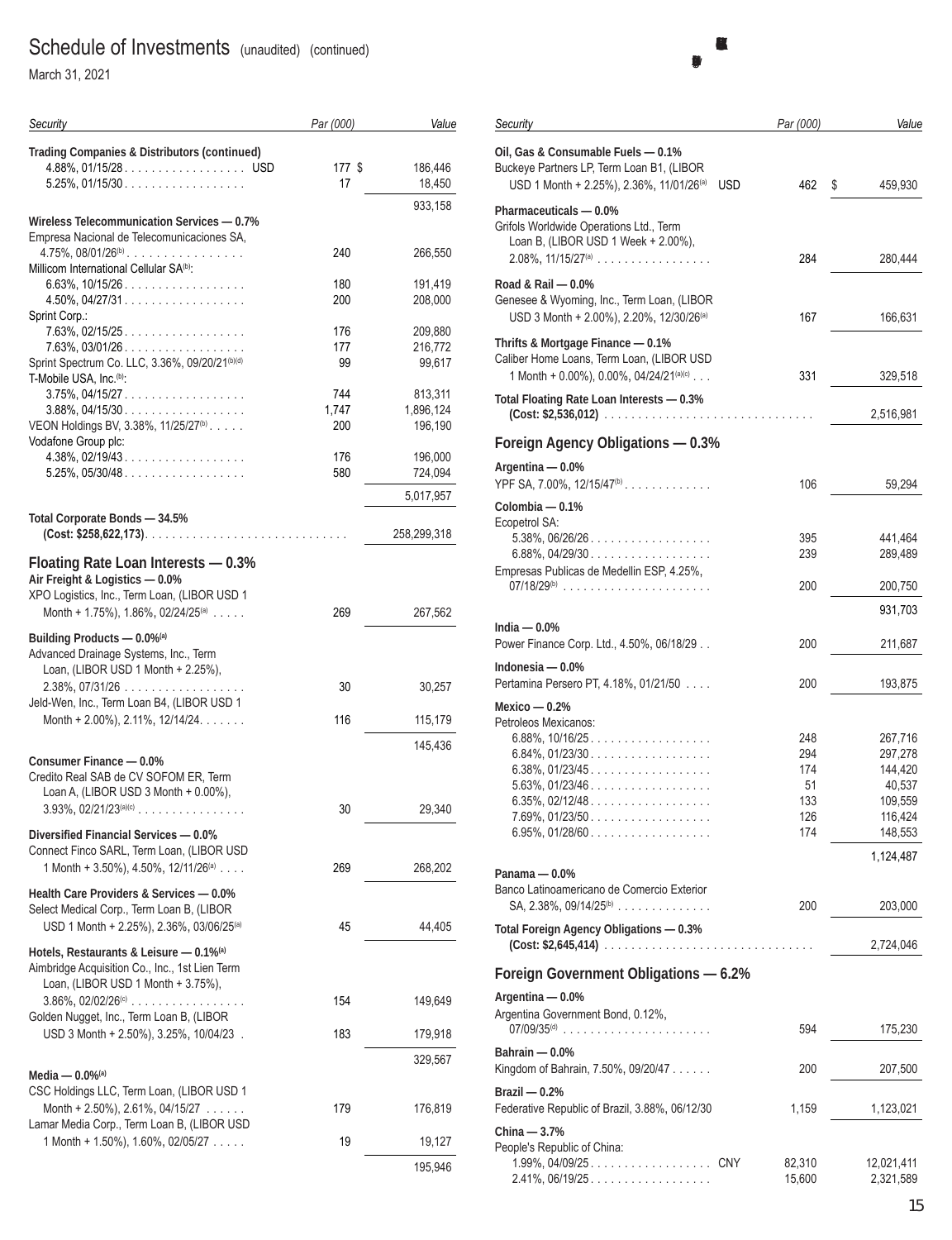March 31, 2021

| Security                                                                                     | Par (000)                                         | Value                                               |
|----------------------------------------------------------------------------------------------|---------------------------------------------------|-----------------------------------------------------|
| China (continued)<br>$3.29\%$ , $05/23/29$<br>$2.68\%$ , 05/21/30                            | 11,100<br>2,800<br>79,340                         | \$<br>1,657,497<br>427,620<br>11,537,132            |
| Colombia — 0.4%                                                                              |                                                   | 27,965,249                                          |
| Republic of Colombia:<br>$4.50\%$ , $03/15/29$<br>$3.13\%$ , 04/15/31<br>$5.20\%$ , 05/15/49 | 528<br>370<br>1,164<br>450                        | 564,465<br>404,109<br>1,139,265<br>495,000          |
| Dominican Republic - 0.2%                                                                    |                                                   | 2,602,839                                           |
| Dominican Republic Government Bond:<br>$4.50\%$ , $01/30/30$<br>$4.88\%$ , $09/23/32^{(b)}$  | 933<br>717                                        | 937,373<br>724,170                                  |
| Ecuador - 0.0%                                                                               |                                                   | 1,661,543                                           |
| Republic of Ecuador, 0.50%, 07/31/35(d).<br>$Egypt - 0.1%$                                   | 50                                                | 22,875                                              |
| Arab Republic of Egypt <sup>(b)</sup> :<br>8.88%, 05/29/50USD                                | 232<br>205                                        | 279,208<br>209,228                                  |
| Ghana — 0.0%                                                                                 |                                                   | 488,436                                             |
| Republic of Ghana, 8.63%, 04/07/34 <sup>(b)</sup> .                                          | 209                                               | 204,298                                             |
| Hungary $-0.1%$<br>Hungary Government Bond, 5.38%, 03/25/24.                                 | 414                                               | 469,631                                             |
| Indonesia — 0.2%<br>Republic of Indonesia:                                                   |                                                   |                                                     |
| $4.10\%$ , $04/24/28$<br>$2.85\%$ , 02/14/30<br>$7.50\%$ , 06/15/35<br>$7.38\%$ , 05/15/48   | 670<br>250<br>3,461,000<br>2,884,000<br>1,980,000 | 740,978<br>254,531<br>233,996<br>203,053<br>132,883 |
| Mexico $-0.5%$                                                                               |                                                   | 1,565,441                                           |
| United Mexican States:<br>2.66%, 05/24/31.<br><b>USD</b><br>4.50%, 01/31/50.                 | 3,027<br>930                                      | 2,870,920<br>939,591<br>3,810,511                   |
| Panama - 0.2%<br>Republic of Panama:                                                         |                                                   |                                                     |
| $3.88\%$ , 03/17/28.<br>2.25%, 09/29/32                                                      | 1,026<br>207                                      | 1,118,340<br>196,068                                |
| Peru - 0.1%                                                                                  |                                                   | 1,314,408                                           |
| Republic of Peru, 4.13%, 08/25/27                                                            | 648                                               | 724,545                                             |
| Philippines - 0.2%<br>Republic of Philippines, 3.00%, 02/01/28                               | 1,210                                             | 1,280,700                                           |
| Romania - 0.0%<br>Romania Government Bond, 3.00%, 02/14/31 <sup>(b)</sup>                    | 175                                               | 175,164                                             |
| Russia — 0.1%<br>Russian Federation:                                                         |                                                   |                                                     |
| 7.75%, 09/16/26 RUB<br>$7.65\%$ , 04/10/30<br>$8.50\%$ , 09/17/31                            | 39,557<br>27,356<br>4,083                         | 549,001<br>379,113<br>60,016<br>988,130             |

| Security                                                             | Par (000)     | Value             |
|----------------------------------------------------------------------|---------------|-------------------|
| Sri Lanka — 0.0%                                                     |               |                   |
| Democratic Socialist Republic of Sri Lanka,                          |               |                   |
| 7.55%, 03/28/30 USD                                                  | 200           | \$<br>122,000     |
|                                                                      |               |                   |
| Ukraine — 0.1%                                                       |               |                   |
| Ukraine Government Bond:                                             |               |                   |
| $9.75\%$ , $11/01/28$                                                | 391           | 455,271           |
| $7.38\%$ , 09/25/32.                                                 | 400           | 401,125           |
| $7.25\%$ , 03/15/33.                                                 | 200           | 198,875           |
|                                                                      |               | 1,055,271         |
| Uruguay — 0.1%                                                       |               |                   |
| Oriental Republic of Uruguay:                                        |               |                   |
| $4.38\%$ , 10/27/27                                                  | 333           | 378,122           |
| $5.10\%$ , 06/18/50                                                  | 120           | 148,463           |
|                                                                      |               |                   |
|                                                                      |               | 526,585           |
| Total Foreign Government Obligations - 6.2%                          |               |                   |
|                                                                      |               | 46,483,377        |
|                                                                      |               |                   |
|                                                                      |               |                   |
|                                                                      | <b>Shares</b> |                   |
| <b>Investment Companies - 11.4%</b>                                  |               |                   |
| <b>BlackRock Allocation Target Shares- BATS</b>                      |               |                   |
|                                                                      | 8,518,190     | 85,096,719        |
|                                                                      |               |                   |
| Total Investment Companies - 11.4%                                   |               |                   |
|                                                                      |               | 85,096,719        |
|                                                                      |               |                   |
|                                                                      | Par (000)     |                   |
|                                                                      |               |                   |
| <b>Municipal Bonds - 0.6%</b>                                        |               |                   |
|                                                                      |               |                   |
| California - 0.3%                                                    |               |                   |
| Bay Area Toll Authority, Series 2010S-1, RB,                         |               |                   |
| $7.04\%$ , $04/01/50$                                                | 215           | 354,169           |
| Los Angeles Community College District, Series                       |               |                   |
| 2010E, GO, 6.60%, 08/01/42.                                          | 110           | 172,451           |
| Los Angeles Unified School District, Series                          |               |                   |
| 2010I, GO, 6.76%, 07/01/34<br>State of California:                   | 375           | 530,055           |
|                                                                      |               |                   |
| Series 2018, GO, 4.60%, 04/01/38<br>Series 2009, GO, 7.55%, 04/01/39 | 815<br>55     | 934,495<br>89,106 |
| University of California, Series 2012AD, RB,                         |               |                   |
| $4.86\%$ , 05/15/12                                                  | 20            | 25,163            |
|                                                                      |               |                   |
|                                                                      |               | 2,105,439         |
| Georgia - 0.0%                                                       |               |                   |
| Municipal Electric Authority of Georgia, Series                      |               |                   |
| 2010A, RB, 6.64%, 04/01/57                                           | 40            | 57,333            |
|                                                                      |               |                   |
| Illinois - 0.1%                                                      |               |                   |
| State of Illinois, Series 2003, GO,                                  |               |                   |
| $5.10\%$ , 06/01/33 $\dots$                                          | 580           | 652,761           |
| Massachusetts - 0.0%                                                 |               |                   |
| Massachusetts Housing Finance Agency,                                |               |                   |
| Series 2015A, RB, 4.50%, 12/01/48                                    | 35            | 37,449            |
| New Jersey - 0.0%                                                    |               |                   |
| New Jersey Turnpike Authority, Series 2009F,                         |               |                   |
|                                                                      | 125           |                   |
| RB, 7.41%, 01/01/40                                                  |               | 196,780           |
| New York - 0.1%                                                      |               |                   |
| Metropolitan Transportation Authority, Series                        |               |                   |
| 2010A, RB, 6.67%, 11/15/39                                           | 55            | 74,485            |
| New York City Water & Sewer System:                                  |               |                   |
| Series 2010EE, RB, 6.01%, 06/15/42                                   | 25            | 36,264            |
| Series 2011CC, RB, 5.88%, 06/15/44                                   | 40            | 58,085            |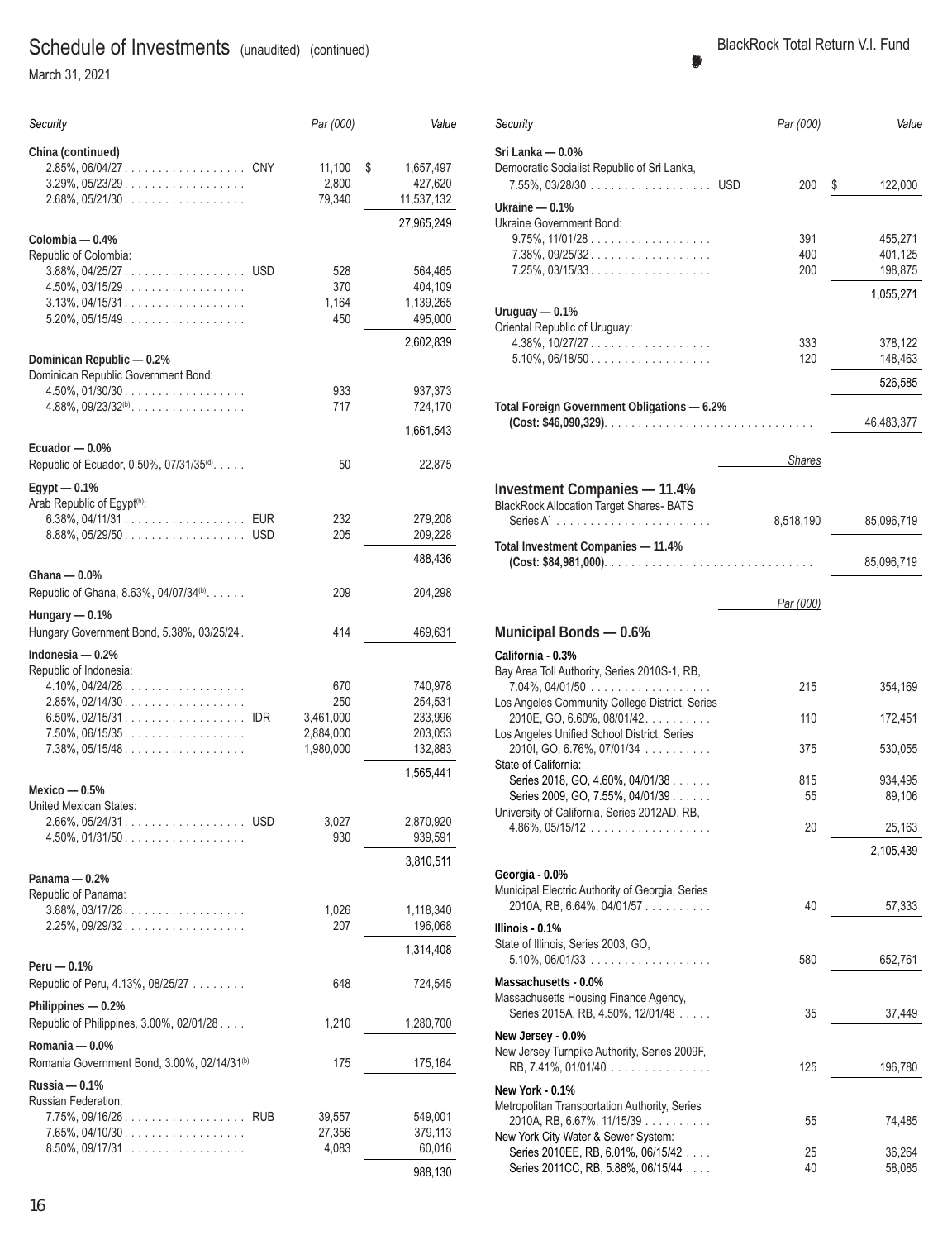March 31, 2021

| Security                                                                                                | Par (000) | Value              |
|---------------------------------------------------------------------------------------------------------|-----------|--------------------|
| <b>New York (continued)</b>                                                                             |           |                    |
| New York State Dormitory Authority, Series                                                              |           |                    |
| 2010H, RB, 5.39%, 03/15/40 USD                                                                          | 60<br>\$  | 76,844             |
| Port Authority of New York & New Jersey:<br>Series 2010-165, RB, 5.65%, 11/01/40                        | 95        |                    |
| Series 2014-181, RB, 4.96%, 08/01/46                                                                    | 195       | 128,395<br>249,407 |
|                                                                                                         |           |                    |
|                                                                                                         |           | 623,480            |
| Ohio - 0.0%                                                                                             |           |                    |
| American Municipal Power, Inc., Series 2010B,<br>$RB$ , 8.08%, 02/15/50 $\dots \dots \dots \dots \dots$ | 100       | 174,435            |
|                                                                                                         |           |                    |
| Texas - 0.1%                                                                                            |           |                    |
| City of San Antonio Electric & Gas Systems,<br>Series 2010A, RB, 5.81%, 02/01/41                        | 160       | 223,187            |
| State of Texas, Series 2009A, GO,                                                                       |           |                    |
| $5.52\%$ , 04/01/39                                                                                     | 160       | 227,218            |
|                                                                                                         |           | 450,405            |
| Total Municipal Bonds - 0.6%                                                                            |           |                    |
|                                                                                                         |           | 4,298,082          |
| Non-Agency Mortgage-Backed Securities - 1.9%                                                            |           |                    |
| <b>Collateralized Mortgage Obligations - 0.7%</b>                                                       |           |                    |
| Alternative Loan Trust:                                                                                 |           |                    |
| Series 2005-22T1, Class A1, (LIBOR USD 1<br>Month + 0.35%), 0.46%, 06/25/35(a)                          |           |                    |
| Series 2005-72, Class A3, (LIBOR USD 1                                                                  | 119       | 99,137             |
| Month + $0.60\%$ ), 0.71%, 01/25/36 <sup>(a)</sup>                                                      | 59        | 56,188             |
| Series 2005-76, Class 2A1, (Federal                                                                     |           |                    |
| Reserve US 12 Month Cumulative                                                                          |           |                    |
| Average 1 Year CMT + 1.00%), 1.26%,                                                                     |           |                    |
| $02/25/36^{(a)}$<br>Series 2006-11CB, Class 3A1, 6.50%,                                                 | 20        | 19,118             |
|                                                                                                         | 55        | 39,480             |
| Series 2006-15CB, Class A1, 6.50%,                                                                      |           |                    |
| Series 2006-OA14, Class 1A1, (Federal                                                                   | 9         | 6,830              |
| Reserve US 12 Month Cumulative                                                                          |           |                    |
| Average 1 Year CMT + 1.73%), 1.99%,                                                                     |           |                    |
|                                                                                                         | 71        | 61,804             |
| Series 2006-OA16, Class A4C, (LIBOR USD                                                                 |           |                    |
| 1 Month + 0.34%), 0.45%, 10/25/46(a)                                                                    | 144       | 112,881            |
| Series 2006-OA8, Class 1A1, (LIBOR USD 1<br>Month + 0.19%), 0.30%, 07/25/46 <sup>(a)</sup>              | 11        | 9,683              |
| Series 2006-OC10, Class 2A3, (LIBOR USD                                                                 |           |                    |
| 1 Month + 0.23%), 0.34%, 11/25/36 <sup>(a)</sup>                                                        | 55        | 51,883             |
| Series 2006-OC7, Class 2A3, (LIBOR USD                                                                  |           |                    |
| 1 Month + 0.50%), 0.61%, 07/25/46 <sup>(a)</sup><br>Series 2007-3T1, Class 1A1, 6.00%,                  | 80        | 74,048             |
|                                                                                                         | 11        | 7,225              |
| Series 2007-OA3, Class 1A1, (LIBOR USD 1                                                                |           |                    |
| Month + 0.14%), 0.25%, 04/25/47(a)                                                                      | 20        | 17,770             |
| American Home Mortgage Assets Trust <sup>(a)</sup> :<br>Series 2006-3, Class 2A11, (Federal             |           |                    |
| Reserve US 12 Month Cumulative                                                                          |           |                    |
| Average 1 Year CMT + 0.94%), 1.20%,                                                                     |           |                    |
|                                                                                                         | 56        | 45,863             |
| Series 2006-4, Class 1A12, (LIBOR USD 1                                                                 |           |                    |
| Month + $0.21\%$ ), $0.32\%$ , $10/25/46$                                                               | 65        | 44,119             |
| Series 2006-5, Class A1, (Federal Reserve                                                               |           |                    |
| US 12 Month Cumulative Average 1 Year<br>$CMT + 0.92\%$ , 1.18%, 11/25/46                               | 116       | 51,514             |
| Series 2007-1, Class A1, (Federal Reserve                                                               |           |                    |
| US 12 Month Cumulative Average 1 Year                                                                   |           |                    |
| CMT + 0.70%), 0.96%, 02/25/47 $\ldots$                                                                  | 59        | 33,939             |

| Security                                                                                                 | Par (000) | Value        |
|----------------------------------------------------------------------------------------------------------|-----------|--------------|
| <b>Collateralized Mortgage Obligations (continued)</b><br>APS Resecuritization Trust <sup>(a)(b)</sup> : |           |              |
| Series 2016-1, Class 1MZ, 3.96%, 07/31/57 USD<br>Series 2016-3, Class 3A, (LIBOR USD 1                   | 260       | \$<br>92,405 |
| Month + 2.85%), 2.96%, 09/27/46<br>Series 2016-3, Class 4A, (LIBOR USD 1                                 | 140       | 140,311      |
| Month + 2.60%), 2.71%, 04/27/47                                                                          | 21        | 20,871       |
| Banc of America Funding Trust, Series 2016-<br>R2, Class 1A1, 4.70%, 05/01/33(a)(b)                      | 77        | 73,579       |
| Bear Stearns Mortgage Funding Trust <sup>(a)</sup> :<br>Series 2006-SL1, Class A1, (LIBOR USD 1          |           |              |
| Month + $0.28\%$ ), $0.39\%$ , $0.8/25/36$<br>Series 2007-AR2, Class A1, (LIBOR USD 1                    | 35        | 34,822       |
| Month + 0.17%), 0.28%, 03/25/37<br>Series 2007-AR3, Class 1A1, (LIBOR USD 1                              | 103       | 96,924       |
| Month + $0.14\%$ ), 0.25%, 03/25/37                                                                      | 12        | 11,722       |
| Series 2007-AR4, Class 1A1, (LIBOR USD 1<br>Month + $0.20\%$ ), $0.31\%$ , $09/25/47$                    | 46        | 45,532       |
| Series 2007-AR4, Class 2A1, (LIBOR USD 1<br>Month + $0.21\%$ ), $0.32\%$ , $06/25/37$                    | 15        | 14,744       |
| Chase Mortgage Finance Trust, Series 2007-<br>S6, Class 1A1, 6.00%, 12/25/37.                            | 765       | 487,819      |
| CHL Mortgage Pass-Through Trust:<br>Series 2006-OA4, Class A1, (Federal                                  |           |              |
| Reserve US 12 Month Cumulative                                                                           |           |              |
| Average 1 Year CMT + 0.96%), 1.22%,<br>$04/25/46^{(a)}$                                                  | 143       | 60,385       |
| Series 2006-OA5, Class 3A1, (LIBOR USD 1<br>Month + 0.40%), 0.51%, 04/25/46 <sup>(a)</sup>               | 21        | 19,279       |
| Series 2007-15, Class 2A2, 6.50%, 09/25/37<br><b>Citicorp Mortgage Securities Trust:</b>                 | 202       | 118,197      |
| Series 2007-9, Class 1A1, 6.25%, 12/25/37<br>Series 2008-2, Class 1A1, 6.50%, 06/25/38                   | 53<br>76  | 47,496       |
| Credit Suisse Mortgage Capital Certificates,                                                             |           | 66,809       |
| Series 2009-12R, Class 3A1, 6.50%,<br>$10/27/37^{(b)}$<br>$\sim$                                         | 281       | 152,100      |
| CSFB Mortgage-Backed Pass-Through<br>Certificates, Series 2005-10, Class 10A1,                           |           |              |
| (LIBOR USD 1 Month + 1.35%), 1.46%,                                                                      | 44        | 8,014        |
| CSMC Trust <sup>(a)(b)</sup> :<br>Series 2009-5R, Class 4A4, 2.97%,                                      |           |              |
|                                                                                                          | __(i)     | 2            |
| Series 2014-11R, Class 16A1, 3.22%,                                                                      | 18        | 18,890       |
| Series 2019-JR1, Class A1, 4.10%, 09/27/66<br>Deutsche Alt-A Securities Mortgage Loan Trust,             | 925       | 928,708      |
| Series 2007-OA4, Class A2A, (LIBOR USD<br>1 Month + 0.17%), 0.28%, 08/25/47 <sup>(a)</sup>               | 124       | 144,635      |
| Deutsche Alt-B Securities Mortgage Loan Trust,                                                           |           |              |
| Series 2006-AB3, Class A8, (LIBOR USD 1<br>Month + 0.00%), 6.36%, 07/25/36(a) $\ldots$ .                 | 10        | 9,530        |
| GreenPoint Mortgage Funding Trust, Series<br>2006-AR2, Class 4A1, (Federal Reserve US                    |           |              |
| 12 Month Cumulative Average 1 Year CMT +<br>$2.00\%$ ), $2.26\%$ , $03/25/36$ <sup>(a)</sup>             | 23        | 22,281       |
| GSMPS Mortgage Loan Trust <sup>(a)(b)</sup> :<br>Series 2005-RP1, Class 1AF, (LIBOR USD 1                |           |              |
| Month + $0.35\%$ ), 0.46%, 01/25/35 $\ldots$<br>Series 2005-RP2, Class 1AF, (LIBOR USD 1                 | 41        | 37,626       |
| Month + $0.35\%$ ), 0.46%, 03/25/35 $\ldots$                                                             | 49        | 45,030       |
| Series 2006-RP1, Class 1AF1, (LIBOR USD<br>1 Month + 0.35%), 0.46%, 01/25/36                             | 38        | 31,495       |
| GSR Mortgage Loan Trust, Series 2007-1F,<br>Class 2A4, 5.50%, 01/25/37                                   | 6         | 6,999        |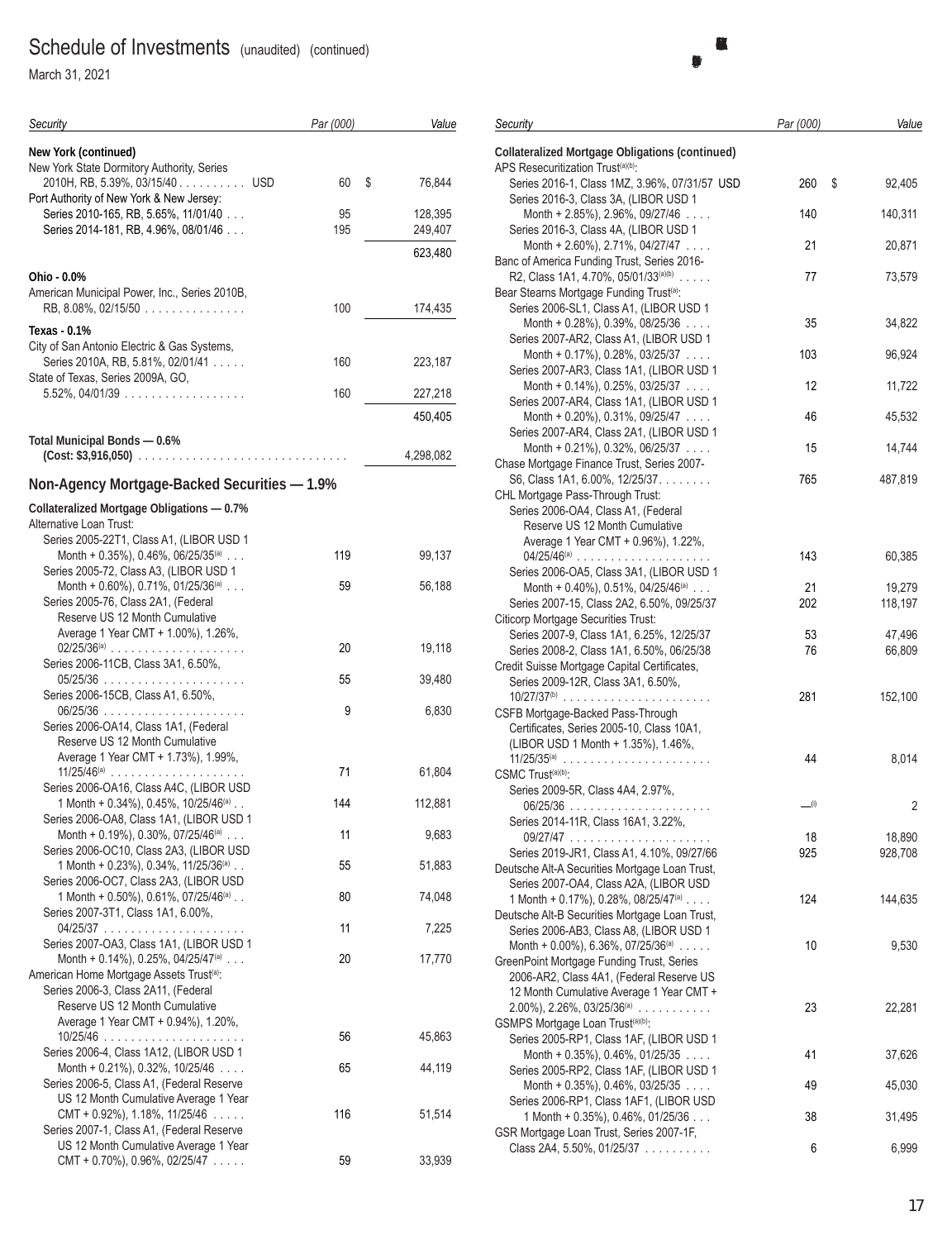March 31, 2021

| Security                                                                                                                                     | Par (000) | Value     | Sec               |
|----------------------------------------------------------------------------------------------------------------------------------------------|-----------|-----------|-------------------|
| <b>Collateralized Mortgage Obligations (continued)</b><br>HarborView Mortgage Loan Trust, Series<br>2007-4, Class 2A2, (LIBOR USD 1 Month +  |           |           | Con<br>BAN<br>(b) |
| $0.25\%$ , 0.36%, 07/19/47 <sup>(a)</sup> USD<br>IndyMac INDX Mortgage Loan Trust <sup>(a)</sup> :                                           | 136<br>\$ | 124,173   | S<br>S            |
| Series 2007-AR19, Class 3A1, 3.13%,<br>Series 2007-FLX5, Class 2A2, (LIBOR USD                                                               | 75        | 53,342    | S                 |
| 1 Month + 0.24%), 0.35%, 08/25/37<br>Lehman XS Trust, Series 2007-20N, Class A1,                                                             | 119       | 110,550   | S                 |
| (LIBOR USD 1 Month + 1.15%), 1.26%,<br>$12/25/37^{(a)}$                                                                                      | 24        | 24,811    | Bay<br>S          |
| MASTR Resecuritization Trust, Series 2008-3,<br>Class A1, $0.55\%$ , $08/25/37^{(a)(b)}$<br>MCM Trust, Series 2018-NPL2, Class B, 0.00%,     | 22        | 11,421    | S                 |
| $10/25/28^{(b)}$<br>Merrill Lynch Alternative Note Asset Trust,                                                                              | 430       | 232,895   | S                 |
| Series 2007-OAR2, Class A2, (LIBOR USD<br>1 Month + 0.21%), 0.32%, 04/25/37 <sup>(a)</sup><br>Mortgage Loan Resecuritization Trust, Series   | 160       | 155,397   | S<br>S            |
| 2009-RS1, Class A85, (LIBOR USD 1 Month<br>$+ 0.34\%$ , 0.46%, 04/16/36 <sup>(a)(b)</sup>                                                    | 336       | 309,596   | S                 |
| New Residential Mortgage Loan Trust, Series<br>2019-2A, Class A1, 4.25%, 12/25/57(a)(b).<br>Nomura Asset Acceptance Corp. Alternative        | 66        | 70,179    | S                 |
| Loan Trust, Series 2007-2, Class A4, (LIBOR<br>USD 1 Month + 0.42%), 0.53%, 06/25/37 <sup>(a)</sup>                                          | 13        | 11,291    | BBC<br>C          |
| Prima Capital CRE Securitization Ltd., Series<br>2015-4A, Class C, 4.00%, 08/24/49(b)(c)<br>RALI Trust, Series 2007-QH9, Class A1, 1.56%,    | 100       | 98,920    | 0<br>BBC<br>3     |
| $11/25/37^{(a)}$<br>Reperforming Loan REMIC Trust, Series                                                                                    | 29        | 27,531    | Bea<br>Τ          |
| 2005-R3, Class AF, (LIBOR USD 1 Month +<br>$0.40\%$ , $0.51\%$ , $09/25/35^{(a)(b)}$                                                         | 4         | 3,967     | 0<br>Ben          |
| Seasoned Credit Risk Transfer Trust, Series<br>2018-1, Class BX, 1.40%, 05/25/57 <sup>(a)</sup>                                              | 19        | 9,057     | C<br>BHN          |
| Structured Adjustable Rate Mortgage Loan<br>Trust, Series 2006-3, Class 4A, 3.30%,<br>$04/25/36^{(a)}$                                       | 54        | 42,334    | BW/<br>S          |
| Structured Asset Mortgage Investments II<br>$Trust(a)$ :<br>Series 2006-AR4, Class 3A1, (LIBOR USD 1                                         |           |           | S<br>BX (         |
| Month + $0.19\%$ ), 0.49%, 06/25/36 $\ldots$<br>Series 2006-AR5, Class 2A1, (LIBOR USD 1                                                     | 67        | 62,713    | 2<br>3            |
| Month + $0.42\%$ ), $0.53\%$ , $05/25/46$<br>Washington Mutual Mortgage Pass-Through<br>Certificates WMALT Trust:                            | 49        | 43,861    | <b>BXF</b><br>S   |
| Series 2006-4, Class 1A1, 6.00%, 04/25/36<br>Series 2006-4, Class 3A1, 6.50%,                                                                | 67        | 66,785    | S                 |
|                                                                                                                                              | 34        | 33,527    | S                 |
| <b>Commercial Mortgage-Backed Securities - 1.1%</b>                                                                                          |           | 4,960,037 | S<br>CAN<br>2     |
| 245 Park Avenue Trust, Series 2017-245P,<br>Class E, 3.66%, 06/05/37 <sup>(a)(b)</sup><br>280 Park Avenue Mortgage Trust <sup>(a)(b)</sup> : | 200       | 191,377   | 1<br>CD I<br>Ś,   |

| Security                                                                                                              | Par (000) | Value             |
|-----------------------------------------------------------------------------------------------------------------------|-----------|-------------------|
| <b>Commercial Mortgage-Backed Securities (continued)</b><br>BAMLL Commercial Mortgage Securities Trust <sup>(a)</sup> |           |                   |
| $(b)$ .<br>Series 2015-200P, Class F, 3.60%, 04/14/33 USD                                                             | 300       | \$<br>307,640     |
| Series 2017-SCH, Class CL, (LIBOR USD 1<br>Month + 1.50%), 1.61%, 11/15/32                                            | 100       | 86,353            |
| Series 2017-SCH, Class DL, (LIBOR USD 1<br>Month + 2.00%), 2.11%, 11/15/32.                                           | 100       | 82,651            |
| Series 2018-DSNY, Class D, (LIBOR USD 1<br>Month + 1.70%), 1.81%, 09/15/34 $\ldots$                                   | 650       | 641,924           |
| Bayview Commercial Asset Trust <sup>(a)(b)</sup> :<br>Series 2005-4A, Class A1, (LIBOR USD 1                          |           |                   |
| Month + 0.45%), 0.56%, 01/25/36<br>Series 2005-4A, Class M1, (LIBOR USD 1                                             | 38        | 36,023            |
| Month + $0.68\%$ ), 0.78%, 01/25/36 $\ldots$<br>Series 2006-1A, Class A2, (LIBOR USD 1                                | 28        | 26,563            |
| Month + $0.54\%$ ), $0.65\%$ , $04/25/36$<br>Series 2006-3A, Class A1, (LIBOR USD 1                                   | 9         | 8,835             |
| Month + $0.25\%$ ), 0.36%, 10/25/36 $\ldots$                                                                          | 15        | 14,664            |
| Series 2006-3A, Class A2, (LIBOR USD 1<br>Month + $0.30\%$ ), $0.41\%$ , $10/25/36$                                   | 13        | 12,245            |
| Series 2007-2A, Class A1, (LIBOR USD 1<br>Month + $0.27\%$ ), 0.38%, 07/25/37                                         | 26        | 24,329            |
| Series 2007-4A, Class A1, (LIBOR USD 1<br>Month + $0.45\%$ ), $0.56\%$ , $09/25/37$                                   | 128       | 121,072           |
| BBCMS Mortgage Trust, Series 2018-TALL,<br>Class A, (LIBOR USD 1 Month + 0.72%),                                      |           |                   |
| $0.83\%$ , $03/15/37^{(a)(b)}$<br>BBCMS Trust, Series 2015-SRCH, Class A1,                                            | 35        | 34,650            |
| $3.31\%$ , $08/10/35^{(b)}$<br>Bear Stearns Commercial Mortgage Securities                                            | 93        | 98,731            |
| Trust, Series 2007-T26, Class AM, 5.43%,<br>$01/12/45$ <sup>(a)</sup>                                                 | 28        | 28,123            |
| Benchmark Mortgage Trust, Series 2019-B10,<br>Class 3CCA, 3.90%, 03/15/62 $(ab)$                                      | 148       | 154,309           |
| BHMS, Series 2018-ATLS, Class A, (LIBOR<br>USD 1 Month + 1.25%), 1.36%, 07/15/35(a)(b)                                | 140       | 139,913           |
| BWAY Mortgage Trust <sup>(b)</sup> :<br>Series 2013-1515, Class A2, 3.45%,                                            |           |                   |
| $03/10/33$                                                                                                            | 150       | 160,624           |
| Series 2013-1515, Class C, 3.45%, 03/10/33<br>BX Commercial Mortgage Trust, Series                                    | 105       | 110,117           |
| 2018-IND, Class H, (LIBOR USD 1 Month +<br>$3.00\%$ , $3.11\%$ , $11/15/35^{(a)(b)}$ .                                | 371       | 371,113           |
| BXP Trust <sup>(a)(b)</sup> :<br>Series 2017-CC, Class D, (LIBOR USD 1                                                |           |                   |
| Month + $0.00\%$ ), $3.55\%$ , $08/13/37$<br>Series 2017-CC, Class E, (LIBOR USD 1                                    | 60        | 62,766            |
| Month + $0.00\%$ ), 3.55%, 08/13/37                                                                                   | 110       | 110,623           |
| Series 2017-GM, Class D, 3.42%, 06/13/39<br>Series 2017-GM, Class E, 3.42%, 06/13/39                                  | 200<br>50 | 204,788<br>49,861 |
| CAMB Commercial Mortgage Trust, Series<br>2019-LIFE, Class D, (LIBOR USD 1 Month +                                    |           |                   |
| 1.75%), 1.86%, $12/15/37^{(a)(b)}$                                                                                    | 100       | 100,030           |
| CD Mortgage Trust:<br>Series 2006-CD3, Class AM, 5.65%,                                                               |           |                   |
| Series 2017-CD3, Class A4, 3.63%,                                                                                     | 11        | 11,040            |
| CFCRE Commercial Mortgage Trust, Series                                                                               | 30        | 32,925            |
| 2016-C3, Class A3, 3.87%, 01/10/48.<br>CFK Trust, Series 2019-FAX, Class D, 4.64%,                                    | 10        | 10,991            |
| $01/15/39^{(a)(b)}$<br>Citigroup Commercial Mortgage Trust, Series                                                    | 126       | 136,398           |
| 2016-GC37, Class C, 4.92%, 04/10/49 <sup>(a)</sup>                                                                    | 20        | 20,901            |

Series 2017-280P, Class D, (LIBOR USD 1

Series 2017-280P, Class E, (LIBOR USD 1

AOA Mortgage Trust, Series 2015-1177, Class

Ashford Hospitality Trust, Series 2018-ASHF, Class D, (LIBOR USD 1 Month + 2.10%),

Month + 1.54%), 1.64%, 09/15/34 .... 100 99,878

Month + 2.12%), 2.22%, 09/15/34 .... 150 150

C, 3.01%, 12/13/29(a)(b) .............. 100 99,936

2.21%, 04/15/35(a)(b) ................ 19 18,645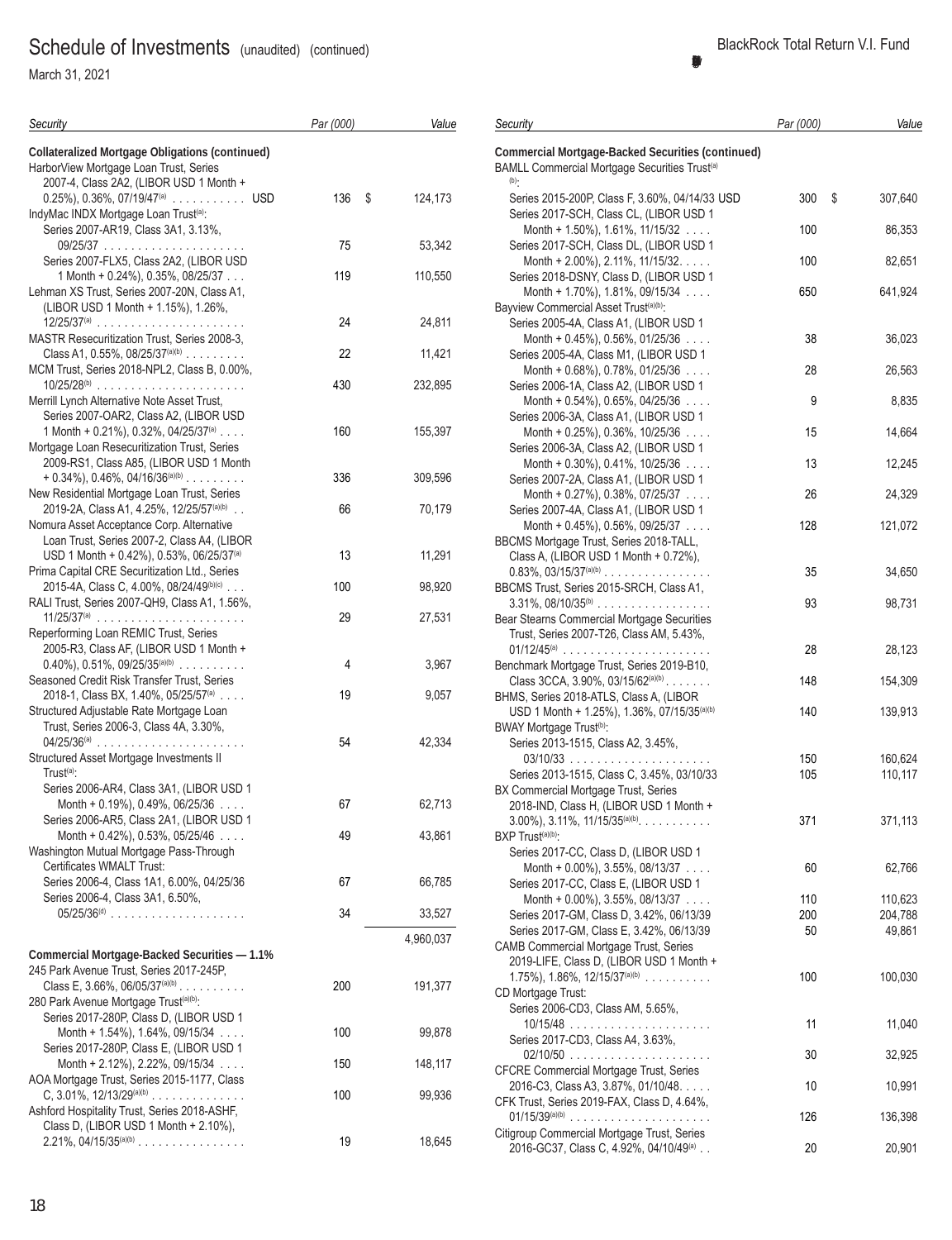March 31, 2021

| Security                                                                                               | Par (000) | Value            |
|--------------------------------------------------------------------------------------------------------|-----------|------------------|
| <b>Commercial Mortgage-Backed Securities (continued)</b><br>Commercial Mortgage Trust <sup>(a)</sup> : |           |                  |
| Series 2015-LC21, Class C, 4.33%,                                                                      | \$<br>150 | 153,265          |
| Series 2016-667M, Class D, 3.18%,<br>$10/10/36^{(b)}$                                                  | 100       | 96,186           |
| <b>CSAIL Commercial Mortgage Trust, Series</b><br>2015-C2, Class A4, 3.50%, 06/15/57.                  | 50        | 53,981           |
| CSMC Trust <sup>(b)</sup> :<br>Series 2017-PFHP, Class A, (LIBOR USD 1                                 |           |                  |
| Month + 0.95%), 1.06%, 12/15/30(a)                                                                     | 60        | 59,590           |
| Series 2017-TIME, Class A, 3.65%, 11/13/39<br>DBGS Mortgage Trust, Series 2019-1735,                   | 100       | 101,002          |
| Class F, 4.19%, $04/10/37^{(a)(b)}$<br>DBUBS Mortgage Trust <sup>(b)</sup> :                           | 100       | 80,952           |
| Series 2017-BRBK, Class A, 3.45%,                                                                      |           |                  |
| Series 2017-BRBK, Class E, (LIBOR USD 1                                                                | 140       | 149,243          |
| Month + $0.00\%$ ), 3.53%, 10/10/34(a)<br>Series 2017-BRBK, Class F, 3.53%,                            | 210       | 214,325          |
| $10/10/34^{(a)}$<br>Exantas Capital Corp. Ltd., Series 2019-RSO7,                                      | 80        | 80,585           |
| Class AS, (LIBOR USD 1 Month + 1.50%),                                                                 |           |                  |
| $1.61\%$ , $04/15/36^{(a)(b)}$<br>GPMT Ltd., Series 2018-FL1, Class A, (LIBOR                          | 160       | 160,486          |
| USD 1 Month + 0.90%), 1.01%, 11/21/35(a)(b)<br>GS Mortgage Securities Corp. II, Series 2005-           | 13        | 12,618           |
| ROCK, Class A, 5.37%, 05/03/32(b).                                                                     | 100       | 115,137          |
| GS Mortgage Securities Corp. Trust, Series<br>2017-GPTX, Class A, 2.86%, 05/10/34 <sup>(b)</sup>       | 100       | 99,540           |
| GS Mortgage Securities Trust, Series 2017-<br>GS7, Class D, 3.00%, 08/10/50 <sup>(b)</sup>             | 20        | 17,893           |
| HMH Trust, Series 2017-NSS, Class A, 3.06%,<br>07/05/31 <sup>(b)</sup>                                 | 110       | 109,630          |
| IMT Trust <sup>(b)</sup> :                                                                             |           |                  |
| Series 2017-APTS, Class AFX, 3.48%,<br>06/15/34<br>$\mathbb{Z}^2$ . $\mathbb{Z}^2$                     | 100       | 105,972          |
| Series 2017-APTS, Class EFX, 3.50%,                                                                    | 100       | 101,288          |
| JPMBB Commercial Mortgage Securities<br>Trust, Series 2015-C33, Class D1, 4.11%,                       |           |                  |
| $12/15/48^{(a)(b)}$                                                                                    | 100       | 96,941           |
| JPMCC Commercial Mortgage Securities Trust:<br>Series 2017-JP5, Class D, 4.62%,                        |           |                  |
| $03/15/50^{(a)(b)}$<br>Series 2017-JP7, Class B, 4.05%, 09/15/50                                       | 100<br>10 | 97,697<br>10,765 |
| JPMorgan Chase Commercial Mortgage<br>Securities Trust <sup>(a)</sup> :                                |           |                  |
| Series 2012-CBX, Class A4FL, (LIBOR USD                                                                |           |                  |
| 1 Month + 1.30%), 1.41%, 06/15/45 <sup>(b)</sup><br>Series 2015-JP1, Class D, 4.23%, 01/15/49          | 79<br>50  | 78,811<br>45,420 |
| Lehman Brothers Small Balance Commercial<br>Mortgage Trust, Series 2007-1A, Class 1A,                  |           |                  |
| (LIBOR USD 1 Month + 0.25%), 0.36%,                                                                    |           |                  |
| <b>LSTAR Commercial Mortgage Trust, Series</b>                                                         | 21        | 20,539           |
| 2015-3, Class AS, 3.17%, 04/20/48(a)(b)<br>Morgan Stanley Bank of America Merrill Lynch                | 64        | 64,394           |
| Trust, Series 2015-C26, Class D, 3.06%,<br>$10/15/48^{(b)}$                                            | 15        | 14,388           |
| Morgan Stanley Capital I Trust:                                                                        |           |                  |
| Series 2007-T27, Class AJ, 6.01%,<br>$06/11/42^{(a)}$                                                  | 60        | 62,365           |
| Series 2015-MS1, Class D, 4.03%,<br>$05/15/48^{(a)(b)}$                                                | 100       | 87,930           |
| Series 2017-CLS, Class F, (LIBOR USD 1<br>Month + 2.60%), 2.71%, 11/15/34(a)(b)                        | 211       | 210,747          |

#### **BlackRock Total Return V.I. Fund (Percentages shown are based on Net Assets)**

| Security                                                                                                                                                                 | Par (000)  | Value              |
|--------------------------------------------------------------------------------------------------------------------------------------------------------------------------|------------|--------------------|
| <b>Commercial Mortgage-Backed Securities (continued)</b><br>Series 2017-H1, Class D, 2.55%, 06/15/50 <sup>(b)</sup> USD<br>Natixis Commercial Mortgage Securities Trust, | 140        | \$<br>113,697      |
| Series 2018-FL1, Class MCR1, (LIBOR USD<br>1 Month + 2.35%), 2.46%, 06/15/35(a)(b)                                                                                       | 85         | 83,905             |
| Olympic Tower Mortgage Trust, Series 2017-<br>OT, Class E, 3.95%, 05/10/39(a)(b)<br>PFP Ltd. (a)(b):                                                                     | 190        | 167,438            |
| Series 2019-5, Class A, (LIBOR USD 1<br>Month + $0.97\%$ ), 1.08%, 04/14/36 $\ldots$                                                                                     | 31         | 30,980             |
| Series 2019-5, Class AS, (LIBOR USD 1<br>Month + $1.42\%$ ), $1.53\%$ , 04/14/36 $\ldots$                                                                                | 40         | 39,957             |
| USDC, Series 2018, Class E, 4.49%, 05/13/38(a)                                                                                                                           | 50         | 42,643             |
| Velocity Commercial Capital Loan Trust <sup>(a)</sup> :<br>Series 2016-2, Class M4, 7.23%, 10/25/46.                                                                     | 100        | 101,819            |
| Series 2017-2, Class M3, (LIBOR USD 3<br>Month + 0.00%), 4.24%, 11/25/47 <sup>(b)</sup>                                                                                  | 116        | 114,762            |
| Series 2017-2, Class M4, 5.00%, 11/25/47 <sup>(b)</sup><br>Wells Fargo Commercial Mortgage Trust:<br>Series 2017-C39, Class D, 4.35%,                                    | 58         | 57,306             |
| $09/15/50^{(a)(b)}$<br>Series 2017-C41, Class D, 2.60%,                                                                                                                  | 83         | 71,397             |
| $11/15/50^{(a)(b)}$<br>Series 2017-HSDB, Class A, (LIBOR USD 1                                                                                                           | 60         | 47,471             |
| Month + 0.85%), 0.96%, 12/13/31(a)(b)<br>Series 2018-C44, Class A5, 4.21%, 05/15/51                                                                                      | 151<br>770 | 148,504<br>867,987 |
|                                                                                                                                                                          |            | 8,147,711          |
| Interest Only Collateralized Mortgage Obligations - 0.0%<br>Banc of America Funding Trust, Series 2014-                                                                  |            |                    |
| R2, Class 1C, 0.00%, 11/26/36 <sup>(a)(b)</sup>                                                                                                                          | 136        | 36,481             |
| Interest Only Commercial Mortgage-Backed Securities - 0.1% <sup>(a)</sup><br><b>BAMLL Commercial Mortgage Securities</b>                                                 |            |                    |
| Trust, Series 2016-SS1, Class XA, 0.56%,<br>$12/15/35^{(b)}$                                                                                                             | 15,000     | 365,250            |
| Banc of America Commercial Mortgage Trust,<br>Series 2017-BNK3, Class XB, 0.63%.                                                                                         | 1,000      | 33,517             |
| BBCMS Trust, Series 2015-SRCH, Class XA,                                                                                                                                 |            |                    |
| $0.95\%$ , $08/10/35^{(b)}$<br>BB-UBS Trust, Series 2012-SHOW, Class XA,                                                                                                 | 1,014      | 46,552             |
| $0.60\%$ , $11/05/36^{(b)}$<br>Benchmark Mortgage Trust:                                                                                                                 | 3,475      | 70,690             |
| Series 2018-B8, Class XA, 0.66%, 01/15/52<br>Series 2019-B9, Class XA, (LIBOR USD 1                                                                                      | 4,977      | 201,672            |
| Month + $0.00\%$ ), 1.04%, 03/15/52<br><b>CFCRE Commercial Mortgage Trust, Series</b>                                                                                    | 1,043      | 70,713             |
| 2016-C4, Class XB, 0.71%, 05/10/58                                                                                                                                       | 170        | 5,758              |
| Commercial Mortgage Trust:<br>Series 2015-3BP, Class XA, 0.06%,                                                                                                          |            |                    |
| Series 2015-CR25, Class XA, 0.83%,                                                                                                                                       | 1,916      | 6,917              |
| <b>CSAIL Commercial Mortgage Trust, Series</b>                                                                                                                           | 193        | 5,935              |
| 2017-CX10, Class XB, 0.13%, 11/15/50.<br>JPMBB Commercial Mortgage Securities Trust:<br>Series 2014-C22, Class XA, 0.83%,                                                | 1,430      | 20,606             |
|                                                                                                                                                                          | 1,129      | 26,773             |
| Series 2014-C23, Class XA, 0.63%,                                                                                                                                        | 1,170      | 20,800             |
| JPMDB Commercial Mortgage Securities<br>Trust, Series 2016-C4, Class XC, 0.75%,<br>$12/15/49^{(b)}$                                                                      | 1,800      | 62,616             |
| JPMorgan Chase Commercial Mortgage<br>Securities Trust, Series 2016-JP3, Class XC,                                                                                       |            |                    |

0.75%, 08/15/49(b) ................. 900 30,606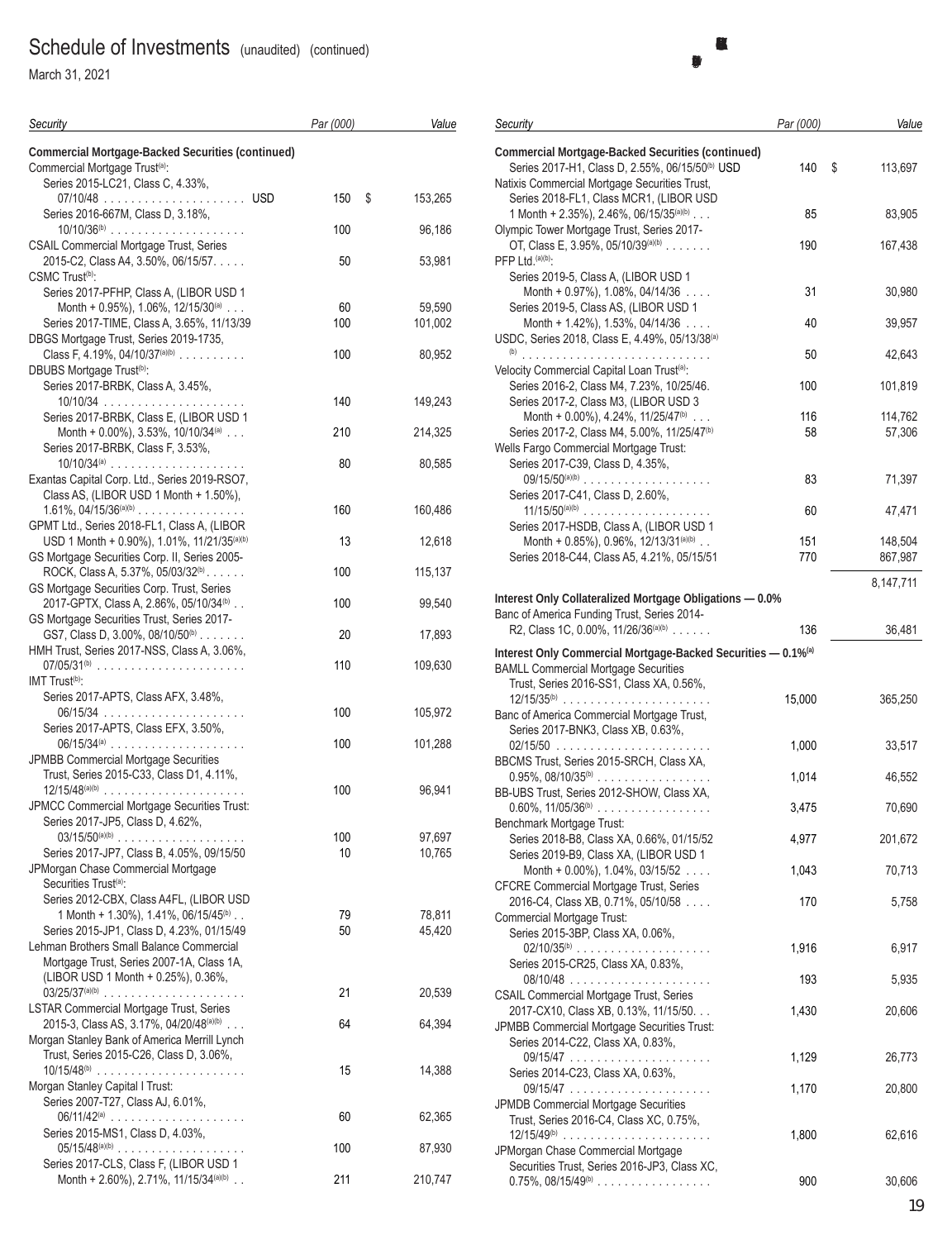March 31, 2021

| Security                                                                                                                                        | Par (000)                           | Value            |
|-------------------------------------------------------------------------------------------------------------------------------------------------|-------------------------------------|------------------|
| Interest Only Commercial Mortgage-Backed Securities (continued)<br>Morgan Stanley Bank of America Merrill Lynch<br>Trust <sup>(b)</sup> :       |                                     |                  |
| Series 2014-C19, Class XF, 1.21%, 12/15/47USD<br>Series 2015-C26, Class XD, 1.34%,                                                              | 130                                 | \$<br>5,073      |
| Morgan Stanley Capital I Trust:<br>Series 2016-UBS9, Class XD, 1.61%,                                                                           | 120                                 | 6,649            |
| Series 2017-H1, Class XD, 2.20%,                                                                                                                | 1,000                               | 70,200           |
| $06/15/50^{(b)}$<br>Series 2019-L2, Class XA, 1.03%, 03/15/52<br>One Market Plaza Trust <sup>(b)</sup> :<br>Series 2017-1MKT, Class XCP, 0.09%, | 110<br>384                          | 11,859<br>25,933 |
| Series 2017-1MKT, Class XNCP, 0.00%,                                                                                                            | 1,880                               | 2,557            |
| $02/10/32^{(c)}$<br>Wells Fargo Commercial Mortgage Trust,<br>Series 2016-BNK1, Class XD, 1.26%,                                                | 376                                 | 4                |
| $08/15/49^{(b)}$                                                                                                                                | 1,000                               | 55,910           |
| Principal Only Collateralized Mortgage Obligations - 0.0%                                                                                       |                                     | 1,146,590        |
| Seasoned Credit Risk Transfer Trust, Series<br>2017-3, Class B, 0.00%, 07/25/56 <sup>(b)(h)</sup>                                               | 114                                 | 18,207           |
| Total Non-Agency Mortgage-Backed Securities - 1.9%                                                                                              |                                     | 14,309,026       |
|                                                                                                                                                 | <b>Beneficial Interest</b><br>(000) |                  |
| Other Interests $-$ 0.0% $\degree$                                                                                                              |                                     |                  |
| Capital Markets - 0.0% <sup>(c)(f)(g)</sup><br>Lehman Brothers Holdings, Capital Trust VII. .<br>Lehman Brothers Holdings, Inc.                 | 185<br>1,025                        |                  |
|                                                                                                                                                 |                                     |                  |
|                                                                                                                                                 | Par (000)                           |                  |
| Capital Trusts - 0.5%(a)(e)<br>Banks $-0.2%$                                                                                                    |                                     |                  |
| Bank of America Corp., Series FF, (LIBOR USD<br>$3$ Month + 2.93%), 5.87%<br>Citigroup, Inc.:<br>Series W, (US Treasury Yield Curve Rate T      | 385                                 | 419,908          |
| Note Constant Maturity 5 Year + 3.60%),<br>(US Treasury Yield Curve Rate T Note                                                                 | 913                                 | 921,902          |
| Constant Maturity 5 Year + 3.42%),                                                                                                              | 190                                 | 189,112          |
| Capital Markets - 0.3%                                                                                                                          |                                     | 1,530,922        |
| Bank of New York Mellon Corp. (The):<br>Series E, (LIBOR USD 3 Month + 3.42%),<br>3.61%                                                         | 200                                 | 199,957          |
| Series H, (US Treasury Yield Curve Rate T<br>Note Constant Maturity 5 Year + 3.35%),                                                            | 180                                 | 185,184          |
| Series F, (LIBOR USD 3 Month + 3.13%),                                                                                                          | 310                                 | 327,050          |
| Charles Schwab Corp. (The), Series H, (US<br>Treasury Yield Curve Rate T Note Constant<br>Maturity 10 Year + 3.08%), 4.00%                      | 455                                 | 447,265          |

| Security                                                            | Par (000)    | Value                |
|---------------------------------------------------------------------|--------------|----------------------|
|                                                                     |              |                      |
| <b>Capital Markets (continued)</b>                                  |              |                      |
| State Street Corp.:<br>Series F, (LIBOR USD 3 Month + 3.60%),       |              |                      |
|                                                                     | 68           | \$<br>68,187         |
| Series H, (LIBOR USD 3 Month + 2.54%),                              |              |                      |
| 5.63%                                                               | 680          | 714,884              |
|                                                                     |              |                      |
|                                                                     |              | 1,942,527            |
| Total Capital Trusts - 0.5%                                         |              |                      |
| $(Cost: $3,440,251)$                                                |              | 3,473,449            |
|                                                                     |              |                      |
| U.S. Government Sponsored Agency Securities - 44.2%                 |              |                      |
| <b>Collateralized Mortgage Obligations - 0.1%</b>                   |              |                      |
| Federal Home Loan Mortgage Corp. Structured                         |              |                      |
| Agency Credit Risk Debt Variable Rate                               |              |                      |
| Notes, Series 2017-DNA3, Class B1, (LIBOR                           |              |                      |
| USD 1 Month + 4.45%), 4.56%, 03/25/30 <sup>(a)</sup>                | 250          | 259,421              |
| <b>Commercial Mortgage-Backed Securities - 0.0%</b>                 |              |                      |
| Federal Home Loan Mortgage Corp. Variable                           |              |                      |
| Rate Notes <sup>(a)</sup> :                                         |              |                      |
| Series 2018-K732, Class B,                                          |              |                      |
| $4.05\%$ , $05/25/25^{(b)}$                                         | 80           | 86,837               |
| Series 2018-SB53, Class A10F,                                       |              |                      |
| $3.64\%$ , 06/25/28                                                 | 42           | 45,634               |
|                                                                     |              |                      |
|                                                                     |              | 132,471              |
| Interest Only Commercial Mortgage-Backed Securities - 0.0%          |              |                      |
| Government National Mortgage Association                            |              |                      |
| Variable Rate Notes <sup>(a)</sup> :                                |              |                      |
| Series 2013-63, 0.76%, 09/16/51                                     | 364          | 10,650               |
| Series 2013-191, 0.68%, 11/16/53                                    | 85           | 1,697                |
| Series 2015-48, 0.62%, 02/16/50<br>Series 2015-173, 0.77%, 09/16/55 | 146          | 4,610<br>5,502       |
| Series 2016-26, 0.79%, 02/16/58                                     | 150<br>388   | 16,544               |
| Series 2016-110, 0.95%, 05/16/58                                    | 124          | 6,930                |
| Series 2016-113, (LIBOR USD 1 Month +                               |              |                      |
| $0.00\%$ , 1.15%, 02/16/58                                          | 202          | 13,887               |
| Series 2016-125, 0.95%, 12/16/57                                    | 199          | 11,097               |
| Series 2016-128, 0.87%, 09/16/56                                    | 101          | 5,505                |
| Series 2016-152, 0.80%, 08/15/58                                    | 379          | 20,798               |
|                                                                     |              |                      |
|                                                                     |              | 97,220               |
| Mortgage-Backed Securities - 44.1%                                  |              |                      |
| Federal Home Loan Mortgage Corp.:                                   |              |                      |
| $2.50\%$ , 01/01/29 - 04/01/31                                      | 434          | 454,869              |
| $3.00\%$ , 09/01/27 - 12/01/46                                      | 1,327        | 1,409,672            |
| $3.50\%$ , 09/01/30 - 01/01/48                                      | 2,793<br>222 | 3,036,420            |
| $4.00\%$ , $08/01/40 - 12/01/45$<br>$4.50\%$ , 02/01/39 - 04/01/49  | 4,299        | 244,962<br>4,783,068 |
| $5.00\%$ , $10/01/41 - 11/01/41$                                    | 107          | 124,110              |
| $5.50\%$ , 02/01/35 - 06/01/41                                      | 140          | 164.924              |
| Federal National Mortgage Association:                              |              |                      |
| 4.00%, 01/01/41                                                     | 14           | 15,073               |
| $6.00\%$ , 07/01/39                                                 | 116          | 132,041              |
| Government National Mortgage Association:                           |              |                      |
| $2.00\%$ , 04/15/51 <sup>(k)</sup>                                  | 7,145        | 7,214,217            |
| $2.50\%$ , 04/15/51 <sup>(k)</sup>                                  | 8,757        | 9,035,858            |
| $3.00\%$ , 02/15/45 - 09/20/50                                      | 1,347        | 1,415,593            |
| $3.00\%$ , 04/15/51 <sup>(k)</sup>                                  | 19,133       | 19,931,431           |
| $3.50\%$ , $01/15/42 - 11/20/46$                                    | 8,021        | 8,590,383            |
| $3.50\%$ , 04/15/51 <sup>(k)</sup>                                  | 2,398        | 2,530,875            |
| $4.00\%$ , $04/20/39 - 12/20/47$                                    | 1,876        | 2,039,103            |
| $4.00\%$ , $04/15/51^{(k)}$                                         | 3,449        | 3,681,274            |
| $4.50\%$ , $12/20/39 - 07/20/49$                                    | 1,744        | 1,905,777            |
| $4.50\%$ , $04/15/51^{(k)}$                                         | 105          | 113,564              |
| $5.00\%$ , $12/15/38 - 07/20/44$                                    | 116          | 133,596              |

5.00%, 04/15/51(k) ................. 1,436 1,571,999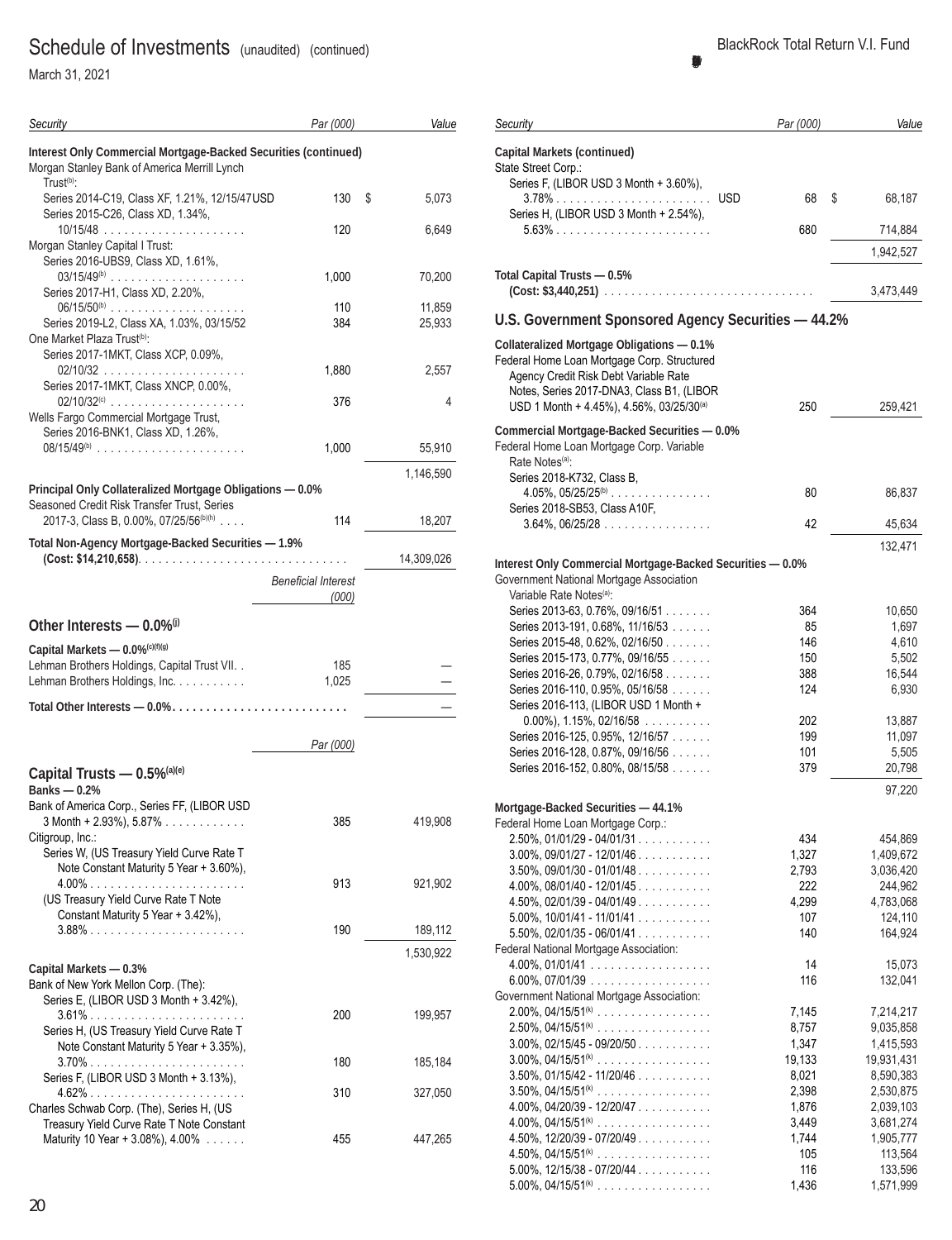March 31, 2021

| Security                                                  | Par (000) | Value            |
|-----------------------------------------------------------|-----------|------------------|
| Mortgage-Backed Securities (continued)                    |           |                  |
| Uniform Mortgage-Backed Securities:                       |           |                  |
| $1.50\%$ , 04/25/36 - 04/25/51 <sup>(k)</sup> USD         | 13,012    | 12,693,564<br>\$ |
| $2.00\%$ , 10/01/31 - 03/01/32                            | 400       | 411,622          |
| $2.00\%$ , 04/25/36 - 05/25/51 <sup>(k)</sup>             | 75,021    | 75,093,321       |
| $2.50\%$ , 09/01/27 - 12/01/50                            | 5,708     | 5,970,300        |
| $2.50\%$ , 04/25/36 - 06/25/51 <sup>(k)</sup> .           | 63,097    | 64,671,352       |
| $3.00\%$ , $04/01/28 - 09/01/50$                          | 27,746    | 29,261,694       |
| $3.00\%$ , 04/25/36 - 04/25/51 <sup>(k)</sup>             | 10,697    | 11,171,962       |
| $3.50\%$ , $03/01/29 - 08/01/50$                          | 11,063    | 11,959,537       |
| $3.50\%$ , $04/25/51^{(k)}$                               | 8,579     | 9,062,762        |
| $4.00\%$ , $08/01/31 - 09/01/50$                          | 7,047     | 7,741,660        |
| $4.00\%$ , $04/25/36 - 04/25/51^{(k)}$                    | 13,578    | 14,564,964       |
| $4.50\%$ , 02/01/25 - 09/01/49                            | 13,961    | 15,562,062       |
| $4.50\%$ , $04/25/51^{(k)}$                               | 557       | 606,346          |
| $5.00\%$ , 02/01/35 - 06/01/45                            | 751       | 870,415          |
| $5.00\%$ , $04/25/51^{(k)}$                               | 1,077     | 1,193,135        |
| $5.50\%$ , 02/01/35 - 03/01/40                            | 416       | 483,905          |
| $6.00\%$ , 04/01/35 - 06/01/41                            | 232       | 274,557          |
| $6.50\%$ , 05/01/40                                       | 96        | 114,295          |
|                                                           |           | 330,236,262      |
| Total U.S. Government Sponsored Agency Securities - 44.2% |           |                  |
|                                                           |           | 330,725,374      |
| U.S. Treasury Obligations - 13.4%                         |           |                  |
| U.S. Treasury Bonds:                                      |           |                  |
| $4.25\%$ , 05/15/39 - 11/15/40                            | 529       | 698,994          |
| $4.50\%$ , 08/15/39                                       | 146       | 197,716          |
| $4.38\%$ , 11/15/39                                       | 146       | 195,138          |
| $4.63\%, 02/15/40 \dots  \dots $                          | 432       | 595,772          |
| $1.13\%$ , 05/15/40 - 08/15/40                            | 1,380     | 1,124,053        |
| $3.88\%$ , 08/15/40                                       | 432       | 544,691          |
| $1.38\%$ , $11/15/40 - 08/15/50$                          | 830       | 696,176          |
| $3.13\%$ , 02/15/43                                       | 528       | 600,744          |
| $2.88\%$ , 05/15/43 - 05/15/49                            | 1,138     | 1,244,658        |
| $3.63\%, 08/15/43 \dots $                                 | 528       | 648,058          |
| $3.75\%$ , 11/15/43                                       | 528       | 660,412          |
| $2.50\%$ , 02/15/45                                       | 2,916     | 2,976,826        |
| $2.75\%$ , 11/15/47                                       | 2,916     | 3,117,728        |
| $3.00\%$ , 02/15/48                                       | 3,339     | 3,742,941        |
| $2.25\%$ , 08/15/49                                       | 1,937     | 1,873,064        |
| $2.38\%$ , 11/15/49                                       | 2,431     | 2,415,142        |
| $2.00\%$ , 02/15/50                                       | 73        | 66,758           |
| $1.25\%$ , 05/15/50                                       | 33        | 24,903           |
| $1.63\%$ , $11/15/50$                                     | 188       | 156,657          |
| $1.88\%$ , 02/15/51                                       | 317       | 281,337          |
| U.S. Treasury Inflation Linked Notes,                     | 10,209    |                  |
| $0.13\%$ , $01/15/31$<br>U.S. Treasury Notes:             |           | 10,989,305       |
| $1.13\%$ , 07/31/21                                       | 2,304     | 2,312,280        |
| $1.75\%$ , 07/31/21 - 11/15/29                            | 17,682    | 18,231,552       |
| $1.50\%$ , $01/31/22 - 02/15/30$                          | 11,907    | 12,206,410       |
| $2.13\%$ , $12/31/22 - 05/15/25$                          | 3,182     | 3,340,221        |
| $0.50\%$ , $03/15/23 - 05/31/27$                          | 7,310     | 7,219,747        |
| $0.25\%$ , 04/15/23                                       | 4,593     | 4,599,638        |
| $2.75\%$ , 05/31/23                                       | 1,029     | 1,085,756        |
|                                                           |           |                  |

| Security                                                     | Par (000)     | Value             |
|--------------------------------------------------------------|---------------|-------------------|
|                                                              |               |                   |
| <b>U.S. Treasury Obligations (continued)</b>                 |               |                   |
| 2.00%, 02/15/25 USD                                          | 1,283         | \$<br>1,351,310   |
| $0.38\%$ , $04/30/25$                                        | 7,368         | 7,275,612         |
| $1.63\%$ , $11/30/26 - 08/15/29$                             | 2,647         | 2,689,428         |
| $2.38\%$ , $05/15/27 - 05/15/29$                             | 1,864         | 1,989,316         |
| $2.25\%$ , 08/15/27                                          | 3,746         | 3,970,321         |
| 2.88%, 08/15/28                                              | 309           | 339,876           |
| $3.13\%$ , $11/15/28$                                        | 309           | 345,561           |
| $2.63\%$ , 02/15/29                                          | 474           | 512,698           |
|                                                              |               |                   |
| Total U.S. Treasury Obligations - 13.4%                      |               |                   |
|                                                              |               | 100,320,799       |
| Total Long-Term Investments - 117.6%                         |               |                   |
|                                                              |               | 880,624,067       |
|                                                              |               |                   |
|                                                              |               |                   |
|                                                              | <b>Shares</b> |                   |
|                                                              |               |                   |
| Short-Term Securities - 10.2% <sup>(1)</sup>                 |               |                   |
| BlackRock Liquidity Funds, T-Fund, Institutional             |               |                   |
| Class, $0.01\%$                                              | 76,266,859    | 76,266,859        |
| JPMorgan U.S. Treasury Plus Money Market                     |               |                   |
| Fund, Agency Class, 0.01%.                                   | 12,149        | 12,149            |
| Total Short-Term Securities - 10.2%                          |               |                   |
|                                                              |               | 76,279,008        |
|                                                              |               |                   |
| Total Options Purchased - 0.6%                               |               |                   |
|                                                              |               | 5,134,885         |
| <b>Total Investments Before Options Written and TBA Sale</b> |               |                   |
| Commitments - 128.4%                                         |               |                   |
|                                                              |               | 962,037,960       |
|                                                              |               |                   |
| Total Options Written - (0.4)%                               |               |                   |
|                                                              |               | (3,351,035)       |
|                                                              |               |                   |
|                                                              | Par (000)     |                   |
|                                                              |               |                   |
| TBA Sale Commitments - (18.3)% <sup>(k)</sup>                |               |                   |
| Mortgage-Backed Securities - (18.3)%                         |               |                   |
| Government National Mortgage Association:                    |               |                   |
| $4.00\%$ , 04/15/51                                          | 161           | (171, 867)        |
| $4.50\%$ , 04/15/51                                          | 11            | (11, 897)         |
| Uniform Mortgage-Backed Securities:                          |               |                   |
| $2.00\%$ , 04/25/36 - 05/25/51                               | 70,204        | (70, 107, 019)    |
| $2.50\%$ , 04/25/36 - 05/25/51                               | 24,512        | (25, 144, 036)    |
| $3.00\%$ , 04/25/36 - 04/25/51                               | 9,291         | (9,679,890)       |
| $3.50\%$ , 04/25/36 - 04/25/51                               | 578           | (614, 463)        |
| $4.00\%$ , $04/25/36 - 04/25/51$                             | 3,327         | (3, 566, 272)     |
| $1.50\%$ , $04/25/51 - 05/25/51$                             | 28,198        | (27, 212, 070)    |
|                                                              |               |                   |
| $4.50\%$ , 04/25/51                                          | 803           | (874, 141)        |
| Total TBA Sale Commitments - (18.3)%                         |               |                   |
|                                                              |               | (137, 381, 655)   |
| Total Investments Net of Options Written and TBA Sale        |               |                   |
| Commitments - 109.7%                                         |               |                   |
|                                                              |               | 821,305,270       |
|                                                              |               |                   |
| Liabilities in Excess of Other Assets $- (9.7)$ %            |               | (72, 698, 036)    |
|                                                              |               | \$<br>748,607,234 |

(a) Variable rate security. Interest rate resets periodically. The rate shown is the effective interest rate as of period end. Security description also includes the reference rate and spread if published and available.

(b) Security exempt from registration pursuant to Rule 144A under the Securities Act of 1933, as amended. These securities may be resold in transactions exempt from registration to qualified institutional investors.

(c) Security is valued using significant unobservable inputs and is classified as Level 3 in the fair value hierarchy.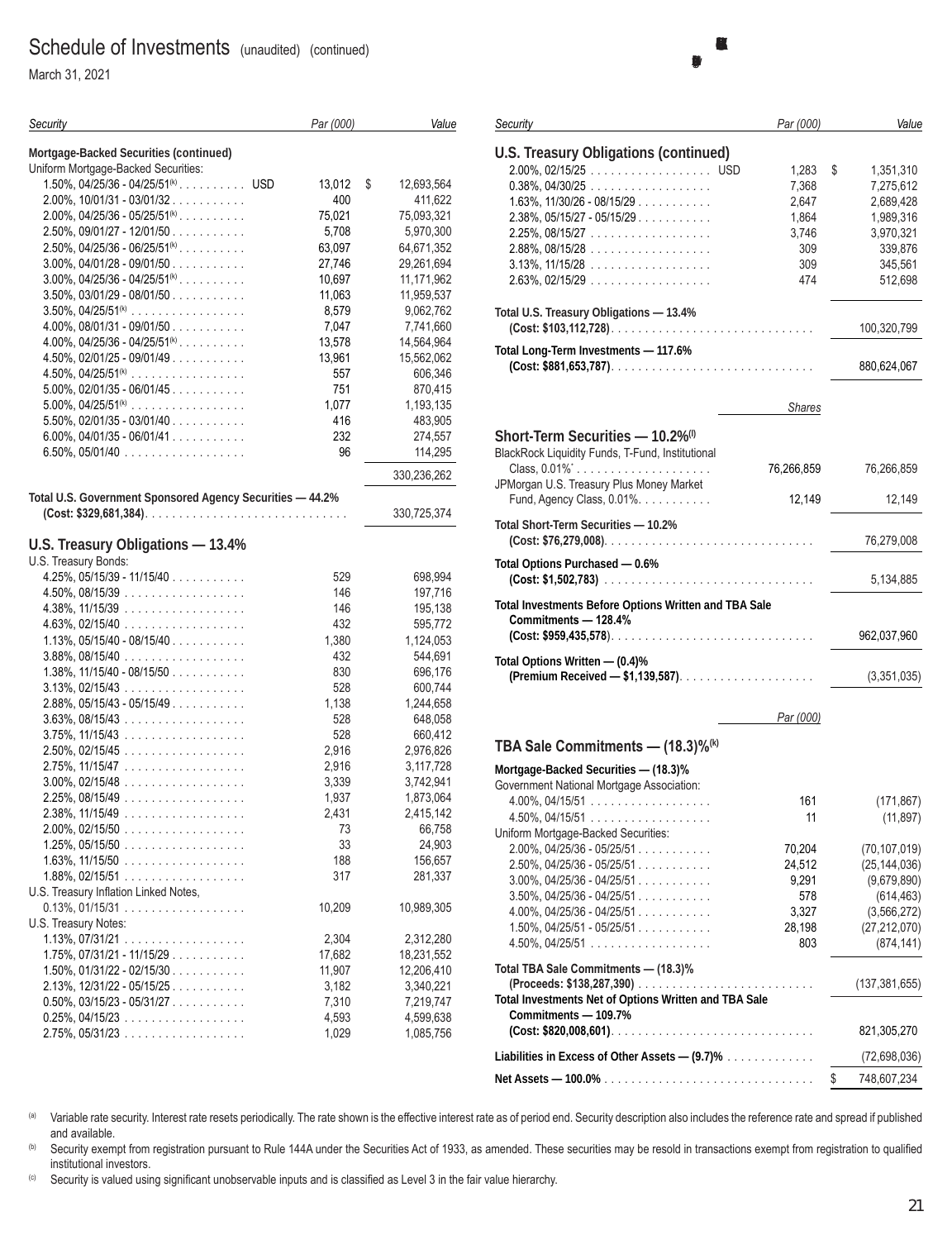#### March 31, 2021

- (d) Step-up bond that pays an initial coupon rate for the first period and then a higher coupon rate for the following periods. Rate as of period end.
- (e) Perpetual security with no stated maturity date.
- (f) Issuer filed for bankruptcy and/or is in default.
- (g) Non-income producing security.<br>
(h) Zero-coupon bond.
- 
- $\ddot{\text{o}}$  Amount is less than 500.
- (i) Other interests represent beneficial interests in liquidation trusts and other reorganization or private entities.
- (k) Represents or includes a TBA transaction.
- $\%$  Annualized 7-day yield as of period end.

#### \* Investments in issuers considered to be affiliate(s) of the Fund during the period ended March 31, 2021 for purposes of Section 2(a)(3) of the Investment Company Act of 1940, as amended, were as follows:

| Affiliated Issuer                                                                                                          | Value at<br>12/31/20 | Purchases at<br>Cost |   | Proceeds from<br>Sale | Net<br>Realized<br>Gain (Loss)   | Change in<br>Unrealized<br>Appreciation<br>(Depreciation) |    | Value at<br>03/31/21 | <b>Shares</b><br>Held at<br>03/31/21 | Income     | Capital Gain<br><b>Distributions</b><br>from<br>Underlying<br>Funds |
|----------------------------------------------------------------------------------------------------------------------------|----------------------|----------------------|---|-----------------------|----------------------------------|-----------------------------------------------------------|----|----------------------|--------------------------------------|------------|---------------------------------------------------------------------|
| <b>BlackRock Liquidity Funds,</b><br>T-Fund, Institutional Class <sup>(a)</sup> . \$<br><b>BlackRock Allocation Target</b> | 38.187.472 \$        | 38.079.387           | S |                       | - \$<br>$\overline{\phantom{0}}$ |                                                           | S. | 76.266.859           | 76.266.859 \$                        | $3,485$ \$ |                                                                     |
| Shares-BATS Series A.                                                                                                      | 67.937.601           | 17.244.999           |   |                       |                                  | (85, 881)                                                 |    | 85,096,719           | 8,518,190                            | 514.888    |                                                                     |
|                                                                                                                            |                      |                      |   |                       | -S<br>$\overline{\phantom{m}}$   | (85, 881)                                                 | S. | 161,363,578          |                                      | 518,373 \$ |                                                                     |

#### (a) Represents net amount purchased (sold).

For Fund compliance purposes, the Fund's industry classifications refer to one or more of the industry sub-classifications used by one or more widely recognized market indexes or rating group indexes, and/or as defined by the investment adviser. These definitions may not apply for purposes of this report, which may combine such industry sub-classifications for reporting ease.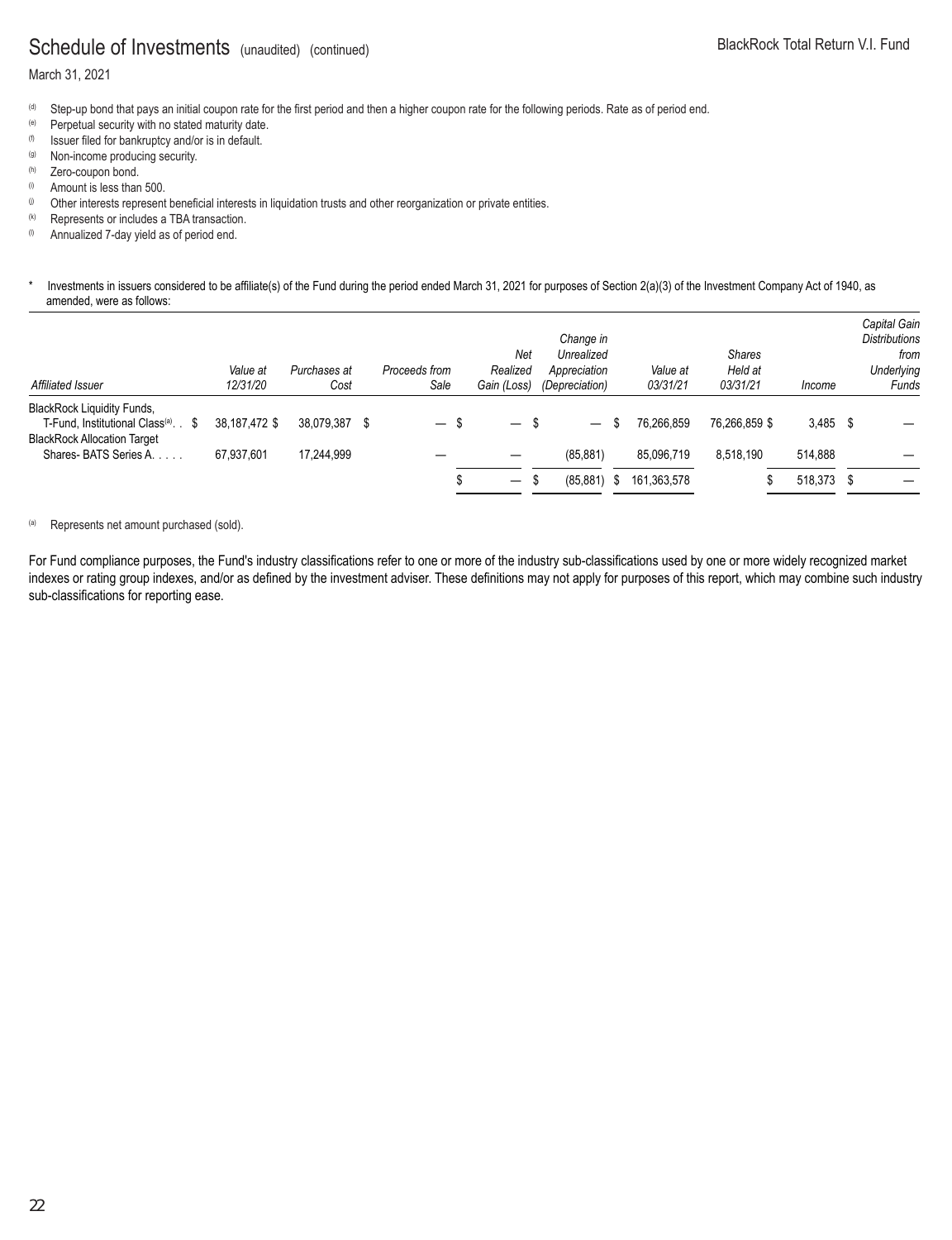### **Derivative Financial Instruments Outstanding as of Period End**

#### **Futures Contracts**

| Description                                                                                                                                                                                                                    | Number of<br>Contracts | Expiration<br>Date | Notional<br>Amount (000) |   | Value/<br>Unrealized<br>Appreciation<br>(Depreciation) |
|--------------------------------------------------------------------------------------------------------------------------------------------------------------------------------------------------------------------------------|------------------------|--------------------|--------------------------|---|--------------------------------------------------------|
| Long Contracts                                                                                                                                                                                                                 |                        |                    |                          |   |                                                        |
|                                                                                                                                                                                                                                | 174                    | 06/08/21           | \$.<br>27.563            | S | 8,059                                                  |
| Euro-Bund                                                                                                                                                                                                                      | 6                      | 06/08/21           | 1.205                    |   | (4,227)                                                |
|                                                                                                                                                                                                                                | 52                     | 06/21/21           | 6.814                    |   | (34, 641)                                              |
|                                                                                                                                                                                                                                | 185                    | 06/21/21           | 28,646                   |   | (305, 526)                                             |
| U.S. Treasury Ultra Bond (and accommodal contact and accommodal contact and accommodal contact and accommodal contact and accommodal contact and accommodal contact and accommodal contact and accommodal contact and accommod | 194                    | 06/21/21           | 35,284                   |   | (1,502,073)                                            |
|                                                                                                                                                                                                                                | 232                    | 06/30/21           | 51.212                   |   | (30,071)                                               |
|                                                                                                                                                                                                                                | 286                    | 06/30/21           | 35,308                   |   | (319, 881)                                             |
|                                                                                                                                                                                                                                | 4                      | 09/18/23           | 990                      |   | (106)                                                  |
|                                                                                                                                                                                                                                |                        |                    |                          |   | (2, 188, 466)                                          |
| <b>Short Contracts</b>                                                                                                                                                                                                         |                        |                    |                          |   |                                                        |
|                                                                                                                                                                                                                                | 38                     | 06/08/21           | 9.182                    |   | 48.652                                                 |
|                                                                                                                                                                                                                                | 352                    | 06/21/21           | 50,644                   |   | 1,067,215                                              |
|                                                                                                                                                                                                                                | 63                     | 06/28/21           | 11.081                   |   | 59,018                                                 |
|                                                                                                                                                                                                                                | 460                    | 09/16/24           | 113,022                  |   | 398,258                                                |
|                                                                                                                                                                                                                                |                        |                    |                          |   | 1,573,143                                              |
|                                                                                                                                                                                                                                |                        |                    |                          |   | (615, 323)                                             |

#### **Forward Foreign Currency Exchange Contracts**

|            |            |            |             |                                        |            | Unrealized     |
|------------|------------|------------|-------------|----------------------------------------|------------|----------------|
|            | Currency   |            | Currency    |                                        | Settlement | Appreciation   |
|            | Purchased  |            | Sold        | Counterparty                           | Date       | (Depreciation) |
| <b>BRL</b> | 428,983    | <b>USD</b> | 74,000      | <b>UBS AG</b>                          | 04/05/21   | \$<br>2,214    |
| <b>USD</b> | 529,000    | <b>BRL</b> | 2,898,683   | Citibank NA                            | 04/05/21   | 14,012         |
| <b>USD</b> | 112,000    | COP        | 406,336,000 | <b>BNP Paribas SA</b>                  | 04/05/21   | 1,031          |
| <b>USD</b> | 150,000    | <b>RUB</b> | 11,260,500  | <b>BNP Paribas SA</b>                  | 04/05/21   | 1,071          |
| <b>USD</b> | 187,000    | <b>RUB</b> | 14,006,300  | Citibank NA                            | 04/05/21   | 1,756          |
| <b>EUR</b> | 188,000    | JPY        | 24,222,542  | Barclays Bank plc                      | 04/14/21   | 1,724          |
| <b>JPY</b> | 24,438,602 | <b>EUR</b> | 188,000     | JPMorgan Chase Bank NA                 | 04/14/21   | 228            |
| <b>MXN</b> | 3,834,541  | <b>USD</b> | 186,000     | Citibank NA                            | 04/14/21   | 1,418          |
| <b>RUB</b> | 8,478,180  | <b>USD</b> | 111,000     | Bank of America NA                     | 04/14/21   | 1,014          |
| <b>USD</b> | 126,224    | <b>MXN</b> | 2,580,748   | <b>HSBC Bank plc</b>                   | 04/14/21   | 86             |
| <b>USD</b> | 21,776     | <b>MXN</b> | 445,364     | JPMorgan Chase Bank NA                 | 04/14/21   |                |
| <b>USD</b> | 74,000     | <b>RUB</b> | 5,464,160   | Citibank NA                            | 04/14/21   | 1,808          |
| <b>USD</b> | 74,000     | <b>RUB</b> | 5,472,300   | JPMorgan Chase Bank NA                 | 04/14/21   | 1,700          |
| <b>USD</b> | 74,000     | ZAR        | 1,093,047   | Citibank NA                            | 04/14/21   | 43             |
| ZAR        | 6,106,419  | <b>USD</b> | 408,000     | <b>Bank of America NA</b>              | 04/14/21   | 5,166          |
| ZAR        | 2,236,170  | <b>USD</b> | 149,000     | <b>BNP Paribas SA</b>                  | 04/14/21   | 2,302          |
| ZAR        | 3,678,233  | <b>USD</b> | 248,000     | Citibank NA                            | 04/14/21   | 873            |
| <b>MXN</b> | 560,735    | <b>USD</b> | 27,046      | <b>Bank of America NA</b>              | 04/15/21   | 358            |
| <b>MXN</b> | 4,835,853  | <b>USD</b> | 233,954     | Citibank NA                            | 04/15/21   | 2,379          |
| <b>RUB</b> | 8,620,996  | <b>USD</b> | 113,000     | <b>BNP Paribas SA</b>                  | 04/15/21   | 889            |
| <b>USD</b> | 373,864    | <b>EUR</b> | 312,000     | Barclays Bank plc                      | 04/15/21   | 7,906          |
| <b>USD</b> | 160,387    | <b>RUB</b> | 11,899,111  | <b>BNP Paribas SA</b>                  | 04/15/21   | 3,193          |
| <b>USD</b> | 93,229     | <b>RUB</b> | 6,919,456   | Citibank NA                            | 04/15/21   | 1,819          |
| <b>USD</b> | 74,000     | <b>TRY</b> | 553,255     | Bank of America NA                     | 04/15/21   | 7,501          |
| <b>USD</b> | 136,000    | <b>TRY</b> | 1,033,600   | Citibank NA                            | 04/15/21   | 11,765         |
| ZAR        | 2,236,469  | <b>USD</b> | 149,000     | <b>UBS AG</b>                          | 04/15/21   | 2,302          |
| <b>BRL</b> | 211,410    | <b>USD</b> | 37,207      | Deutsche Bank AG                       | 05/04/21   | 288            |
| <b>BRL</b> | 426,613    | <b>USD</b> | 74,993      | Morgan Stanley & Co. International plc | 05/04/21   | 669            |
| <b>RUB</b> | 4,430,344  | <b>USD</b> | 58,293      | Citibank NA                            | 05/19/21   | 16             |
| <b>RUB</b> | 9,237,257  | <b>USD</b> | 120,682     | Credit Suisse International            | 05/19/21   | 891            |
| <b>RUB</b> | 10,753,593 | <b>USD</b> | 141,060     | <b>HSBC Bank plc</b>                   | 05/19/21   | 471            |
| <b>RUB</b> | 13,815,468 | <b>USD</b> | 180,482     | Morgan Stanley & Co. International plc | 05/19/21   | 1,347          |
| <b>USD</b> | 63,801     | <b>RUB</b> | 4,746,431   | Bank of America NA                     | 05/19/21   | 1,332          |
| <b>USD</b> | 1,536,983  | <b>RUB</b> | 114,363,089 | Citibank NA                            | 05/19/21   | 31,825         |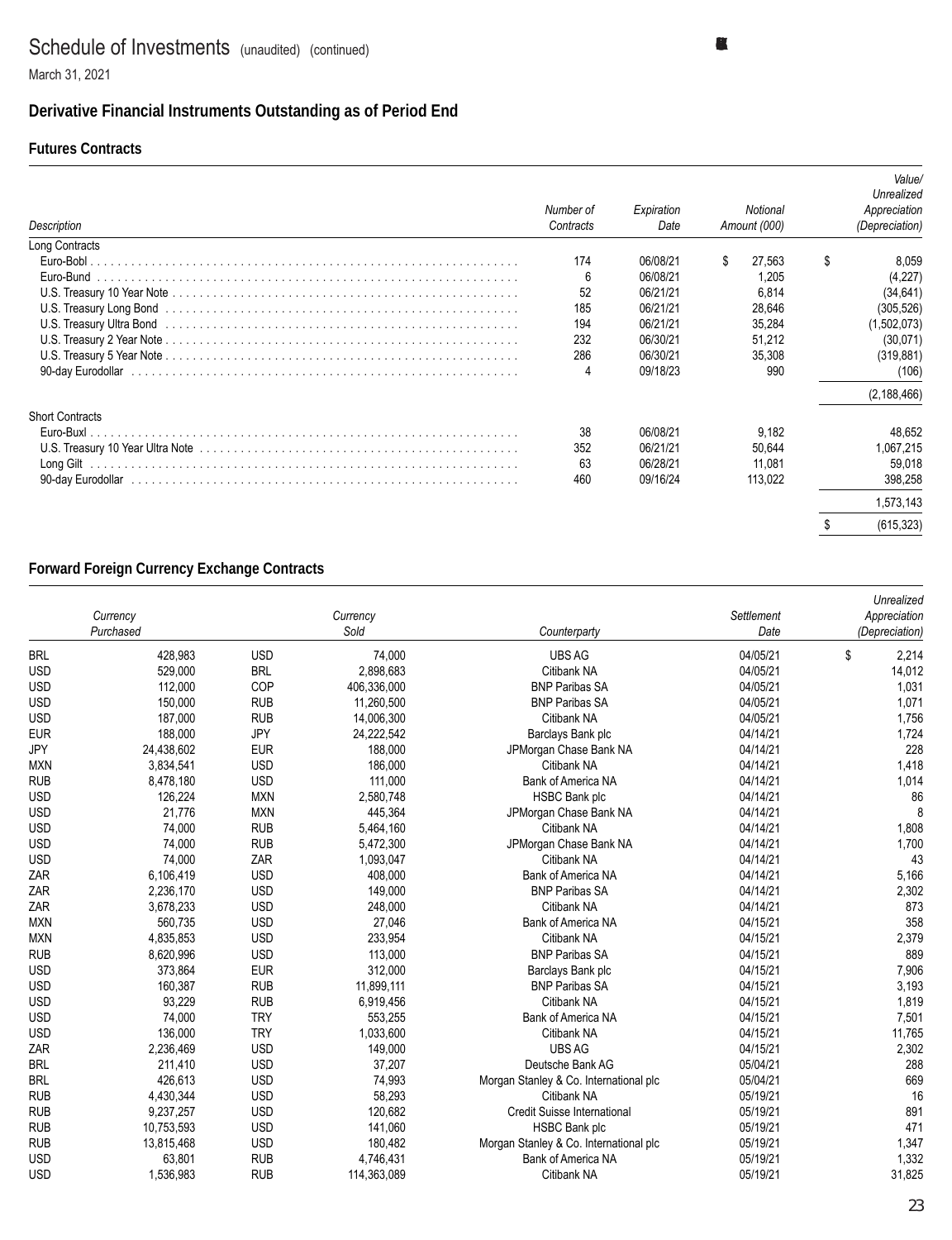### **Forward Foreign Currency Exchange Contracts (continued)**

|            | Currency<br>Purchased |            | Currency<br>Sold | Counterparty                           | Settlement<br>Date | Unrealized<br>Appreciation<br>(Depreciation) |
|------------|-----------------------|------------|------------------|----------------------------------------|--------------------|----------------------------------------------|
| <b>USD</b> | 521,782               | <b>RUB</b> | 38,841,569       | <b>HSBC Bank plc</b>                   | 05/19/21           | \$<br>10,580                                 |
| <b>USD</b> | 4,427,671             | <b>CNY</b> | 28,761,040       | <b>HSBC Bank plc</b>                   | 05/24/21           | 63,051                                       |
| <b>USD</b> | 411,179               | <b>EUR</b> | 339,721          | Natwest Markets plc                    | 05/24/21           | 12,370                                       |
| USD        | 211,292               | <b>IDR</b> | 3,071,574,209    | Barclays Bank plc                      | 05/24/21           | 1,921                                        |
| USD        | 857,085               | IDR        | 12,194,608,851   | JPMorgan Chase Bank NA                 | 05/24/21           | 25,852                                       |
| <b>MXN</b> | 4,694,795             | <b>USD</b> | 218,508          | Citibank NA                            | 05/26/21           | 9,875                                        |
| MXN        | 3,794,825             | <b>USD</b> | 177,435          | <b>HSBC Bank plc</b>                   | 05/26/21           | 7,169                                        |
| <b>GBP</b> | 2,959,379             | <b>EUR</b> | 3,450,000        | <b>BNP Paribas SA</b>                  | 06/16/21           | 28,611                                       |
| USD        | 175,563               | CAD        | 219,000          | <b>BNP Paribas SA</b>                  | 06/16/21           | 1,281                                        |
| <b>USD</b> | 11,988,708            | <b>CNY</b> | 79,119,475       | <b>Standard Chartered Bank</b>         | 06/16/21           | 3,054                                        |
| USD        | 2,797,167             | <b>EUR</b> | 2,360,019        | Bank of America NA                     | 06/16/21           | 25,268                                       |
| <b>USD</b> | 1,469,699             | <b>EUR</b> | 1,230,000        | <b>BNP Paribas SA</b>                  | 06/16/21           | 25,034                                       |
| USD        | 239,016               | <b>EUR</b> | 200,000          | JPMorgan Chase Bank NA                 | 06/16/21           | 4,112                                        |
| <b>USD</b> | 125,235               | <b>EUR</b> | 105,000          | Royal Bank of Canada                   | 06/16/21           | 1,910                                        |
| <b>USD</b> | 7,680,508             | <b>EUR</b> | 6,433,000        | State Street Bank and Trust Co.        | 06/16/21           | 124,795                                      |
|            |                       |            |                  |                                        |                    |                                              |
|            |                       |            |                  |                                        |                    | 456,288                                      |
| <b>BRL</b> | 440,799               | <b>USD</b> | 79,000           | <b>BNP Paribas SA</b>                  | 04/05/21           | (687)                                        |
| BRL        | 1,450,312             | <b>USD</b> | 262,000          | Citibank NA                            | 04/05/21           | (4, 334)                                     |
| <b>BRL</b> | 633,857               | <b>USD</b> | 114,000          | Deutsche Bank AG                       | 04/05/21           | (1, 387)                                     |
| COP        | 405,440,000           | <b>USD</b> | 112,000          | JPMorgan Chase Bank NA                 | 04/05/21           | (1, 275)                                     |
| RUB        | 33,189,520            | <b>USD</b> | 450.000          | UBS AG                                 | 04/05/21           | (11, 042)                                    |
| <b>USD</b> | 112,000               | COP        | 411,712,000      | Citibank NA                            | 04/05/21           | (438)                                        |
| USD        | 113,000               | <b>RUB</b> | 8,610,600        | <b>BNP Paribas SA</b>                  | 04/05/21           | (882)                                        |
| CLP        | 160,056,960           | <b>USD</b> | 224,000          | Deutsche Bank AG                       | 04/14/21           | (1, 812)                                     |
| <b>MXN</b> | 9,054,159             | <b>USD</b> | 444,000          | Citibank NA                            | 04/14/21           | (1, 466)                                     |
| MXN        | 1,512,687             | <b>USD</b> | 74,000           | Deutsche Bank AG                       | 04/14/21           | (65)                                         |
| rub        | 10,993,440            | <b>USD</b> | 148,000          | Bank of America NA                     | 04/14/21           | (2,755)                                      |
| <b>USD</b> | 95,000                | <b>MXN</b> | 1,967,023        | Citibank NA                            | 04/14/21           | (1, 141)                                     |
| USD        | 408,000               | <b>MXN</b> | 8,424,811        | Morgan Stanley & Co. International plc | 04/14/21           | (3, 774)                                     |
| USD        | 111,000               | <b>RUB</b> | 8,465,970        | <b>BNP Paribas SA</b>                  | 04/14/21           | (852)                                        |
| USD        | 186,000               | ZAR        | 2,773,911        | <b>BNP Paribas SA</b>                  | 04/14/21           | (1,686)                                      |
| USD        | 762,335               | ZAR        | 11,355,564       | Citibank NA                            | 04/14/21           | (5,995)                                      |
| <b>USD</b> | 223,000               | ZAR        | 3,340,342        | Deutsche Bank AG                       | 04/14/21           | (3,011)                                      |
| USD        | 13,000                | ZAR        | 192,166          | Morgan Stanley & Co. International plc | 04/14/21           | (2)                                          |
| USD        | 297,000               | ZAR        | 4,443,024        | <b>UBS AG</b>                          | 04/14/21           | (3,619)                                      |
| <b>EUR</b> | 188,000               | <b>USD</b> | 222,784          | Barclays Bank plc                      | 04/15/21           | (2, 270)                                     |
| <b>EUR</b> | 250,000               | <b>USD</b> | 299,204          | <b>HSBC Bank plc</b>                   | 04/15/21           | (5,968)                                      |
| <b>RUB</b> | 10,350,209            | <b>USD</b> | 140,616          | JPMorgan Chase Bank NA                 | 04/15/21           | (3,883)                                      |
| <b>TRY</b> | 828,176               | <b>USD</b> | 112,949          | Morgan Stanley & Co. International plc | 04/15/21           | (13, 405)                                    |
| USD        | 251,454               | <b>MXN</b> | 5,213,306        | Bank of America NA                     | 04/15/21           | (3,326)                                      |
| <b>USD</b> | 226,000               | <b>MXN</b> | 4,724,236        | <b>HSBC Bank plc</b>                   | 04/15/21           | (4, 878)                                     |
| KZT        | 20,907,431            | <b>USD</b> | 49,090           | Citibank NA                            | 04/20/21           | (98)                                         |
| <b>USD</b> | 16,000                | <b>TRY</b> | 136,096          | <b>BNP Paribas SA</b>                  | 04/26/21           | (220)                                        |
| <b>USD</b> | 16,000                | <b>TRY</b> | 135,360          | JPMorgan Chase Bank NA                 | 04/26/21           | (132)                                        |
| <b>USD</b> | 74,000                | <b>BRL</b> | 420,350          | Citibank NA                            | 05/04/21           | (552)                                        |
| <b>USD</b> | 74,000                | <b>BRL</b> | 429,587          | UBS AG                                 | 05/04/21           | (2, 190)                                     |
| <b>RUB</b> | 9,786,000             | <b>USD</b> | 129,753          | <b>BNP Paribas SA</b>                  | 05/19/21           | (958)                                        |
| <b>RUB</b> | 7,335,500             | <b>USD</b> | 97,235           | Credit Suisse International            | 05/19/21           | (690)                                        |
| <b>RUB</b> | 6,651,852             | <b>USD</b> | 87,700           | <b>HSBC Bank plc</b>                   | 05/19/21           | (153)                                        |
| <b>RUB</b> | 15,576,380            | <b>USD</b> | 208,811          | Morgan Stanley & Co. International plc | 05/19/21           | (3,806)                                      |
| <b>IDR</b> | 5,150,000,000         | <b>USD</b> | 353,732          | Deutsche Bank AG                       | 05/24/21           | (2,687)                                      |
| <b>USD</b> | 228,091               | <b>MXN</b> | 4,746,529        | Barclays Bank plc                      | 05/26/21           | (2,809)                                      |
| <b>USD</b> | 181,758               | <b>MXN</b> | 3,743,091        | UBS AG                                 | 05/26/21           | (328)                                        |
| <b>USD</b> | 187,000               | <b>INR</b> | 13,860,440       | JPMorgan Chase Bank NA                 | 06/09/21           | (392)                                        |
| <b>EUR</b> | 940,000               | GBP        | 807,850          | <b>BNP Paribas SA</b>                  | 06/16/21           | (9,900)                                      |
| <b>EUR</b> | 1,250,000             | GBP        | 1,071,806        | Citibank NA                            | 06/16/21           | (9,769)                                      |
| <b>EUR</b> | 2,410,000             | <b>USD</b> | 2,867,451        | Citibank NA                            | 06/16/21           | (36, 848)                                    |
| <b>EUR</b> | 1,430,000             | <b>USD</b> | 1,711,671        | JPMorgan Chase Bank NA                 | 06/16/21           | (32, 102)                                    |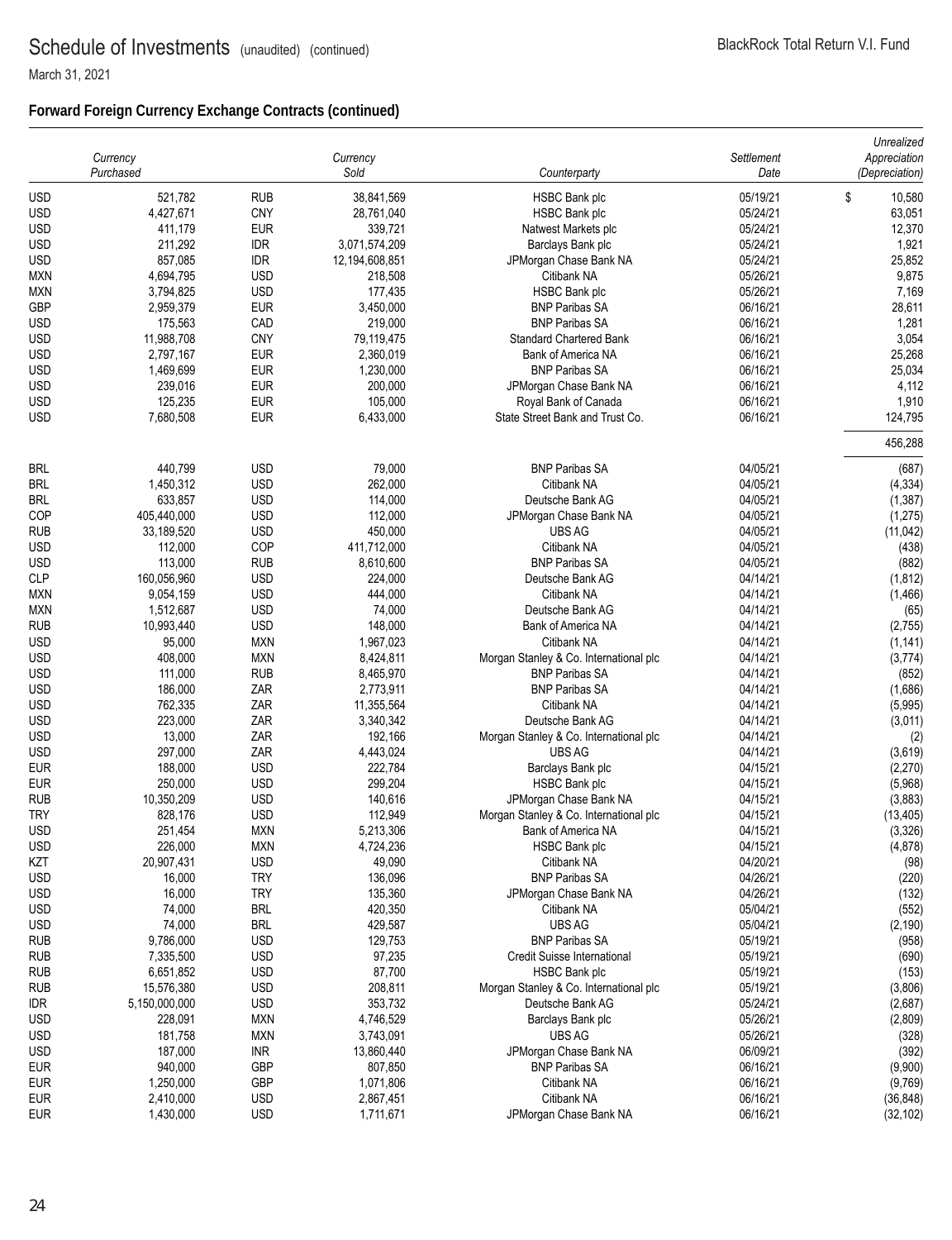March 31, 2021

#### **Forward Foreign Currency Exchange Contracts (continued)**

|            | Currency<br>Purchased |            | Currency<br>Sold | Counterparty                           | Settlement<br>Date | Unrealized<br>Appreciation<br>(Depreciation) |
|------------|-----------------------|------------|------------------|----------------------------------------|--------------------|----------------------------------------------|
| <b>USD</b> | 149.000               | <b>IDR</b> | 2,197,750,000    | Morgan Stanley & Co. International plc | 07/01/21           | (38)                                         |
|            |                       |            |                  |                                        |                    | (183, 625)                                   |
|            |                       |            |                  |                                        |                    | 272,663                                      |

#### **OTC Barrier Options Purchased**

| Description             | Type of Option | Counterparty                      | Expiration<br>Date |            | Exercise<br>Price |            | Barrier<br>Price/Range |            | Notional<br>Amount (000) | Value        |
|-------------------------|----------------|-----------------------------------|--------------------|------------|-------------------|------------|------------------------|------------|--------------------------|--------------|
| Call                    |                |                                   |                    |            |                   |            |                        |            |                          |              |
| EUR Currency.           | One-Touch      | <b>BNP Paribas SA</b>             | 06/28/21           | <b>USD</b> | 1.25              | <b>USD</b> | 1.25                   | <b>EUR</b> | 460                      | \$<br>18,497 |
| Put                     |                |                                   |                    |            |                   |            |                        |            |                          |              |
| USD Currency.           | Down and Out   | Deutsche Bank AG<br>Goldman Sachs | 04/20/21           | <b>BRL</b> | 5.48              | <b>BRL</b> | 5.24                   | <b>USD</b> | 444                      | 1,150        |
| USD Currency.           | Down and Out   | International                     | 04/21/21           | <b>MXN</b> | 20.10             | <b>MXN</b> | 19.45                  | <b>USD</b> | 370                      | 843          |
| USD Currency.           | Down and Out   | Bank of America NA                | 04/21/21           | <b>RUB</b> | 73.75             | <b>RUB</b> | 71.60                  | <b>USD</b> | 592                      | 755          |
| USD Currency.           | Down and Out   | <b>BNP Paribas SA</b>             | 04/29/21           | <b>RUB</b> | 75.00             | <b>RUB</b> | 72.60                  | <b>USD</b> | 260                      | 777          |
| EUR Currency.           | One-Touch      | Bank of America NA                | 05/06/21           | <b>USD</b> | 1.16              | USD        | 1.16                   | <b>EUR</b> | 372                      | 95,322       |
| EUR Currency. One-Touch |                | <b>BNP Paribas SA</b>             | 05/28/21           | <b>PLN</b> | 4.25              | PLN        | 4.25                   | <b>EUR</b> | 130                      | 627          |
| EUR Currency. One-Touch |                | <b>BNP Paribas SA</b>             | 05/28/21           | <b>HUF</b> | 340.00            | <b>HUF</b> | 340.00                 | <b>EUR</b> | 140                      | 1,893        |
|                         |                |                                   |                    |            |                   |            |                        |            |                          | 101,367      |
|                         |                |                                   |                    |            |                   |            |                        |            |                          | 119,864      |

### **Exchange-Traded Options Purchased**

| Description                              | Number of<br>Contracts | Expiration<br>Date |     | Exercise<br>Price |            | Notional<br>Amount (000) | Value     |
|------------------------------------------|------------------------|--------------------|-----|-------------------|------------|--------------------------|-----------|
| Put                                      |                        |                    |     |                   |            |                          |           |
| 90-day Eurodollar June 2021 Futures      | 868                    | 06/11/21           | USD | 99.25             | <b>USD</b> | 217.000                  | .768.550  |
| 90-day Eurodollar September 2021 Futures | .666                   | 09/10/21           | USD | 99.38             | <b>USD</b> | 416.500                  | 1,843,013 |
| 90-day Eurodollar September 2021 Futures | 2.619                  | 09/10/21           | USD | 99.75             | <b>USD</b> | 654.750                  | 949,388   |
| 90-day Eurodollar December 2021 Futures  | 752                    | 12/10/21           | USD | 99.38             | <b>USD</b> | 188.000                  | 188,000   |
|                                          |                        |                    |     |                   |            |                          | 4,748,951 |

#### **OTC Currency Options Purchased**

|             |                                        | Expiration |            | Exercise |            | <b>Notional</b> |      |        |
|-------------|----------------------------------------|------------|------------|----------|------------|-----------------|------|--------|
| Description | Counterparty                           | Date       |            | Price    |            | Amount (000)    |      | Value  |
| Call        |                                        |            |            |          |            |                 |      |        |
|             | Citibank NA                            | 04/08/21   | ZAR        | 15.60    | <b>USD</b> | 298             | - \$ | 186    |
|             | JPMorgan Chase Bank NA                 | 04/08/21   | ZAR        | 15.70    | <b>USD</b> | 260             |      | 122    |
|             | Morgan Stanley & Co. International plc | 04/15/21   | <b>BRL</b> | 5.55     | <b>USD</b> | 112             |      | 2,640  |
|             | JPMorgan Chase Bank NA                 | 04/29/21   | <b>CLP</b> | 760.00   | <b>USD</b> | 374             |      | 887    |
|             | Morgan Stanley & Co. International plc | 04/29/21   | <b>CLP</b> | 730.00   | <b>USD</b> | 748             |      | 7,083  |
|             | Morgan Stanley & Co. International plc | 05/06/21   | <b>MXN</b> | 22.00    | <b>USD</b> | 224             |      | 773    |
|             | Bank of America NA                     | 06/09/21   | <b>USD</b> | 1.23     | EUR        | 6,260           |      | 6,367  |
|             | <b>BNP Paribas SA</b>                  | 06/18/21   | <b>USD</b> | 1.23     | <b>EUR</b> | 6,240           |      | 8.245  |
|             |                                        |            |            |          |            |                 |      | 26,303 |
| Put         |                                        |            |            |          |            |                 |      |        |
|             | JPMorgan Chase Bank NA                 | 04/07/21   | JPY        | 128.50   | <b>EUR</b> | 502             |      | 364    |
|             | Deutsche Bank AG                       | 04/08/21   | <b>MXN</b> | 20.60    | <b>USD</b> | 520             |      | 6,646  |
|             | Citibank NA                            | 04/15/21   | <b>USD</b> | 1.19     | <b>EUR</b> | 496             |      | 6.742  |
|             | Citibank NA                            | 04/22/21   | <b>TRY</b> | 7.50     | <b>USD</b> | 148             |      | 297    |
|             | Citibank NA                            | 04/29/21   | ZAR        | 14.80    | <b>USD</b> | 524             |      | 9,154  |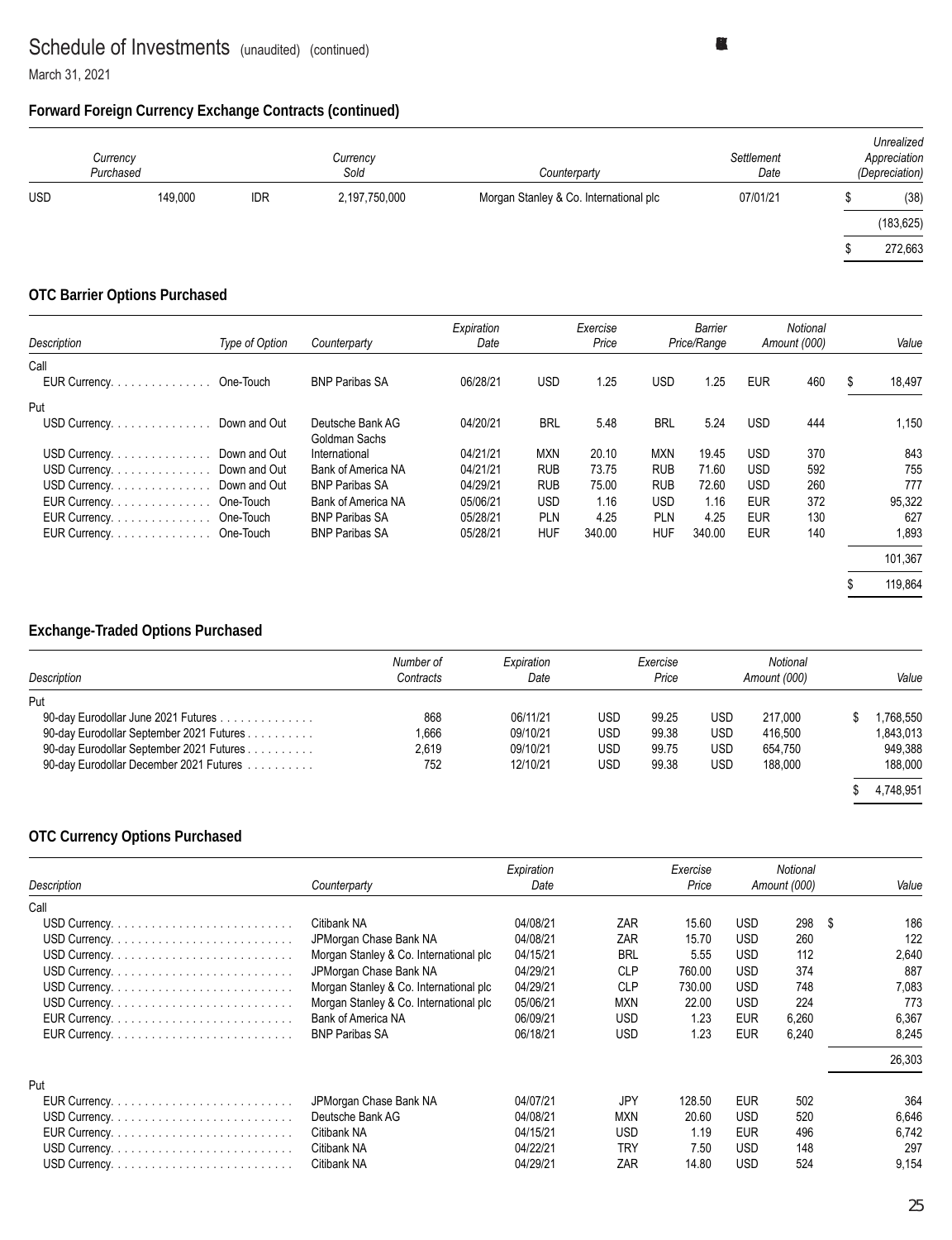March 31, 2021

#### **OTC Currency Options Purchased (continued)**

| Description | Counterpartv                           | Expiration<br>Date |            | Exercise<br>Price |            | Notional<br>Amount (000) | Value   |
|-------------|----------------------------------------|--------------------|------------|-------------------|------------|--------------------------|---------|
|             | Morgan Stanley & Co. International plc | 05/06/21           | USD        | 1.18              | <b>EUR</b> | 5,390                    | 66,637  |
|             | Citibank NA                            | 05/14/21           | <b>RUB</b> | 73.00             | <b>USD</b> | 592                      | 3,081   |
|             | Goldman Sachs International            | 06/03/21           | <b>GBP</b> | 0.85              | <b>EUR</b> | 6,200                    | 69,243  |
|             | Citibank NA                            | 06/11/21           | <b>GBP</b> | 0.85              | <b>EUR</b> | 6,250                    | 74,415  |
|             | Deutsche Bank AG                       | 06/17/21           | <b>MXN</b> | 20.00             | <b>USD</b> | 222                      | 3.188   |
|             |                                        |                    |            |                   |            |                          | 239.767 |
|             |                                        |                    |            |                   |            |                          | 266,070 |

### **Exchange-Traded Options Written**

| Description                              | Number of<br>Contracts | Expiration<br>Date |            | Exercise<br>Price |            | Notional<br>Amount (000) | Value         |
|------------------------------------------|------------------------|--------------------|------------|-------------------|------------|--------------------------|---------------|
| Put                                      |                        |                    |            |                   |            |                          |               |
| 90-day Eurodollar June 2021 Futures      | 868                    | 06/11/21           | USD        | 98.88             | USD.       | 217.000                  | (1,014,475)   |
| 90-day Eurodollar September 2021 Futures | 306                    | 09/10/21           | <b>USD</b> | 99.50             | <b>USD</b> | 76.500                   | (40, 163)     |
| 90-day Eurodollar September 2021 Futures | 747                    | 09/10/21           | <b>USD</b> | 99.00             | <b>USD</b> | 186.750                  | (387, 506)    |
| 90-day Eurodollar September 2021 Futures | 916                    | 09/10/21           | <b>USD</b> | 98.63             | <b>USD</b> | 229.000                  | (1,041,950)   |
| 90-day Eurodollar September 2021 Futures | 919                    | 09/10/21           | <b>USD</b> | 99.13             | USD        | 229.750                  | (626,069)     |
|                                          |                        |                    |            |                   |            |                          | (3, 110, 163) |

### **OTC Currency Options Written**

|             |                                        | Expiration |            | Exercise |            | <b>Notional</b> |             |
|-------------|----------------------------------------|------------|------------|----------|------------|-----------------|-------------|
| Description | Counterparty                           | Date       |            | Price    |            | Amount (000)    | Value       |
| Call        |                                        |            |            |          |            |                 |             |
|             | JPMorgan Chase Bank NA                 | 04/07/21   | <b>JPY</b> | 130.00   | <b>EUR</b> | 314             | \$<br>(929) |
|             | JPMorgan Chase Bank NA                 | 04/08/21   | ZAR        | 16.30    | <b>USD</b> | 260             | (26)        |
|             | JPMorgan Chase Bank NA                 | 04/15/21   | <b>BRL</b> | 5.55     | <b>USD</b> | 112             | (2,640)     |
|             | Citibank NA                            | 04/22/21   | <b>TRY</b> | 7.50     | <b>USD</b> | 64              | (7,027)     |
|             | Citibank NA                            | 04/22/21   | <b>TRY</b> | 7.75     | <b>USD</b> | 74              | (6, 141)    |
|             | Morgan Stanley & Co. International plc | 04/29/21   | <b>CLP</b> | 760.00   | <b>USD</b> | 748             | (1,774)     |
|             | Bank of America NA                     | 04/30/21   | ZAR        | 15.70    | <b>USD</b> | 448             | (2, 156)    |
|             | JPMorgan Chase Bank NA                 | 05/03/21   | <b>MXN</b> | 21.00    | <b>USD</b> | 450             | (4, 468)    |
|             | Deutsche Bank AG                       | 05/06/21   | <b>MXN</b> | 22.00    | <b>USD</b> | 224             | (773)       |
|             | Morgan Stanley & Co. International plc | 05/13/21   | <b>BRL</b> | 5.75     | <b>USD</b> | 94              | (1,732)     |
|             |                                        |            |            |          |            |                 | (27,666)    |
| Put         |                                        |            |            |          |            |                 |             |
|             | Citibank NA                            | 04/02/21   | <b>RUB</b> | 73.00    | <b>USD</b> | 300             | (1)         |
|             | Citibank NA                            | 04/08/21   | ZAR        | 15.00    | <b>USD</b> | 298             | (5, 540)    |
|             | Deutsche Bank AG                       | 04/15/21   | <b>MXN</b> | 20.00    | <b>USD</b> | 222             | (766)       |
|             | Citibank NA                            | 04/22/21   | <b>TRY</b> | 6.85     | <b>USD</b> | 64              | (27)        |
|             | Deutsche Bank AG                       | 04/28/21   | <b>MXN</b> | 20.00    | <b>USD</b> | 450             | (2,920)     |
|             | Citibank NA                            | 04/29/21   | ZAR        | 14.35    | <b>USD</b> | 561             | (3, 151)    |
|             | Bank of America NA                     | 05/06/21   | <b>USD</b> | 1.16     | <b>EUR</b> | 8,085           | (21, 251)   |
|             | Citibank NA                            | 05/14/21   | <b>RUB</b> | 71.00    | <b>USD</b> | 444             | (723)       |
|             | Citibank NA                            | 06/11/21   | <b>GBP</b> | 0.83     | <b>EUR</b> | 6,250           | (18, 191)   |
|             |                                        |            |            |          |            |                 | (52, 570)   |
|             |                                        |            |            |          |            |                 |             |

\$ (80,236)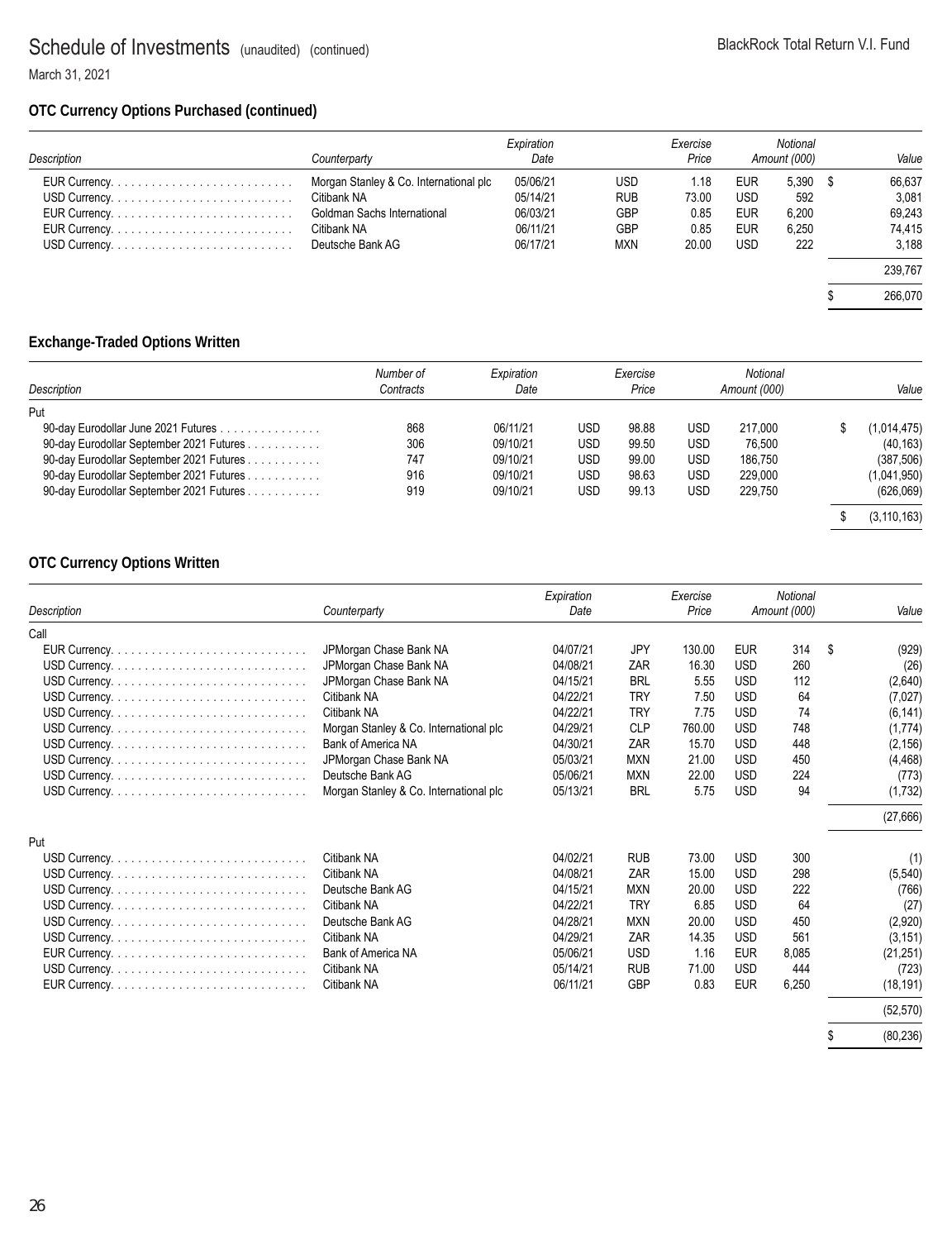March 31, 2021

#### **OTC Interest Rate Swaptions Written**

|                                           | Paid by the Fund |             | Received by the Fund    |           |                                |                    |               |            |                          |                 |
|-------------------------------------------|------------------|-------------|-------------------------|-----------|--------------------------------|--------------------|---------------|------------|--------------------------|-----------------|
| Description                               | Rate             | Frequency   | Rate                    | Frequency | Counterparty                   | Expiration<br>Date | Exercise Rate |            | Notional<br>Amount (000) | Value           |
| Call                                      |                  |             |                         |           |                                |                    |               |            |                          |                 |
| 10-Year Interest Rate Swap <sup>(a)</sup> | 1.84%            | Semi-Annual | 3 month LIBOR Quarterly |           | Deutsche Bank AG               | 02/16/23           | 1.84%         | <b>USD</b> | 988                      | \$<br>(22, 314) |
| 10-Year Interest Rate Swap <sup>(a)</sup> | 1.93%            | Semi-Annual | 3 month LIBOR Quarterly |           | Bank of America NA             | 02/23/23           | 1.93          | <b>USD</b> | 988                      | (25, 178)       |
|                                           |                  |             |                         |           |                                |                    |               |            |                          | (47, 492)       |
| Put                                       |                  |             |                         |           |                                |                    |               |            |                          |                 |
| 10-Year Interest Rate Swap <sup>(a)</sup> | 3 month LIBOR    | Quarterly   | 1.84%                   |           | Semi-Annual Deutsche Bank AG   | 02/16/23           | 1.84          | <b>USD</b> | 988                      | (58, 810)       |
| 10-Year Interest Rate Swap <sup>(a)</sup> | 3 month LIBOR    | Quarterly   | 1.93%                   |           | Semi-Annual Bank of America NA | 02/23/23           | 1.93          | <b>USD</b> | 988                      | (54, 334)       |
|                                           |                  |             |                         |           |                                |                    |               |            |                          | (113, 144)      |
|                                           |                  |             |                         |           |                                |                    |               |            |                          | (160, 636)      |

(a) Forward settling swaption.

#### **Centrally Cleared Interest Rate Swaps**

| Paid by the Fund        |                |               | Received by the Fund |                   |                     |            |                          |                     |      |                                          |                                              |
|-------------------------|----------------|---------------|----------------------|-------------------|---------------------|------------|--------------------------|---------------------|------|------------------------------------------|----------------------------------------------|
| Rate                    | Frequency      | Rate          | Frequency            | Effective<br>Date | Termination<br>Date |            | Notional<br>Amount (000) | Value               |      | Upfront<br>Premium<br>Paid<br>(Received) | Unrealized<br>Appreciation<br>(Depreciation) |
| 28 day MXIBTIIE Monthly |                | 4.29%         | Monthly              | N/A               | 01/13/23            | <b>MXN</b> | 38,534                   | \$<br>$(23,030)$ \$ |      | $\overline{\phantom{0}}$                 | \$<br>(23,030)                               |
| 28 day MXIBTIIE Monthly |                | 4.18%         | Monthly              | N/A               | 02/16/23            | <b>MXN</b> | 19,007                   | (14, 543)           |      |                                          | (14,543)                                     |
| 28 day MXIBTIIE Monthly |                | 5.22%         | Monthly              | N/A               | 03/29/23            | <b>MXN</b> | 20,872                   | 2,643               |      |                                          | 2,643                                        |
| 28 day MXIBTIIE Monthly |                | 4.68%         | Monthly              | N/A               | 02/27/24            | <b>MXN</b> | 26,871                   | (28, 453)           |      |                                          | (28, 453)                                    |
| 28 day MXIBTIIE Monthly |                | 5.47%         | Monthly              | N/A               | 03/21/24            | <b>MXN</b> | 6,729                    | (133)               |      |                                          | (133)                                        |
| 28 day MXIBTIIE Monthly |                | 5.50%         | Monthly              | N/A               | 03/21/24            | <b>MXN</b> | 6,736                    | 146                 |      |                                          | 146                                          |
| 0.64%                   | At Termination | 1 day SONIA   | At Termination       | 03/01/24 (a)      | 03/01/25            | <b>GBP</b> | 7,955                    | 7,887               |      |                                          | 7,887                                        |
| 0.63%                   | At Termination | day SONIA     | At Termination       | 03/01/24 (a)      | 03/01/25            | <b>GBP</b> | 7,955                    | 8,213               |      |                                          | 8,213                                        |
| 0.61%                   | At Termination | l day SONIA   | At Termination       | $03/11/24$ (a)    | 03/11/25            | <b>GBP</b> | 11,170                   | 16,413              |      |                                          | 16,413                                       |
| 2.91%                   | Semi-Annual    | 3 month LIBOR | Quarterly            | N/A               | 08/23/26            | <b>USD</b> | 125                      | (12, 120)           |      |                                          | (12, 120)                                    |
| 3.16%                   | Semi-Annual    | 3 month LIBOR | Quarterly            | N/A               | 10/03/28            | <b>USD</b> | 152                      | (20, 284)           |      |                                          | (20, 284)                                    |
| 3 month LIBOR           | Quarterly      | 1.70%         | Semi-Annual          | N/A               | 03/08/51            | <b>USD</b> | 1,894                    | (222, 735)          |      |                                          | (222, 735)                                   |
| 3 month LIBOR           | Quarterly      | 1.77%         | Semi-Annual          | N/A               | 03/08/51            | <b>USD</b> | 1,780                    | (180, 488)          |      |                                          | (180, 488)                                   |
| 1.50%                   | Semi-Annual    | 3 month LIBOR | Quarterly            | N/A               | 03/08/51            | <b>USD</b> | 3,674                    | 602,165             |      |                                          | 602,165                                      |
|                         |                |               |                      |                   |                     |            |                          | 135,681             | - \$ |                                          | 135,681                                      |

(a) Forward swap.

#### **Centrally Cleared Inflation Swaps**

| Paid by the Fund                           |                | Received by the Fund |                |                     |            |                          |                 |                                          |                                              |
|--------------------------------------------|----------------|----------------------|----------------|---------------------|------------|--------------------------|-----------------|------------------------------------------|----------------------------------------------|
| Reference                                  | Frequency      | Rate                 | Frequency      | Termination<br>Date |            | Notional<br>Amount (000) | Value           | Upfront<br>Premium<br>Paid<br>(Received) | Unrealized<br>Appreciation<br>(Depreciation) |
| 1 month USCPI                              | At Termination | 2.32%                | At Termination | 01/25/31            | <b>USD</b> | 3,320                    | \$<br>(68, 207) | \$<br>—                                  | (68, 207)                                    |
| 1 month USCPI<br>UK Retail Price Index All | At Termination | 2.34%                | At Termination | 01/25/31            | USD        | 3,320                    | (63, 818)       |                                          | (63, 818)                                    |
| Items Monthly<br>UK Retail Price Index All | At Termination | 3.33%                | At Termination | 11/15/40 GBP        |            | 241                      | (27, 299)       |                                          | (27, 299)                                    |
| Items Monthly                              | At Termination | 3.38%                | At Termination | 12/15/40            | GBP        | 250                      | (23, 140)       |                                          | (23, 140)                                    |
| UK Retail Price Index All<br>Items Monthly | At Termination | 3.38%                | At Termination | 12/15/40            | <b>GBP</b> | 500                      | (46,068)        |                                          | (46,068)                                     |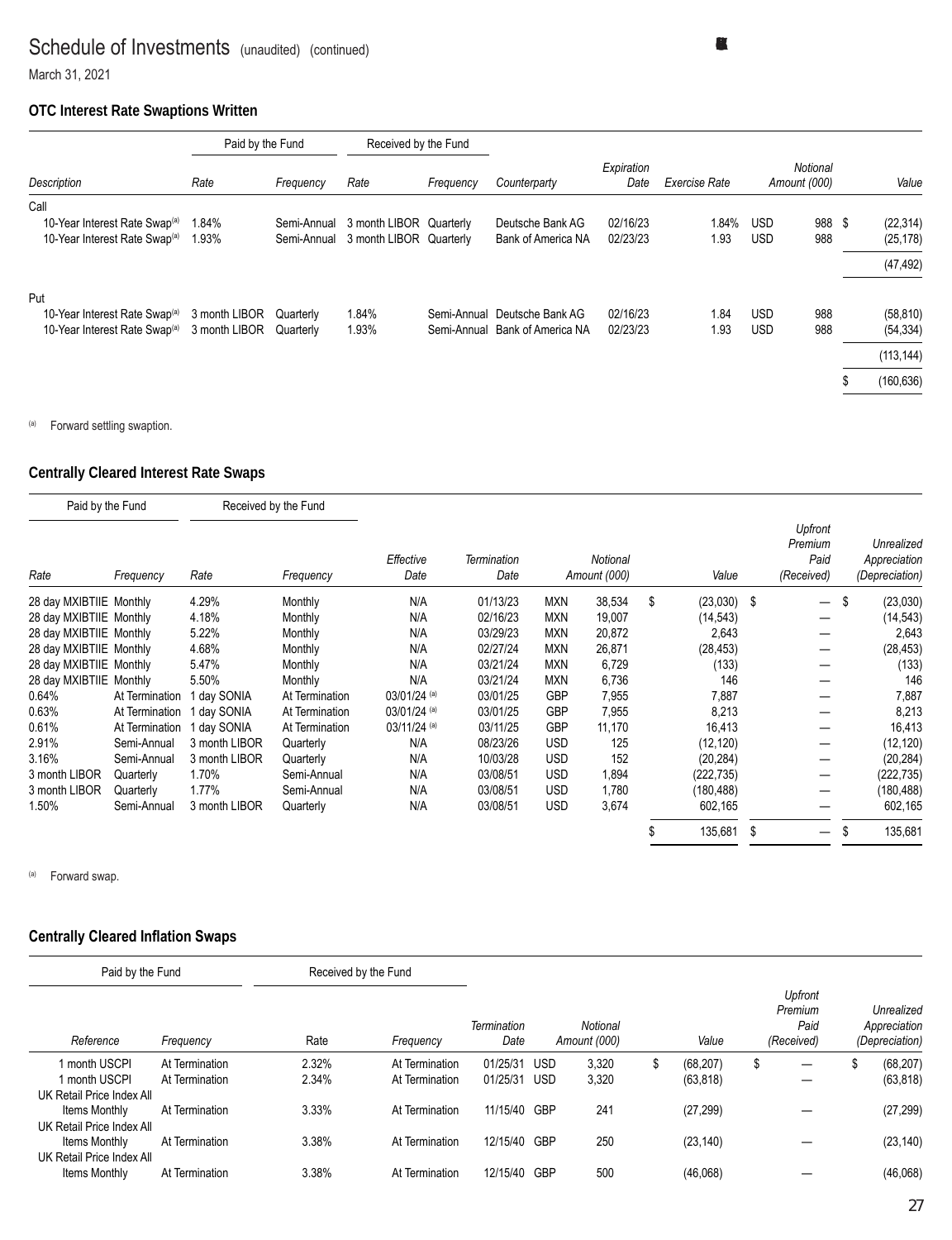March 31, 2021

#### **Centrally Cleared Inflation Swaps (continued)**

| Paid by the Fund                           |                | Received by the Fund |                |                     |            |                          |   |                       |                                          |                                              |
|--------------------------------------------|----------------|----------------------|----------------|---------------------|------------|--------------------------|---|-----------------------|------------------------------------------|----------------------------------------------|
| Reference                                  | Frequency      | Rate                 | Frequency      | Termination<br>Date |            | Notional<br>Amount (000) |   | Value                 | Upfront<br>Premium<br>Paid<br>(Received) | Unrealized<br>Appreciation<br>(Depreciation) |
| UK Retail Price Index All<br>Items Monthly | At Termination | 3.30%                | At Termination | 01/15/41            | <b>GBP</b> | 48                       | S | (6,641)<br>(235, 173) |                                          | (6,641)<br>(235, 173)                        |

#### **OTC Credit Default Swaps — Buy Protection**

| Reference Obligation/Index             | Financing<br>Rate Paid<br>by the Fund | Payment<br>Frequency | Counterparty                           | Termination<br>Date |            | Notional<br>Amount (000) | Value     |    | Upfront<br>Premium<br>Paid<br>(Received) |    | Unrealized<br>Appreciation<br>(Depreciation) |
|----------------------------------------|---------------------------------------|----------------------|----------------------------------------|---------------------|------------|--------------------------|-----------|----|------------------------------------------|----|----------------------------------------------|
| Federative Republic of Brazil          | 1.00%                                 | Quarterly            | Barclays Bank plc                      | 06/20/26            | USD        | $1.395$ \$               | 83.356    | \$ | 80,332                                   | \$ | 3,024                                        |
| Republic of Colombia                   | 1.00                                  | Quarterly            | Citibank NA                            | 06/20/26            | <b>USD</b> | 1,766                    | 30,093    |    | 28,096                                   |    | 1,997                                        |
| Republic of Indonesia.<br><b>Sanda</b> | 1.00                                  | Quarterly            | JPMorgan Chase Bank NA                 | 06/20/26            | <b>USD</b> | 1,092                    | (6, 296)  |    | (6, 291)                                 |    | (5)                                          |
| Republic of South Africa               | 1.00                                  | Quarterly            | Goldman Sachs International            | 06/20/26            | <b>USD</b> | 241                      | 15,615    |    | 17,024                                   |    | (1,409)                                      |
| Republic of South Africa               | 1.00                                  | Quarterly            | Goldman Sachs International            | 06/20/26            | <b>USD</b> | 406                      | 26,326    |    | 28,700                                   |    | (2,374)                                      |
| Republic of South Africa.<br>a a a a   | 1.00                                  | Quarterly            | Goldman Sachs International            | 06/20/26            | <b>USD</b> | 2,527                    | 164,005   |    | 178,791                                  |    | (14,786)                                     |
| Republic of the Philippines            | 1.00                                  | Quarterly            | Goldman Sachs International            | 06/20/26            | <b>USD</b> | 754                      | (21, 277) |    | (20, 336)                                |    | (941)                                        |
| Russian Federation                     | 1.00                                  | Quarterly            | Citibank NA                            | 06/20/26            | <b>USD</b> | 732                      | 3,951     |    | 3,211                                    |    | 740                                          |
| United Mexican States                  | 1.00                                  | Quarterly            | Morgan Stanley & Co. International plc | 06/20/26            | <b>USD</b> | 1,714                    | 11,693    |    | 11,282                                   |    | 411                                          |
| $CMBX.NA.9.AAA.$                       | 0.50                                  | Monthly              | Credit Suisse International            | 09/17/58            | <b>USD</b> | 150                      | (1,461)   |    | 1,840                                    |    | (3,301)                                      |
| $CMBX.NA.9.AAA.$                       | 0.50                                  | Monthly              | Deutsche Bank AG                       | 09/17/58            | <b>USD</b> | 120                      | (1, 169)  |    | 1,492                                    |    | (2,661)                                      |
| $CMBX.NA.9.AAA.$                       | 0.50                                  | Monthly              | Morgan Stanley & Co. International plc | 09/17/58            | <b>USD</b> | 100                      | (974)     |    | 1,227                                    |    | (2,201)                                      |
| $CMBX.NA.9.AAA.$                       | 0.50                                  | Monthly              | Morgan Stanley & Co. International plc | 09/17/58            | <b>USD</b> | 90                       | (877)     |    | 1,104                                    |    | (1,981)                                      |
| $CMBX.NA.9.AAA.$                       | 0.50                                  | Monthly              | Morgan Stanley & Co. International plc | 09/17/58            | <b>USD</b> | 230                      | (2, 241)  |    | 3,039                                    |    | (5,280)                                      |
| $CMBX.NA.9.BBB-.$                      | 3.00                                  | Monthly              | Morgan Stanley & Co. International plc | 09/17/58            | <b>USD</b> | 8                        | 879       |    | 433                                      |    | 446                                          |
| $CMBX.NA.6.AAA.$                       | 0.50                                  | Monthly              | Deutsche Bank AG                       | 05/11/63            | <b>USD</b> | 77                       | (335)     |    | (11)                                     |    | (324)                                        |
| $CMBX.NA.6.AAA.$                       | 0.50                                  | Monthly              | Deutsche Bank AG                       | 05/11/63            | <b>USD</b> | 180                      | (787)     |    | (136)                                    |    | (651)                                        |
| $CMBX NA.6.BBB-.$                      | 3.00                                  | Monthly              | JPMorgan Securities LLC                | 05/11/63            | <b>USD</b> | 30                       | 8,082     |    | 2,698                                    |    | 5,384                                        |
|                                        |                                       |                      |                                        |                     |            | S.                       | 308,583   | S  | 332,495                                  | S  | (23, 912)                                    |

#### **OTC Credit Default Swaps — Sell Protection**

| Reference Obligation/Index | Financing<br>Rate Received<br>by the Fund | Payment<br>Frequency | Counterparty                                    | Termination<br>Date | Credit<br>Rating <sup>(a)</sup> |            | Notional<br>Amount<br>$(000)$ <sup>(b)</sup> |   | Value          | <b>Upfront</b><br>Premium<br>Paid<br>(Received) |      | Unrealized<br>Appreciation<br>(Depreciation) |
|----------------------------|-------------------------------------------|----------------------|-------------------------------------------------|---------------------|---------------------------------|------------|----------------------------------------------|---|----------------|-------------------------------------------------|------|----------------------------------------------|
|                            |                                           |                      | Credit Suisse                                   |                     |                                 |            |                                              |   |                |                                                 |      |                                              |
| $CMBX.NA.3.AM.$            | 0.50%                                     | Monthly              | International                                   | 12/13/49 NR         |                                 | <b>USD</b> | $\overline{\phantom{0}}$                     | S | -S             | (4)                                             | - \$ | 4                                            |
| $CMBX.NA.9.BBB-.$          | 3.00                                      | Monthly              | Deutsche Bank AG                                | 09/17/58 NR         |                                 | <b>USD</b> | 29                                           |   | (3.185)        | (3,269)                                         |      | 84                                           |
| $CMBX.NA.10.A.$            | 2.00                                      | Monthly              | Deutsche Bank AG                                | 11/17/59 A-         |                                 | <b>USD</b> | 120                                          |   | (2.641)        | (4, 859)                                        |      | 2,218                                        |
| $CMBX, NA.10.A.$           | 2.00                                      | Monthly              | Deutsche Bank AG                                | 11/17/59 A-         |                                 | <b>USD</b> | 60                                           |   | (1,320)        | (2, 475)                                        |      | 1,155                                        |
| CMBX NA.10.BBB-<br>1.1.1.1 | 3.00                                      | Monthly              | JPMorgan Securities LLC<br><b>Credit Suisse</b> | 11/17/59 NR         |                                 | <b>USD</b> | 10                                           |   | (1,249)        | (802)                                           |      | (447)                                        |
| CMBX NA.6.BBB-             | 3.00                                      | Monthly              | International                                   | 05/11/63            | <b>NR</b>                       | <b>USD</b> | 30                                           |   | (8.082)        | (2, 230)                                        |      | (5,852)                                      |
|                            |                                           |                      |                                                 |                     |                                 |            |                                              |   | $(16, 477)$ \$ | (13,639)                                        |      | (2,838)                                      |

<sup>(a)</sup> Using the rating of the issuer or the underlying securities of the index, as applicable, provided by S&P Global Ratings.

(b) The maximum potential amount the Fund may pay should a negative credit event take place as defined under the terms of the agreement.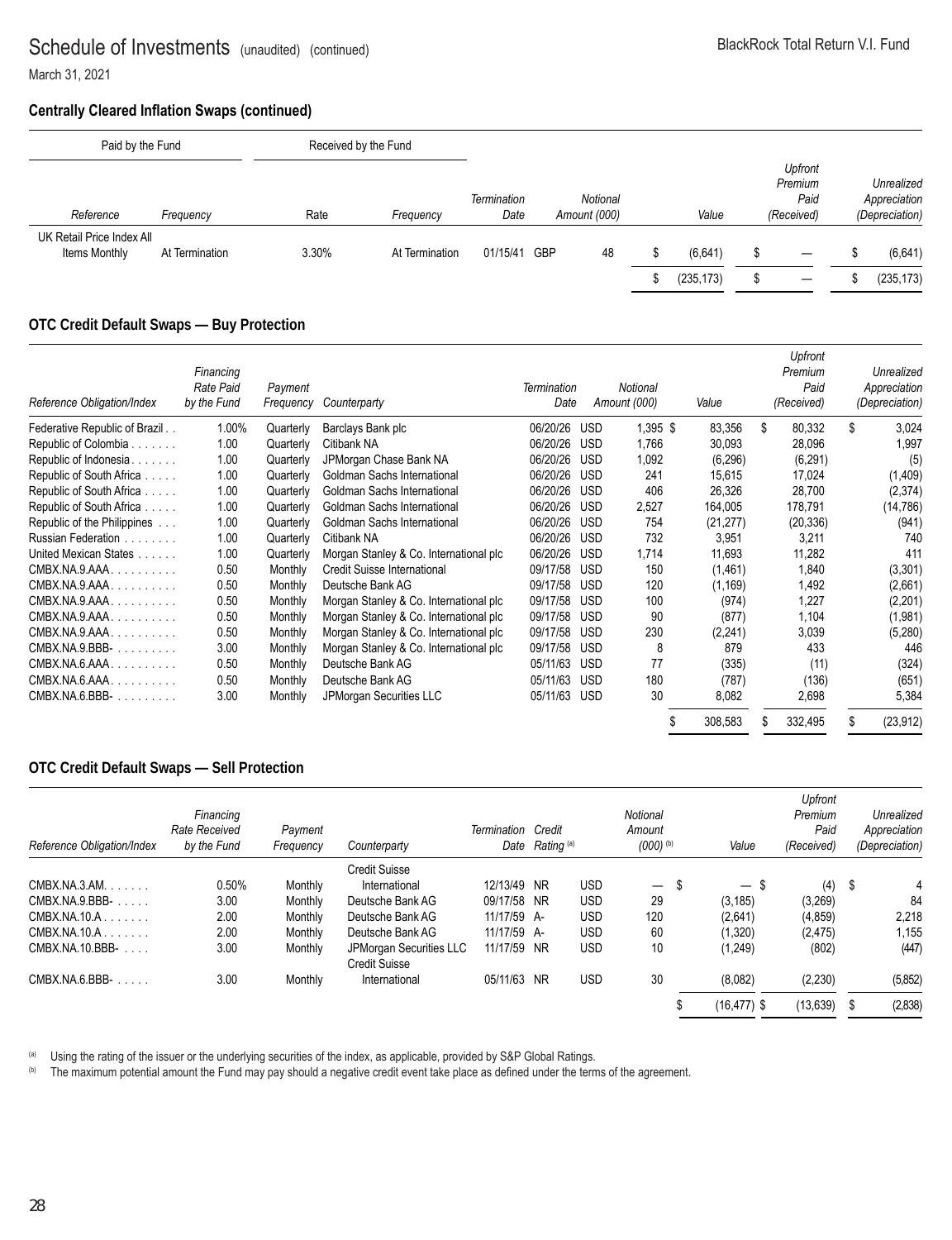#### **OTC Interest Rate Swaps**

|                | Paid by the Fund           |             | Received by the Fund                   |                                        |                                |                                      |                   |                             |                        |                                          |                                              |
|----------------|----------------------------|-------------|----------------------------------------|----------------------------------------|--------------------------------|--------------------------------------|-------------------|-----------------------------|------------------------|------------------------------------------|----------------------------------------------|
| Rate           | Frequency                  | Rate        | Frequency                              | Counterparty                           | Date                           | <b>Effective Termination</b><br>Date |                   | Notional<br>Amount<br>(000) | Value                  | Upfront<br>Premium<br>Paid<br>(Received) | Unrealized<br>Appreciation<br>(Depreciation) |
| 3.27%<br>1.42% | Semi-Annual<br>Semi-Annual | 1 dav CLICP | 3 month LIBOR Quarterly<br>Semi-Annual | Deutsche Bank AG<br>Bank of America NA | N/A<br>04/01/21 <sup>(a)</sup> | 05/16/21<br>04/01/23                 | USD<br><b>CLP</b> | 470\$<br>688,128            | $(7, 492)$ \$<br>1,638 | — \$                                     | (7, 492)<br>1,638                            |
|                |                            |             |                                        |                                        |                                |                                      |                   |                             | $(5,854)$ \$           | — ა                                      | (5,854)                                      |

(a) Forward swap.

#### The following reference rates, and their values as of period end, are used for security descriptions:

| Reference Index | Reference Rate |
|-----------------|----------------|
|                 | $0.00\%$       |
|                 | 0.05           |
|                 | 1.70           |
|                 | 4.29           |
|                 | 0.19           |

# Glossary of Terms Used in this Report

### **Currency Abbreviations**

### **Portfolio Abbreviations**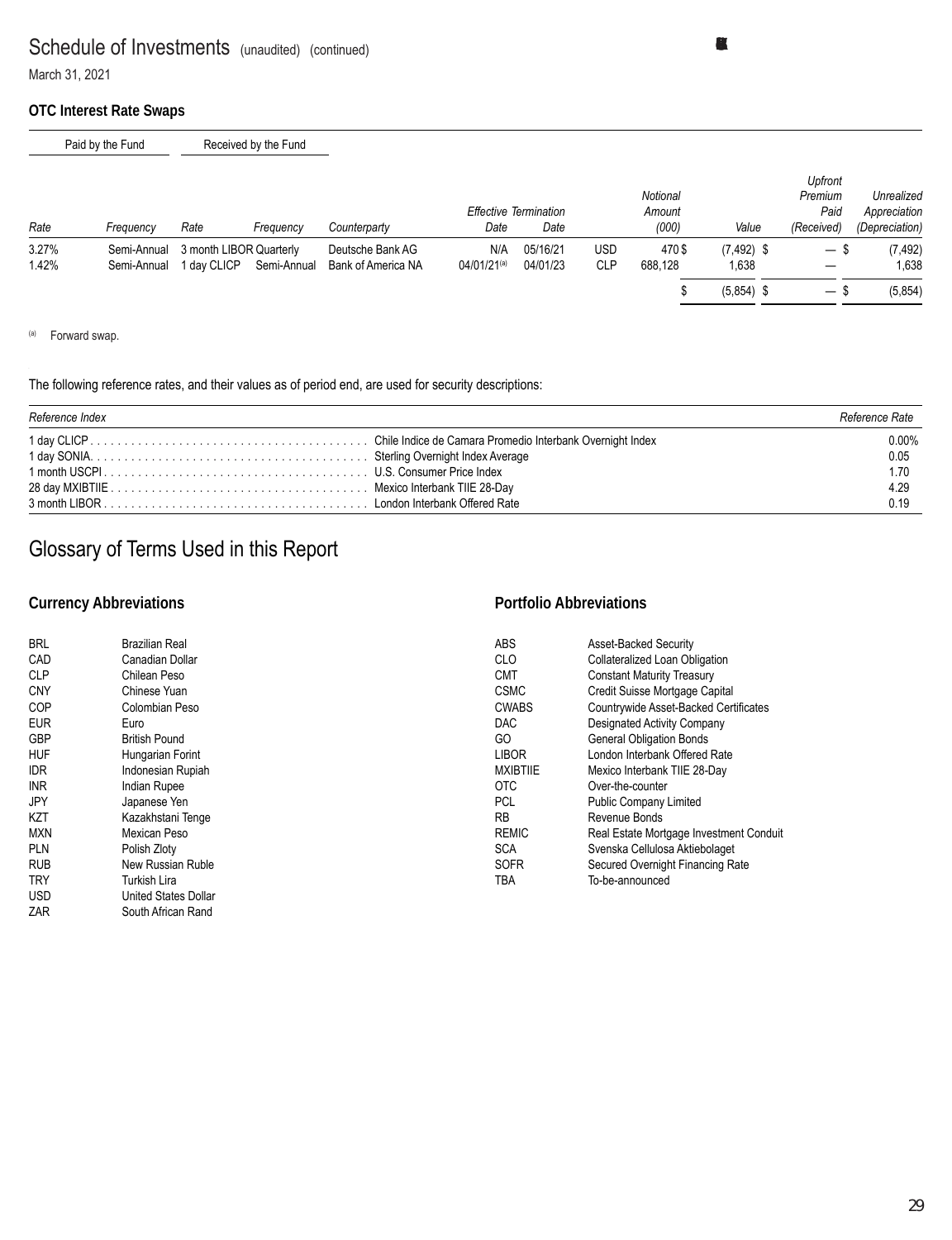March 31, 2021

#### **Fair Value Hierarchy as of Period End**

Various inputs are used in determining the fair value of financial instruments. These inputs to valuation techniques are categorized into a fair value hierarchy consisting of three broad levels for financial reporting purposes as follows:

- Level 1 Unadjusted price quotations in active markets/exchanges for identical assets or liabilities that the Fund has the ability to access;
- Level 2 Other observable inputs (including, but not limited to, quoted prices for similar assets or liabilities in markets that are active, quoted prices for identical or similar assets or liabilities in markets that are not active, inputs other than quoted prices that are observable for the assets or liabilities (such as interest rates, yield curves, volatilities, prepayment speeds, loss severities, credit risks and default rates) or other market-corroborated inputs); and
- Level 3 Unobservable inputs based on the best information available in the circumstances, to the extent observable inputs are not available (including the BlackRock Global Valuation Methodologies Committee's (the "Global Valuation Committee's") assumptions used in determining the fair value of financial instruments).

The hierarchy gives the highest priority to unadjusted quoted prices in active markets for identical assets or liabilities (Level 1 measurements) and the lowest priority to unobservable inputs (Level 3 measurements). Accordingly, the degree of judgment exercised in determining fair value is greatest for instruments categorized in Level 3. The inputs used to measure fair value may fall into different levels of the fair value hierarchy. In such cases, for disclosure purposes, the fair value hierarchy classification is determined based on the lowest level input that is significant to the fair value measurement in its entirety. Investments classified within Level 3 have significant unobservable inputs used by the Global Valuation Committee in determining the price for Fair Valued Investments. Level 3 investments include equity or debt issued by privately held companies or funds. There may not be a secondary market, and/or there are a limited number of investors. The categorization of a value determined for financial instruments is based on the pricing transparency of the financial instruments and is not necessarily an indication of the risks associated with investing in those securities. For information about the Fund's policy regarding valuation of financial instruments, refer to its most recent financial statements.

The following table summarizes the Fund's investments categorized in the fair value hierarchy. The breakdown of the Fund's investments into major categories is disclosed in the Schedule of Investments above.

|                                                | Level 1 | Level 2          | Level 3   | Total            |
|------------------------------------------------|---------|------------------|-----------|------------------|
| Assets:                                        |         |                  |           |                  |
| Investments:                                   |         |                  |           |                  |
| Long-Term Investments:                         |         |                  |           |                  |
|                                                | \$      | \$<br>29,205,235 | 3,171,661 | \$<br>32,376,896 |
| Corporate Bonds:                               |         |                  |           |                  |
|                                                |         | 10,703,542       |           | 10,703,542       |
|                                                |         | 1,548,751        |           | 1,548,751        |
|                                                |         | 3,441,009        |           | 3,441,009        |
|                                                |         | 198.971          |           | 198,971          |
|                                                |         | 3.383.177        |           | 3,383,177        |
|                                                |         | 45.631.704       |           | 45,631,704       |
|                                                |         | 5.074.423        |           | 5.074,423        |
|                                                |         | 6.723.862        |           | 6,723,862        |
|                                                |         | 1.202.478        |           | 1,202,478        |
|                                                |         | 17.459.902       |           | 17,459,902       |
|                                                |         | 4.041.707        |           | 4.041.707        |
|                                                |         | 2,563,540        |           | 2,563,540        |
|                                                |         | 1.067.249        |           | 1,067,249        |
|                                                |         | 301.670          |           | 301,670          |
|                                                |         | 17.361           |           | 17,361           |
|                                                |         | 5,157,896        |           | 5,157,896        |
|                                                |         | 329.499          |           | 329.499          |
|                                                |         | 282.589          |           | 282,589          |
|                                                |         | 2,540,034        |           | 2,540,034        |
| Diversified Telecommunication Services         |         | 13.253.276       |           | 13.253.276       |
|                                                |         | 17,598,938       |           | 17,598,938       |
| Electronic Equipment, Instruments & Components |         | 81,912           |           | 81,912           |
|                                                |         | 151,938          |           | 151,938          |
|                                                |         | 1,517,256        |           | 1,517,256        |
|                                                |         | 7.843.090        | 716.485   | 8,559,575        |
|                                                |         | 858,586          |           | 858,586          |
|                                                |         | 1,569,539        |           | 1,569,539        |
|                                                |         | 980,335          |           | 980,335          |
|                                                |         | 683,894          |           | 683,894          |
|                                                |         |                  |           |                  |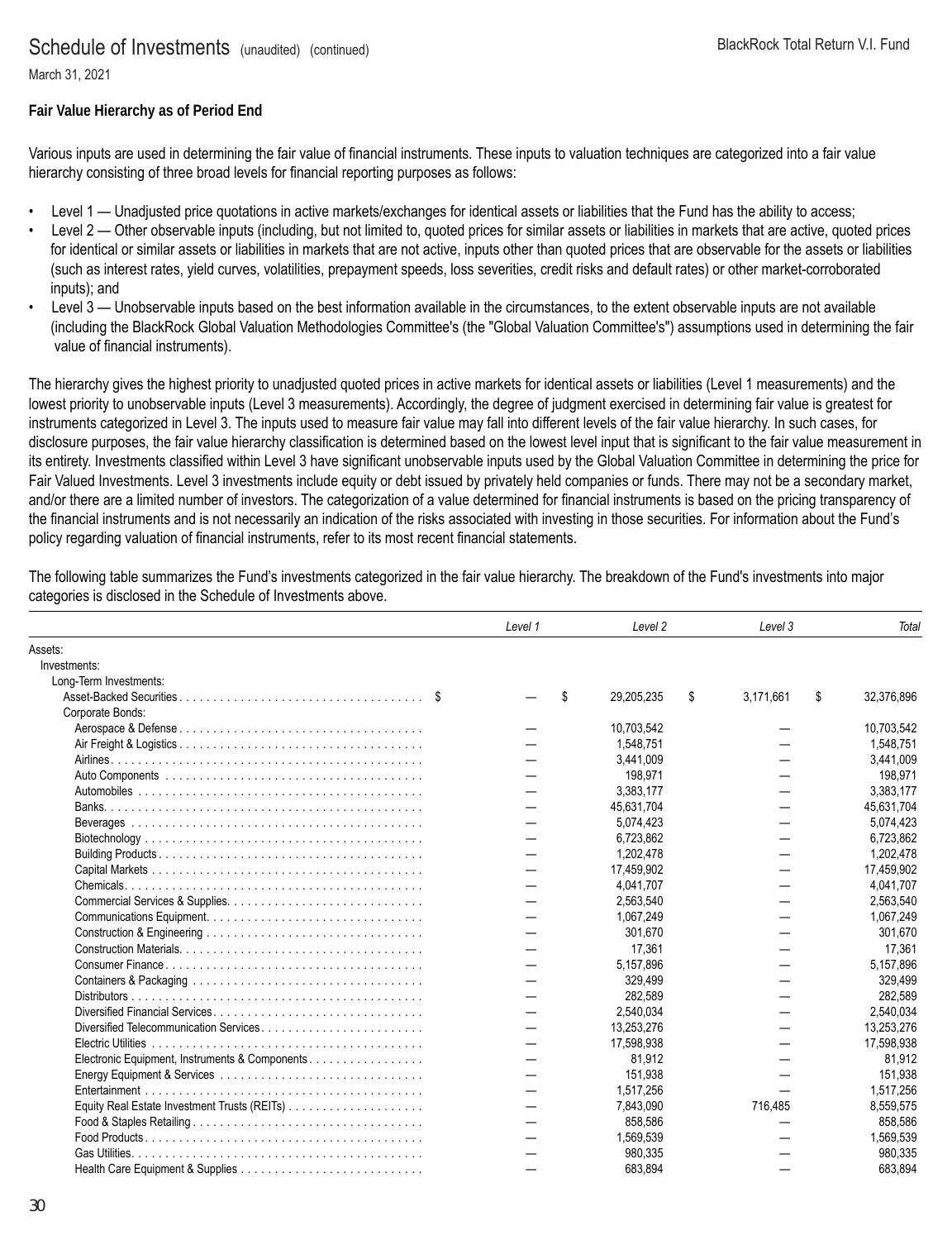March 31, 2021

|                                                       | Level 1                  | Level 2           | Level 3                  | Total             |
|-------------------------------------------------------|--------------------------|-------------------|--------------------------|-------------------|
|                                                       | $\overline{\phantom{0}}$ | \$<br>10,545,744  | \$                       | \$<br>10,545,744  |
|                                                       | $\overline{\phantom{0}}$ | 3,746,402         | —                        | 3,746,402         |
|                                                       |                          | 522,155           |                          | 522,155           |
|                                                       |                          | 99,000            |                          | 99,000            |
| Independent Power and Renewable Electricity Producers |                          | 35,163            |                          | 35,163            |
|                                                       |                          | 1,288,493         |                          | 1,288,493         |
|                                                       |                          | 2,479,921         |                          | 2,479,921         |
|                                                       |                          | 1,441,853         |                          | 1,441,853         |
|                                                       |                          | 6,381,811         |                          | 6,381,811         |
|                                                       |                          | 465,190           |                          | 465,190           |
| Life Sciences Tools & Services                        |                          | 1,342,137         |                          | 1,342,137         |
|                                                       |                          | 1,129,905         |                          | 1,129,905         |
|                                                       |                          | 9,406,295         |                          | 9,406,295         |
|                                                       |                          | 1,965,765         |                          | 1,965,765         |
|                                                       |                          | 887,100           | —                        | 887,100           |
|                                                       |                          | 18,222,518        | $\overline{\phantom{0}}$ | 18,222,518        |
|                                                       |                          | 580,043           |                          | 580,043           |
|                                                       |                          | 4,132,248         | —                        | 4,132,248         |
|                                                       |                          | 2,631,434         |                          | 2,631,434         |
|                                                       |                          | 5,636,008         |                          | 5,636,008         |
| Semiconductors & Semiconductor Equipment              |                          | 7,430,588         |                          | 7,430,588         |
|                                                       |                          | 5,189,029         |                          | 5,189,029         |
|                                                       |                          | 1,897,904         |                          | 1,897,904         |
|                                                       |                          | 2,624,638         | —                        | 2,624,638         |
|                                                       |                          | 193,342           |                          | 193,342           |
|                                                       |                          | 610,250           |                          | 610,250           |
|                                                       |                          | 4,538,654         |                          | 4,538,654         |
|                                                       |                          |                   |                          |                   |
|                                                       |                          | 933,158           |                          | 933,158           |
|                                                       |                          | 5,017,957         |                          | 5,017,957         |
| Floating Rate Loan Interests:                         |                          |                   |                          |                   |
|                                                       |                          | 267,562           |                          | 267,562           |
|                                                       |                          | 145,436           |                          | 145,436           |
|                                                       |                          |                   | 29,340                   | 29,340            |
|                                                       |                          | 268,202           |                          | 268,202           |
|                                                       |                          | 44,405            |                          | 44,405            |
|                                                       |                          | 179,918           | 149,649                  | 329,567           |
|                                                       |                          | 195,946           |                          | 195.946           |
|                                                       |                          | 459,930           |                          | 459,930           |
|                                                       |                          | 280,444           |                          | 280,444           |
|                                                       |                          | 166,631           |                          | 166,631           |
|                                                       |                          |                   | 329.518                  | 329,518           |
|                                                       |                          | 2,724,046         |                          | 2,724,046         |
|                                                       |                          | 46.483.377        |                          | 46,483,377        |
|                                                       | 85.096.719               |                   |                          | 85.096.719        |
|                                                       |                          | 4,298,082         |                          | 4,298,082         |
|                                                       |                          | 14,210,102        | 98,924                   | 14,309,026        |
|                                                       |                          | 3,473,449         |                          | 3,473,449         |
|                                                       |                          | 330,725,374       |                          | 330.725.374       |
|                                                       |                          | 100,320,799       |                          | 100,320,799       |
|                                                       | 76,279,008               |                   |                          | 76,279,008        |
| Options Purchased:                                    |                          |                   |                          |                   |
|                                                       |                          | 385,934           |                          | 385,934           |
|                                                       | 4,748,951                |                   |                          | 4,748,951         |
| Liabilities:                                          |                          |                   |                          |                   |
| Investments:                                          |                          |                   |                          |                   |
|                                                       |                          | (137, 381, 655)   |                          | (137, 381, 655)   |
|                                                       | \$<br>166,124,678        | \$<br>654,036,050 | \$<br>4,495,577          | \$<br>824,656,305 |
|                                                       |                          |                   |                          |                   |
| Derivative Financial Instruments <sup>(a)</sup>       |                          |                   |                          |                   |
| Assets:                                               |                          |                   |                          |                   |
|                                                       |                          | 15,463            | \$                       | \$<br>15,463      |
|                                                       |                          | 456,288           |                          | 456,288           |
|                                                       | 1,581,202                | 639,105           |                          | 2,220,307         |
| Liabilities:                                          |                          |                   |                          |                   |
|                                                       |                          | (42, 213)         |                          | (42, 213)         |
|                                                       |                          | (263, 861)        |                          | (263, 861)        |